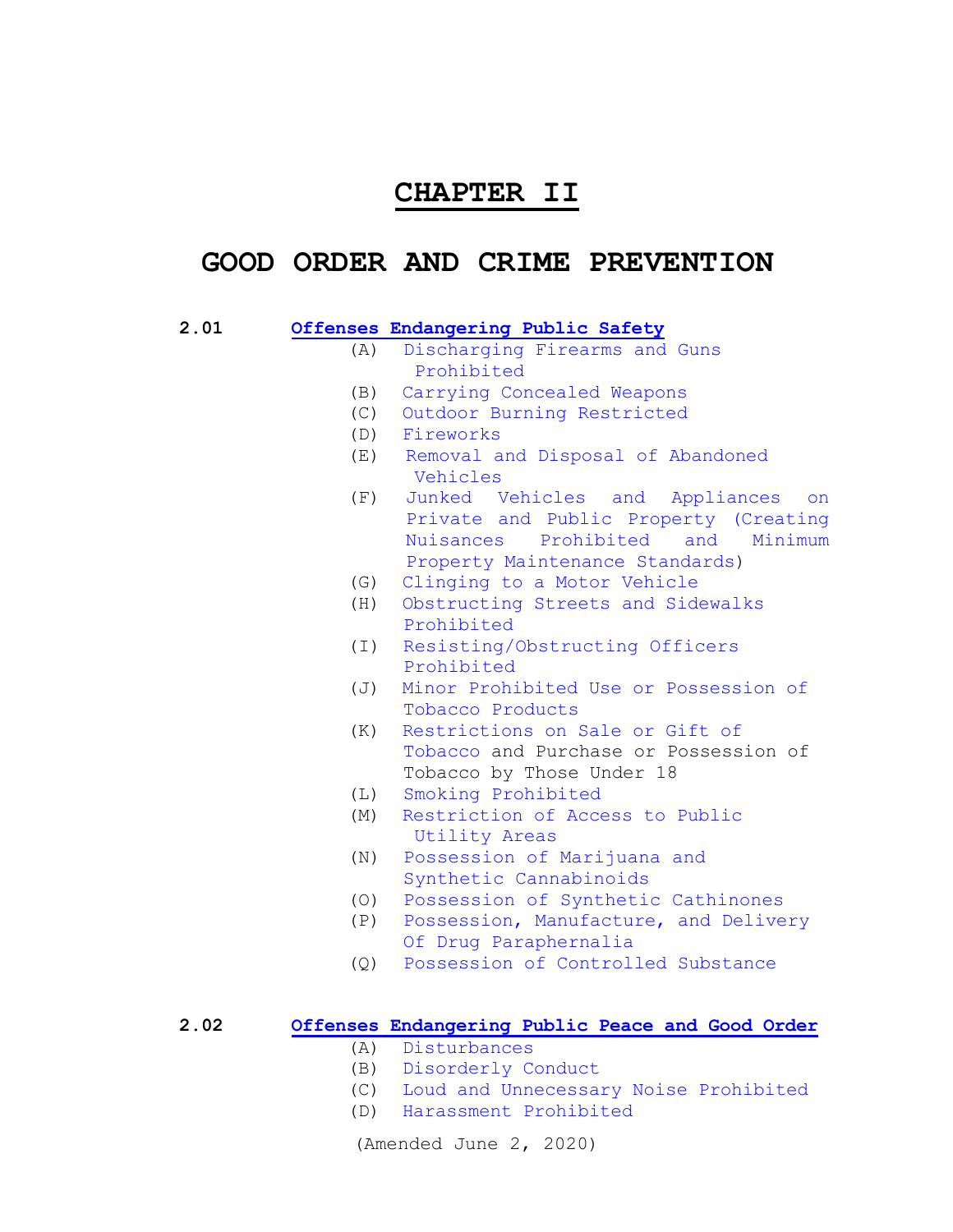- (E) [Other State Laws Against](#page-37-0) Public Peace Adopted<br>F) Park Hou
- [Park Hours](#page-37-1)
- (G) [Sexting by Minors Prohibited](#page-38-0)
- (H) [Restrictions on Use of Facsimile](#page-40-0)  [Firearms](#page-40-0)
- (I) [False 911 Calls](#page-40-1)

**2.03 [Offenses Endangering Public Morals and Decency](#page-41-0)**

- (A) [Gambling and Lotteries](#page-41-1)
- (B) [Loitering Prohibited](#page-41-2)
- (C) [Curfew](#page-41-3)
- (D) [Truancy](#page-43-0)
- (E) [Contributing to Truancy](#page-46-0)
- (F) [Animal Abuse](#page-46-0)
- (G) [Discrimination in Housing Prohibited](#page-46-1)
- (H) Lewd and [Lascivious Behavior](#page-54-0)
- (I) [Making Lewd, Obscene or Indecent](#page-54-1) [Drawings](#page-54-1)

## **[2.04 Offenses Against Public and Private Property](#page-55-0)**

- (A) [Destruction of Property](#page-55-1)
- (B) [Damage to Property](#page-55-2)
- (C) [Graffiti](#page-55-3)
- (D) [Posting Bills](#page-55-4)
- (E) [Shoplifting](#page-55-5)
- (F) [Theft](#page-56-0)
- (G) [Gas Drive Offs](#page-56-1)
- (H) [Entry Into an Unlocked Vehicle with](#page-56-2)   [Intent to Steal](#page-56-2)
- (I) [Littering](#page-57-0)
- (J) [Trespass](#page-57-1)
- (K) [Trespass on Business Parking Lot](#page-58-0)

## **2.05 [Yard and Garden Waste](#page-59-0)**

- (A) [Yard and Garden Wastes](#page-59-1)
- (B) [Blowing Grass Clippings and Raking](#page-59-2)   [Leaves into Streets](#page-59-2)
- 
- (C) [Penalty](#page-60-0)
- (D) [Weed and Grass Cutting](#page-60-1)

#### **2.06 [Tree Limbs and Brush](#page-61-0)**

(A) Tree Limbs and Brush

(B) Penalty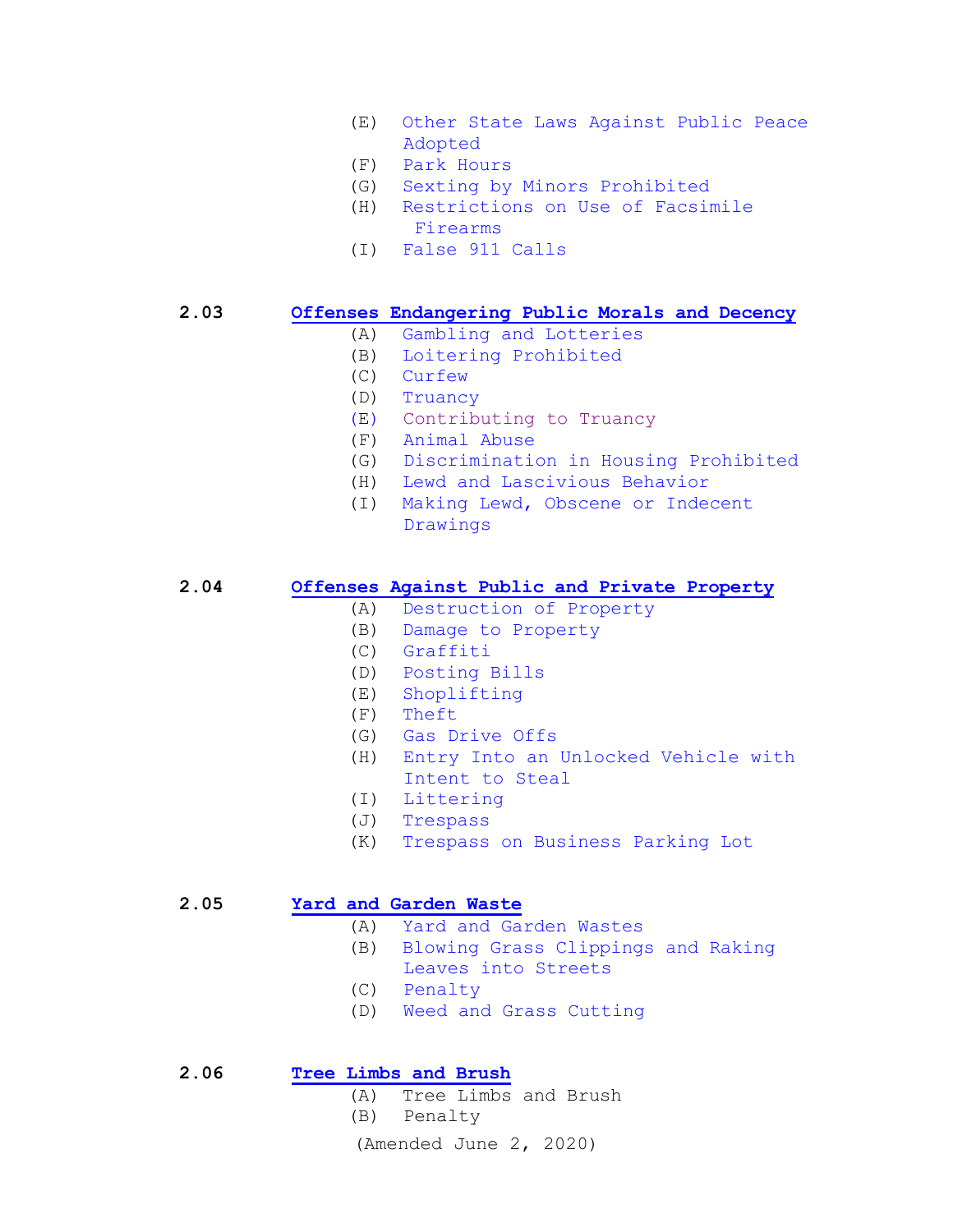## **2.07 [Appliances, Tires, and Other Large Article Items](#page-62-0)**

- (A) Appliances, Tires, and Other Large Article Items
- (B) Penalty

## **2.08 [Garbage and Refuse Disposal](#page-63-0)**

- (A) Garbage and Refuse Disposal
- (B) Hazardous Garbage and Refuse
- (C) Other Refuse
- (D) Exception
- (E) Other Disposal Prohibited
- (F) Penalty

## **2.09 [Recycling Ordinance](#page-65-0)**

- (A) Title
- (B) Purpose
- (C) Statutory Authority<br>(D) Abrogation and Great
- Abrogation and Greater Restrictions
- (E) Interpretation<br>(F) Severability
- 
- (F) Severability Applicability
- (H) Administration
- (I) Definitions
- (J) Separation of Recyclable Materials<br>(K) Separation Requirements Exempted
- (K) Separation Requirements Exempted<br>(L) Care of Separated Recyclable Mate
- Care of Separated Recyclable Materials
- (M) Management of Lead Acid Batteries, Major Appliances, Waste Oil and Yard Waste
- (N) Preparation and Collection of Recyclable Materials<br>(0) Responsibilities of O
- Responsibilities of Owners or Designated Agents of Multiple-Family Dwellings
- (P) Responsibilities of Owners or Designated Agents of Non-Residential Facilities and Properties
- (Q) Prohibitions on Disposal of Recyclable Materials Separated for Recycling<br>(R) Enforcement
- Enforcement
- (S) Proper Disposal of Garbage and Recyclables
- (T) Hauler Specifications
- (U) Other Provisions

**2.10 [Penalties.](#page-75-0)**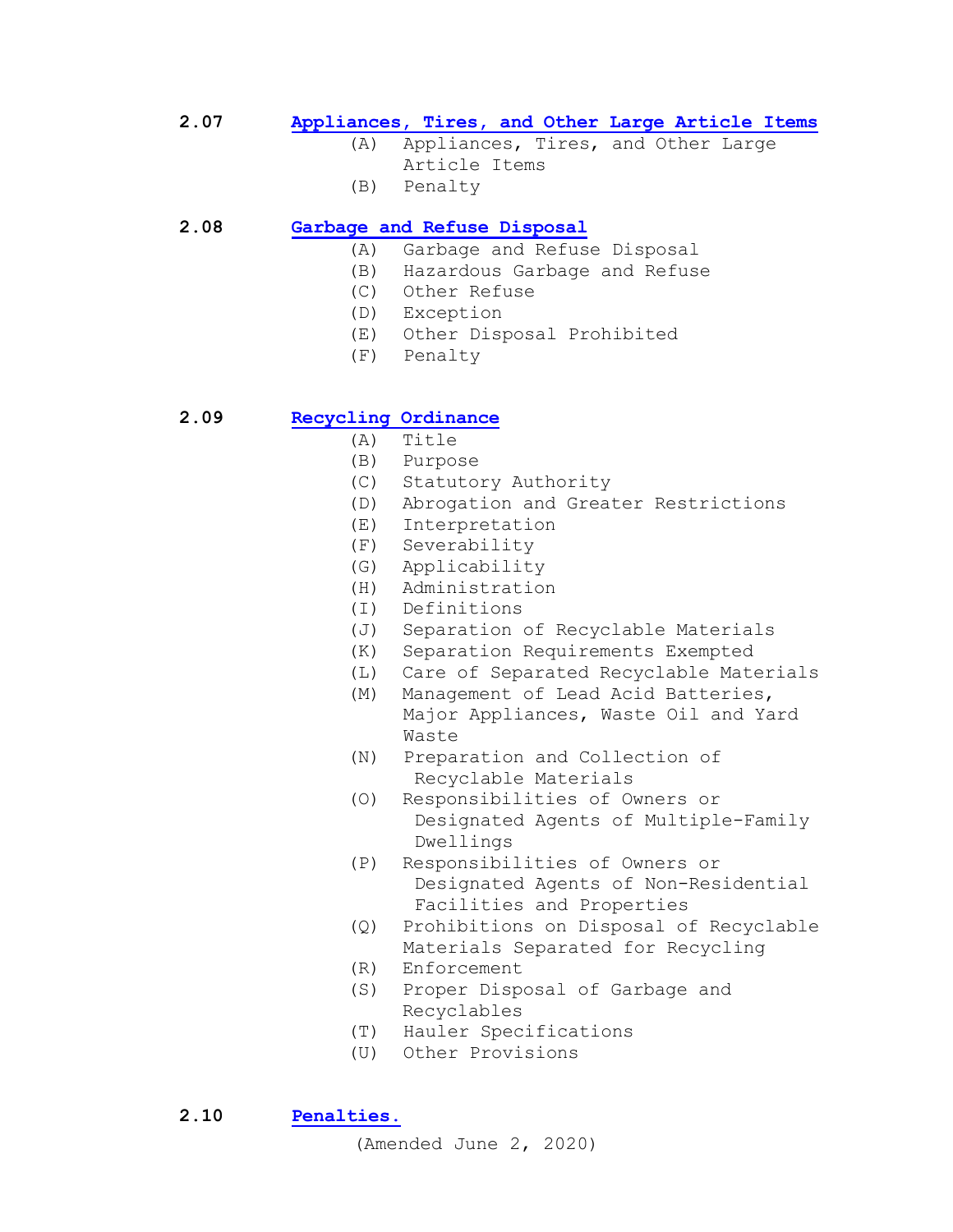## **CHAPTER II**

## **OFFENSES ENDANGERING PUBLIC SAFETY, PEACE, MORALS AND/OR PROPERTY**

#### <span id="page-3-0"></span>**2.01 Offenses Endangering Public Safety**.

<span id="page-3-1"></span>(A) Discharging Firearms and Guns Prohibited. No person, except a law enforcement officer in the performance of an official duty, shall fire or discharge any firearm, rifle, spring gun, air gun, pneumatic pellet gun, slingshot or bow and arrow of any description in his or her possession or under his or her control within Village limits of West Salem without having first obtained written permission from the Chief of Police. Permission from the Chief of Police shall limit the time and place of such shooting and shall be subject to revocation at any time, except that this Section shall not be construed to prohibit the discharge of firearms by the Sheriff or any of his deputies, Chief of Police or any of his subordinates or any other public officer when required and made necessary in their performance of any duty imposed by law.

 Shooting Ranges. This Section shall not prevent the maintenance and use of duly supervised rifle or pistol ranges or shooting galleries approved by the Village board, upon the recommendation of the Chief of Police, where proper precautions are taken.

<span id="page-3-2"></span>(B) Carrying Concealed Weapons.

 (1) No one shall go armed with a concealed weapon except as authorized under state statute.

- (2) License and Identification Required.
	- (a) Any person going armed with a concealed weapon, pursuant to state statute, except a law enforcement officer, shall, at all times while present in or traveling through a public place or a premises held out to the public for the public's use and enjoyment, have upon his or her person a valid license to carry the concealed weapon issued under Wis. Stat. Sec. 175.60, or a valid out-ofstate-license to carry the concealed weapon, as that term is defined in Wis. Stat. Sec. 175.60(f), as well as a photographic identification card containing the licensee's name, address and photograph.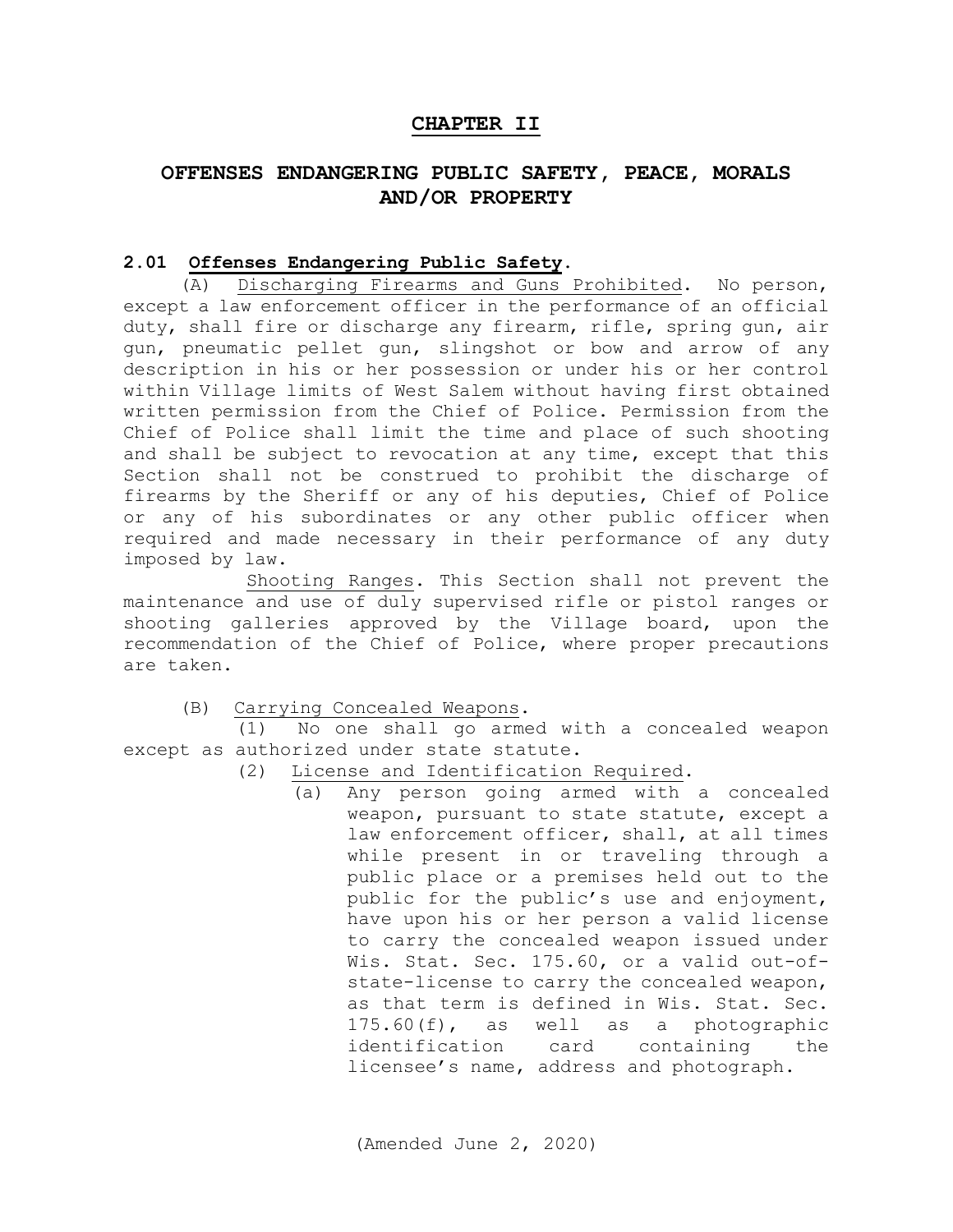- (b) Any person going armed with a concealed weapon, pursuant to state statue, except a law enforcement officer, shall display his or her license to carry a concealed weapon, as well as his or her photographic identification card, to a law enforcement officer upon the request of the law enforcement officer while the officer is acting in an official capacity and with lawful authority.
- (c) Any person who violates subs. (a) or (b) may be required to forfeit not more than \$25, plus the costs of prosecution, except that the person shall be exempted from forfeiture if the person presents, within 48 hours, his or her valid license document or out-ofstate license and photographic identification to the law enforcement agency that employs the requesting law enforcement officer.

## (3) Weapons Prohibited in Police Department

(a) No person carrying a firearm or weapon as defined by state law shall enter the offices of the West Salem Police Department located within the Village Hall located at 175 South Leonard Street which are posted according to State Law except law enforcement officers.

(b) Any person who violates sub. (a) shall be required to forfeit \$250, plus the costs of prosecution.

<span id="page-4-0"></span>(C) Outdoor Burning.

 (1) Outdoor Burning Restricted. No person shall ignite or maintain an outdoor fire either in a container or open fire within the Village limits without permission from the West Salem Volunteer Fire Department Fire Chief and notification to the Village Administrator and Emergency Dispatch Center. This Ordinance shall not apply, however, to a fire in an outdoor fireplace or fire pit or a charcoal or gas fire in an appropriate containing appliance.<br>2) Outdoo

Outdoor Solid Fuel Heating Device.

(a) For purposes of this Ordinance, an outdoor solid fuel heating device (furnace) is any device designed to generate heat, hot water, or both, for the interior of a building by solid fuel combustion wherein the enclosure in which the combustion takes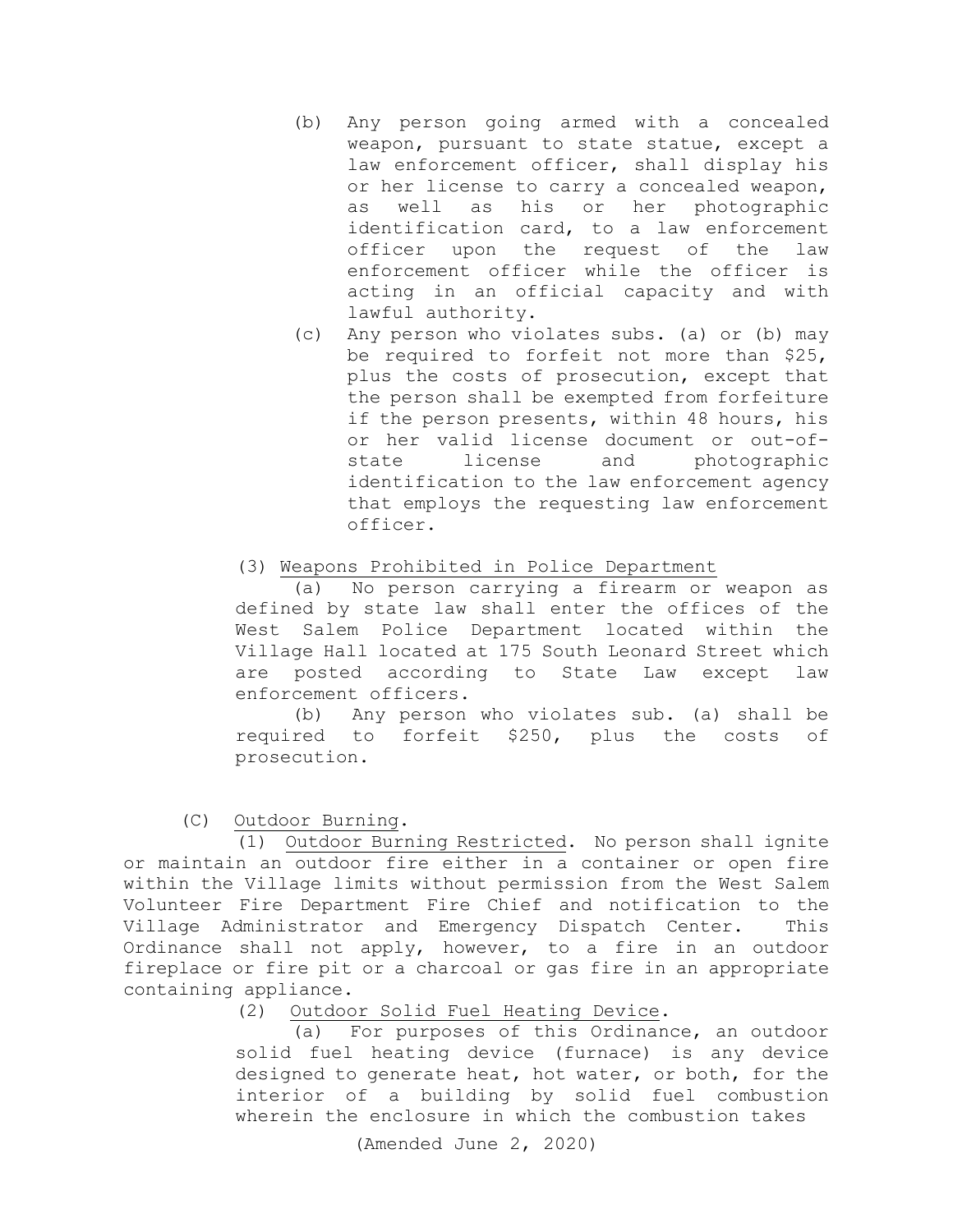place is located outside the building for which heat, hot water, or both is to be generated. This definition includes, but is not limited to, outdoor wood burning heating units, stoves, or boilers.

(b) Notwithstanding anything to the contrary set forth in any other ordinance or Code, no person shall construct, install, operate or use, or suffer to construct, install, operate or use any outdoor solid fuel heating device (furnace) to provide heat to any building or structure or equipment upon any property in the Village of West Salem.

(c) The Village Administrator shall maintain a list of those outdoor solid fuel heating devices that predate the effective date of this Ordinance whose owners register with the Village no later than May 1,<br>2014. All individuals who own real estate in the All individuals who own real estate in the Village of West Salem shall receive a notice of this Ordinance and the right to register outdoor solid fuel heating devices, which notice shall be mailed with their<br>2013 real estate tax bill mailed in December. The 2013 real estate tax bill mailed in December. notice shall notify all property owners of the existence of this Ordinance and the need to register existing outdoor solid fuel heating devices no later than May 1, 2014. Any of those not registered by said date shall be considered out of compliance with this Ordinance and will have to be removed. Pursuant to the registration, the Village shall document the name of the owner and take pictures of the existing furnace and setup to document its location and current model for the file. Any outdoor solid fuel heating devices that predate the effective date of this Ordinance and are registered by May 1, 2014, shall be allowed to remain on said property even though in violation of this Ordinance. Registered outdoor solid fuel heating devices may not be moved or replaced.

(d) Any person who violates this Section shall be punished as set forth in 2.10 of this Chapter, and each day of violation shall constitute a separate violation of this Ordinance. **(2.01(C)Amended 9/12/13 – Ordinance No. 455)**

<span id="page-5-0"></span>(D) Fireworks. Except as otherwise provided below, the provisions of Wisconsin Statutes Section 167.10 regarding fireworks regulation are adopted and incorporated into this Code by reference.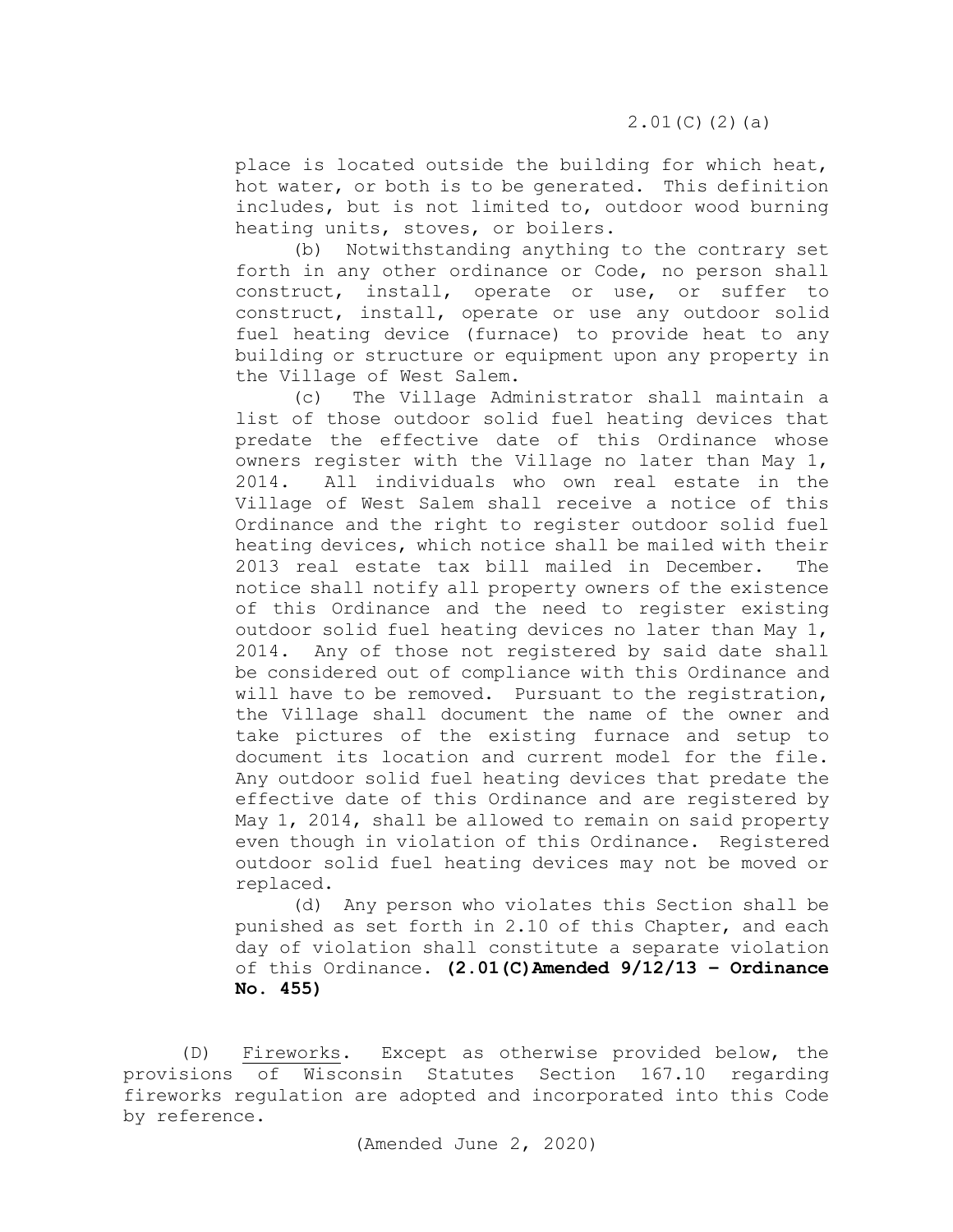(1) Definitions.<br>(a)  $T = \frac{1}{\pi}$ 

"Fireworks" means anything manufactured, processed or packaged for exploding, emitting sparks or combustion, which does not have another common use.

 (b) The following items are not included in the definition of "fireworks".

(i) Fuel or lubricant.

(ii) A firearm cartridge or shotgun shell.

 (iii) A flare used or possessed or sold for use as a signal in an emergency or in the operation of a railway, aircraft, watercraft or motor vehicle.

 (iv) A match, cigarette lighter, stove, furnace, candle, lantern or space heater.

 (v) A cap containing not more than ¼ grain of explosive mixture, if the cap is used or possessed or sold for use in a device which prevents direct bodily contact with a cap when it is in place for explosion.

(vi) A toy snake, which contains no mercury.

(vii) A model rocket engine.

(viii) Tobacco and a tobacco product.

 (ix) A sparkler on a wire or wood stick not exceeding 36 inches in length or 0.25 inches in outside diameter which does not contain magnesium, chlorate or perchlorate.

 (x) A device designed to spray out paper confetti or streamers and which contains less than ¼ grain explosive mixture.

 (xi) A device designed to produce an audible sound but not explode, spark, move or emit an external flame after ignition and which does not exceed 3 grams in total weight.

 (xii) A device that emits smoke with no external flame and does not leave the ground.

 (xiii) A cylindrical fountain not exceeding 100 grams in total weight with an inside tube diameter not exceeding 0.75 inch, designed to sit on the ground and emit only sparks and smoke.

 (xiv) A cone fountain not exceeding 75 grams in total weight, designed to sit on the ground and emit only sparks and smoke.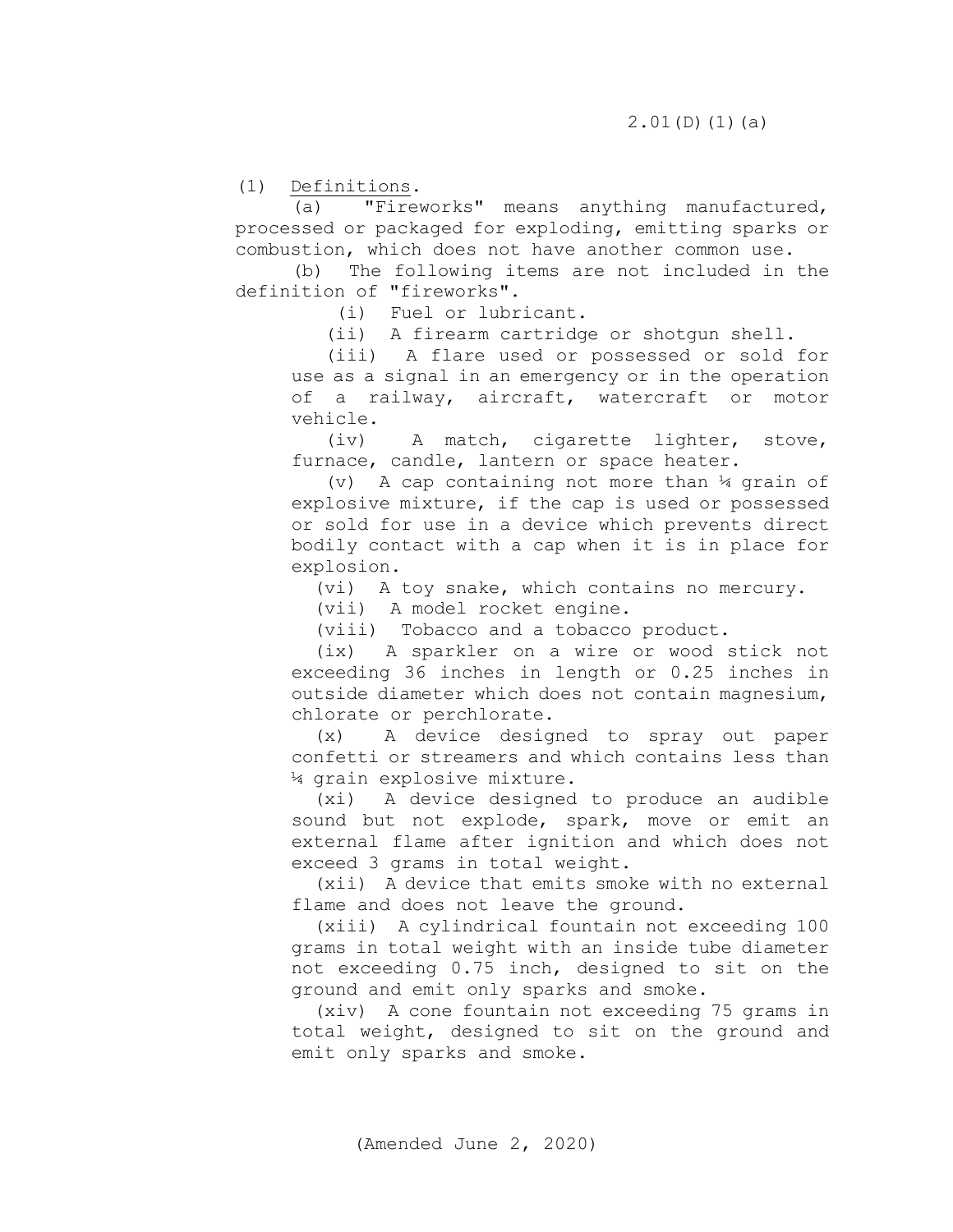2.01(D)(2)(a)

(2) Permit required for sale, possession or use.

 (a) No person shall sell or possess with intent to sell any fireworks as defined in this Section within Village limits without having first obtained a permit from the Village President and except during the period from June 27th to July 4th, inclusive, and to the following people:

- A public authority;
- A fair association;
- A park board;
- A civic organization;
- A group of resident or nonresident individuals;

As otherwise authorized by Sec. 167.10(2), Wis. Stats.

 (b) No person shall possess or use fireworks as defined in this Section within Village limits without having first obtained a user's permit from the Village President, which shall be granted for use on July 4th only.

- (c) Permits may be issued to the following groups: A public authority;
	- A fair association;
	- A park board;
	- A civic organization;
	- A group of residents or nonresidents

<span id="page-7-0"></span>(E) Removal and Disposal of Abandoned Vehicles.<br>(1) Declaration of Purpose; Public Nuisa

Declaration of Purpose; Public Nuisances. In order to promote the public health, safety, welfare, convenience, and enjoyment of the residents of the Village of West Salem, to preserve and enhance the scenic beauty of lands bordering public streets and highways within said Village and to promote the prosperity, economic well-being and general welfare of the Village, it is declared to be in the public interest to provide for the removal and disposal of abandoned vehicles and provide a forfeiture, in addition to providing for the recovery by the Village of the cost of impounding and disposing of the vehicle.

(2) Definition. As used in this Section, "motor vehicle" includes motor vehicles, trailers, semi-trailers, or mobile homes, as defined in Section 340.01, Wis. Stats.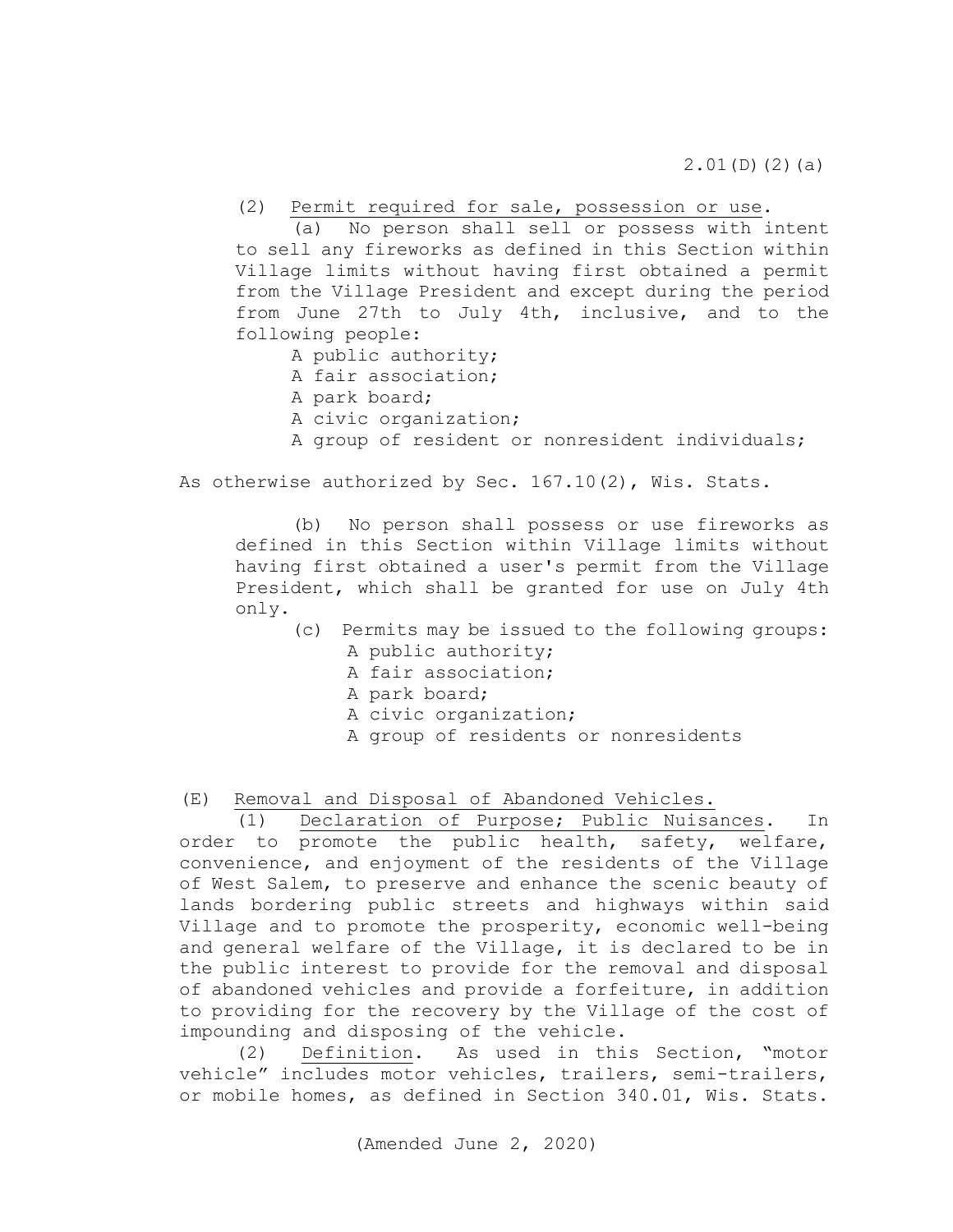2.01(E)(3)

(3) Abandonment of Vehicles Prohibited. No motor vehicle, as defined in Sec. 340.01(35), Wis. Stats., trailer, semi-trailer, or mobile home shall be left unattended on any public highway, private or public property, for such time and under such circumstances as to cause the vehicle to reasonably appear to be abandoned. Except as otherwise provided in this Section, whenever any vehicle has been left unattended for more than forty-eight (48) hours, the vehicle is deemed abandoned and constitutes a public nuisance. A motor vehicle shall not be considered an abandoned motor vehicle when it is out of ordinary public view, or when designated as not abandoned by a duly authorized municipal official pursuant to municipal ordinance.<br>(4)

 $\frac{Im\text{poundment}}{(a)}$ .

Any vehicle in violation of this Section shall be impounded until lawfully claimed or disposed of under Subsection (4), except that if it is deemed that the cost of towing and storage charge for the impoundment would exceed the value of the vehicle, the vehicle may be junked or sold by the Village prior to expiration of the impoundment period upon determination by the Chief of Police or Sheriff having jurisdiction that the vehicle is not stolen or otherwise wanted for evidence or other reason.

(b) Upon discovery, the motor vehicle may be removed by the Village or designee to a suitable place of impoundment.

(c) The owner of any abandoned vehicle, except a stolen vehicle, shall be responsible for the abandonment and all costs of impounding and disposing of the vehicle. Costs not recovered from the sale of the vehicle may be recovered in a civil action by the Village against the owner. Whether or not the Village recovers the costs of towing and enforcement, the Village shall be responsible to the towing service for requisitioned towing service and reasonable charges for impoundment.

(5) Disposal of Vehicles. Any vehicle which is deemed abandoned by the Village and not disposed of under Subsection (3) shall be retained in storage for a minimum period of ten (10) days after certified mail notice has been sent to the owner and lienholders of record, to permit reclamation of the vehicle after payment of accrued charges. Such notice shall set forth the year, make, model,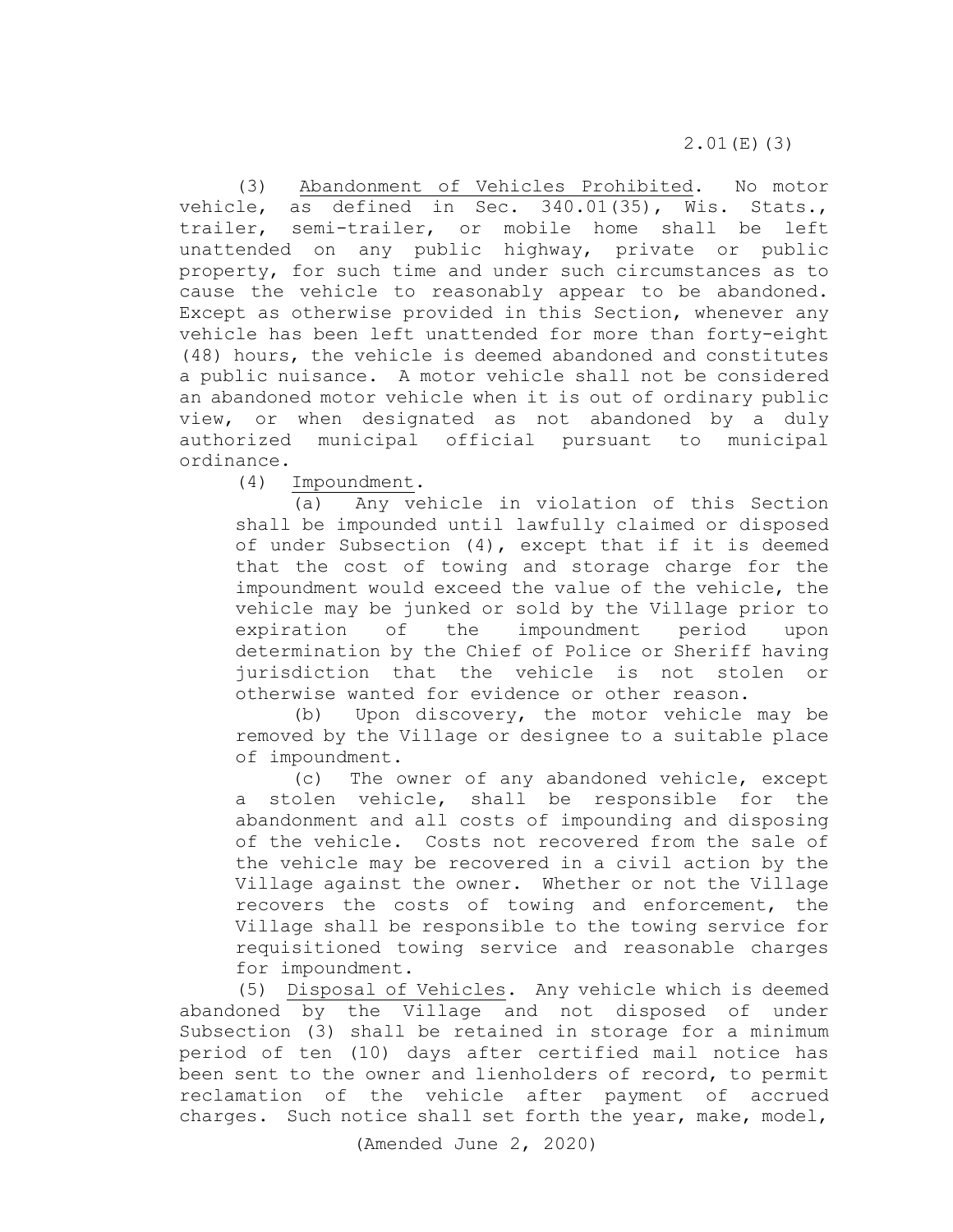and serial number of the abandoned motor vehicle, the place where the vehicle is being held, and shall inform the owner and any lienholder of their rights to reclaim the vehicle. The notice shall state that the failure of the owner or lienholders to exercise their rights to reclaim the vehicle under this Section shall be deemed a waiver of all right, title, and interest in the vehicle and consent to the sale of the vehicle. Each retained vehicle not reclaimed by its owner of lienholder may be sold. The Village may dispose of the vehicle by sealed bid or auction sale. At such sale, the highest bid for any such motor vehicle shall be accepted unless the same is deemed inadequate by a duly authorized municipal representative, in which event all bids will be rejected. If all bids are rejected, or no bid is received, the Village may either re-advertise the sale, adjourn the sale to a definite date, sell the motor vehicle at a private sale, or junk the vehicle. Any interested person may offer bids on each abandoned vehicle to be sold. If reasonable efforts fail to determine the identity or address, or both, of the owner or lienholder, if any, a public notice at the Police Department shall be in the same form as that provided for certified mail notice to be sent to determinable owners or lienholders of record. Upon sale of an abandoned vehicle, the Village shall supply the purchaser with a completed form designated by the Department of Transportation enabling the purchaser to obtain a regular certificate of title for the vehicle as provided for in Section 342.40 of the Wisconsin Statutes. The purchaser shall have ten (10) days to remove the vehicle from the storage area, but shall pay a reasonable storage fee established by the Village for each day the vehicle remains in storage after the second business day subsequent to the sale date. Ten (10) days after the sale, the purchaser shall forfeit all interest in the vehicle, and the vehicle shall be deemed to be abandoned and may be sold again. Any listing of the vehicle to be sold by the Village shall be made available to any interested person or organization which makes a written request for such list. The Village may charge a fee for the list.

(6) Notice of Sale. Within five (5) days after the sale or disposal of a vehicle as provided for in this Section, the Village shall advise the Department of Transportation of the sale or disposition on a form supplied by the Department.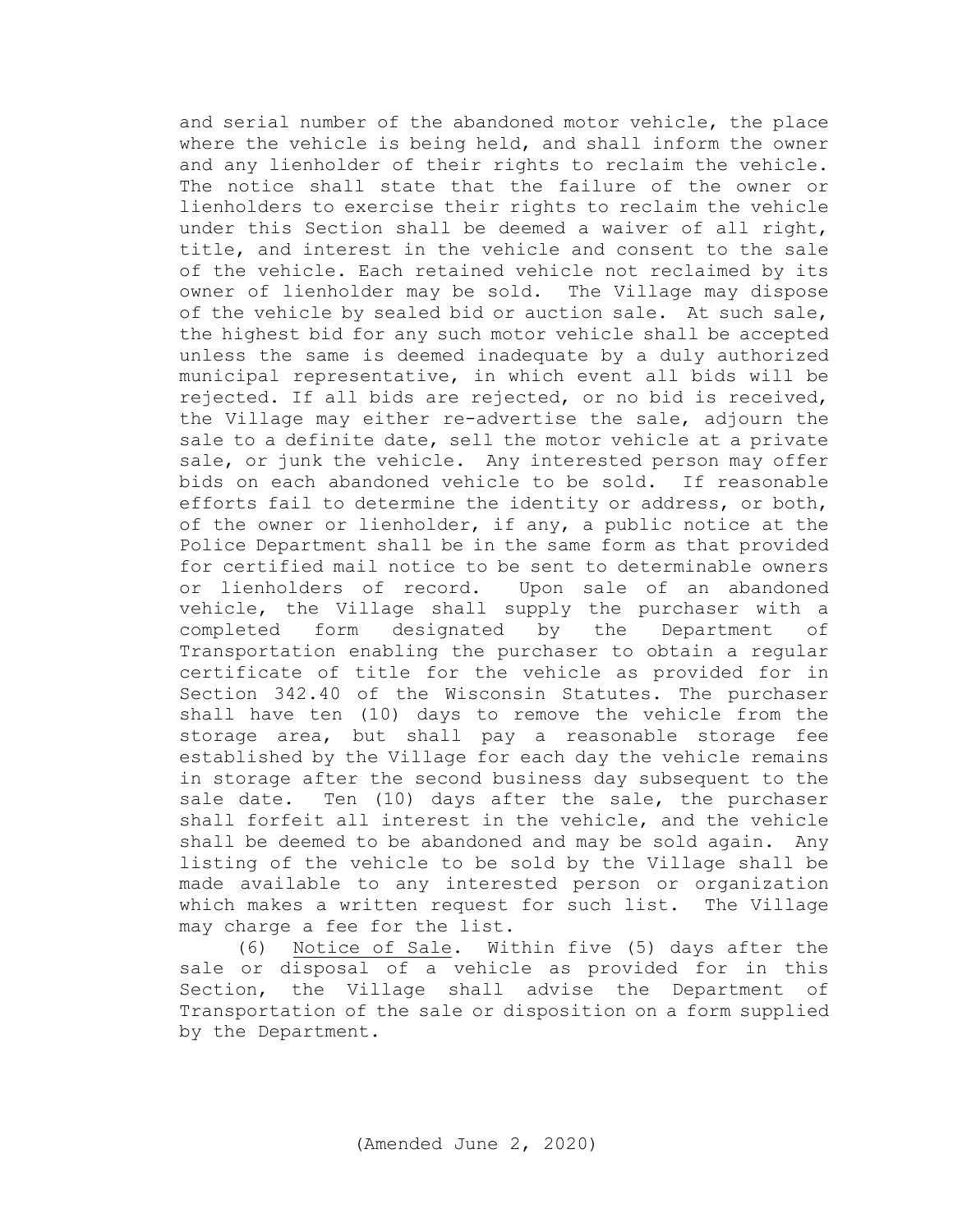<span id="page-10-0"></span>(F) Junked Vehicles and Appliances on Private and Public

 $\frac{Property.}{(1)}$ Nuisance Declared. Storage of old, unused, stripped, junked, unlicensed, and other automobiles not in condition for normal use or in good and safe operating condition, and of any other vehicles, machinery, implements, and/or equipment and personal property of any kind which is no longer usable for the purpose for which it was manufactured, which hereinafter are collectively described as "said personalty", for a period of five (5) days or more (except in licensed junkyards) is hereby declared to be a nuisance and dangerous to the public safety.

(2) Definitions.

(a) A "junked motor vehicle" is any automobile, truck, bus, or motorcycle which is not capable of being legally operated under its own power on any public way in its present condition.

(b) The term "disassembled, inoperable, junked, or wrecked motor vehicles, truck bodies, tractors, trailers" as used in this Section is defined as follows: Motor vehicles, recreational vehicles, truck bodies, tractors, farm machinery, or trailers in such a state of physical or mechanical ruin as to be incapable of propulsion, being operated upon the public streets or highways, or which is otherwise not a safe or legal condition for operation on public streets or highways due to missing or inoperative parts, flat or removed tires, expired or missing license plates, or other defects.

(c) The term "unlicensed motor vehicles, truck bodies, tractors, or trailers" as used in this Section is defined as follows: Motor vehicles, truck bodies, tractors, recreational vehicles, or trailers which do not bear lawful current license plates.

(d) The term "motor vehicle" is defined in Section 340.01(35), Wis. Stats.

(e) The term "inoperable appliance" is defined as any stove, washer, refrigerator, or other appliance, which is no longer operable in the sense for which it was manufactured.<br>(3) Storage of Automob

Storage of Automobiles Restricted. No disassembled, inoperable, unlicensed, junked, or wrecked motor vehicles, truck bodies, tractors, trailers, farm machinery, or appliance shall be stored unenclosed outside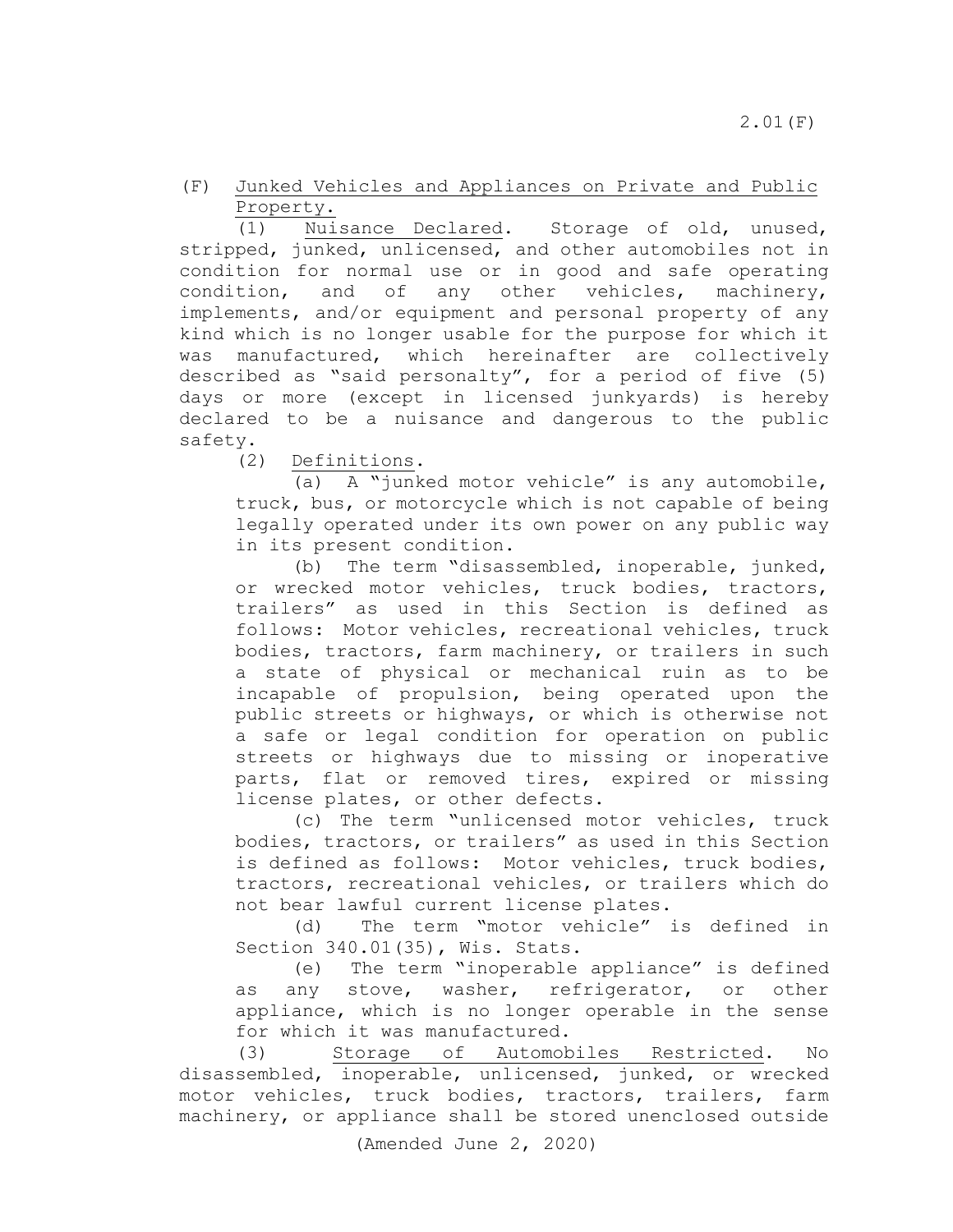a building on any real estate upon private property with the Village for a period exceeding five (5) days, unless it is pursuant to a license granted in connection with an authorized business enterprise located in a properly zoned area maintained in such a manner as to not constitute a public nuisance.

(4) Public and Private Nuisances Prohibited. There may exist in the Village of West Salem residential structures, yards, and vacant areas or combinations thereof which are, or may become, dangerous, overcrowded, inadequately maintained, unhygienic, dilapidated, or unsafe with respect to structural integrity, equipment, or maintenance, and as such constitute a menace to the health, safety, and welfare<br>of the public. Lack of maintenance and progressive Lack of maintenance and progressive deterioration of certain properties have the further effect of creating blighted area conditions, and, if such conditions are not curtailed and removed, the expenditure of large amounts of public funds to correct and eliminate the same will be necessary. Timely regulation and restriction to contain and prevent blight is necessary thereby maintaining the desirability and amenities as well as property values of<br>the neighborhoods in the Village. The purpose of this the neighborhoods in the Village. Section is to protect public health, safety, and welfare by establishing minimum residential property maintenance standards. This Section does not replace or modify standards otherwise established by other portions of this Code of Ordinances for construction, repair, alteration, or use of buildings. This Section is meant to be remedial, and this Section be liberally construed to effectuate the purposes stated herein. Violation of the minimum standards set forth in this Section shall be deemed to be a public nuisance. No person shall erect, contrive, cause, continue, maintain, or permit to exist any public nuisance with the Village of West Salem. Storage of old, unused, stripped, junked, unlicensed, and other automobiles not in condition for normal use or in good and safe operating condition, and of any other vehicles, machinery, implements, and/or equipment and personal property of any kind which is no longer usable for the purpose for which it was manufactured, which hereinafter are collectively described as "said personalty", for a period of five (5) days or more (except in licensed junkyards) is hereby declared to be a nuisance and dangerous to the public safety.

(a) Definitions. The following words, terms, and phrases, which used in this Section, shall have the meanings ascribed to them in this Section, except where the context clearly indicates a different meaning: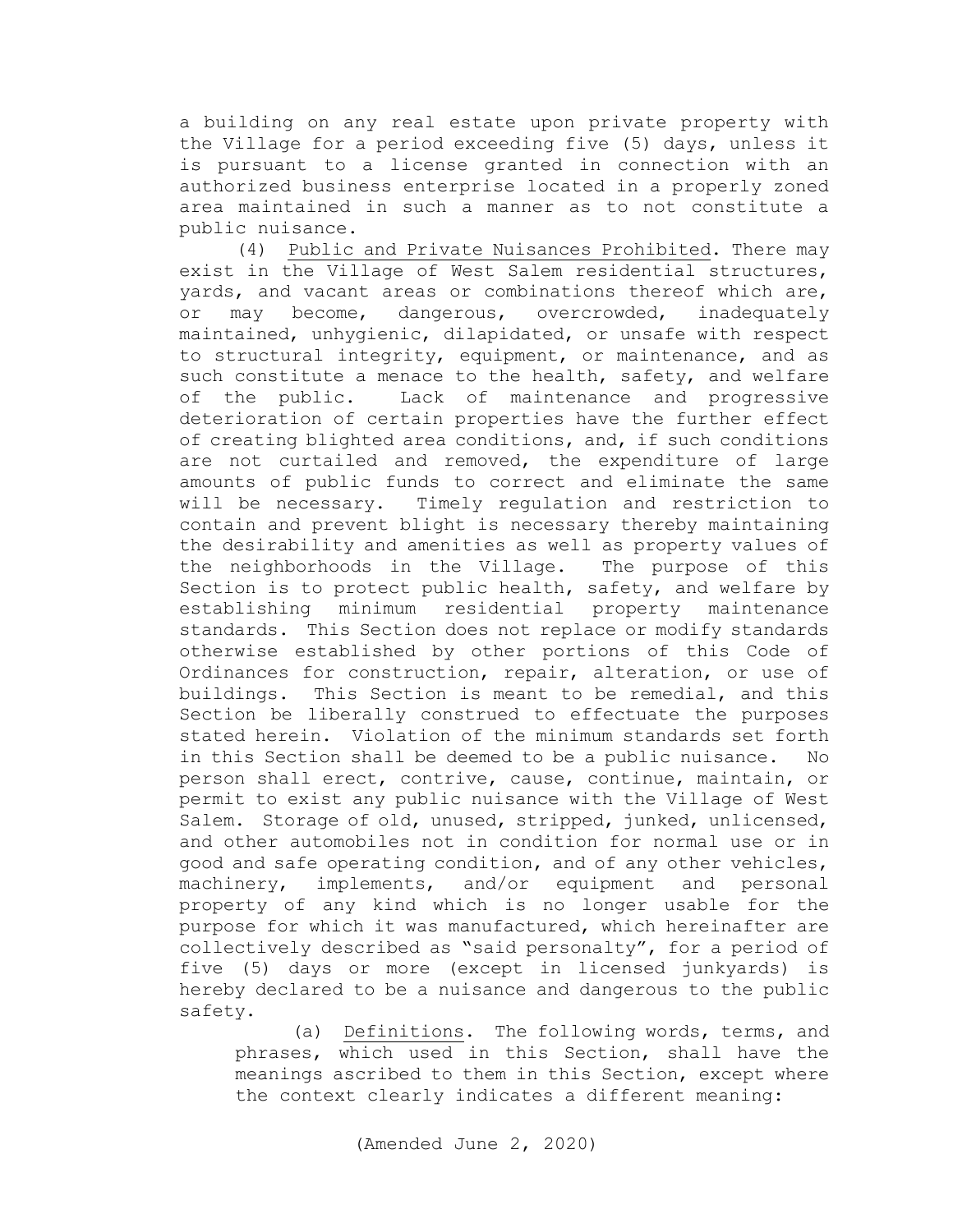(1) Adulterated food means all decayed, adulterated, or unwholesome food or drink sold or offered for sale to the public.

(2) Air pollution is the escape of smoke, soot, cinders, noxious acids, fumes, gases, fly ash, industrial dust, or other atmospheric pollutants within the Village in such quantities as to endanger the health of persons of ordinary sensibilities or to threaten or cause substantial injury to property in the Village.<br>(3) Breeding places for

Breeding places for vermin includes accumulations of decayed animals or vegetable matter, trash, rubbish, rotting lumber, bedding, packing material, scrap metal, or any material in which flies, mosquitoes, disease carrying insects, rats, or other vermin may breed.<br>(4) Disassembled, inopera

Disassembled, inoperable, junked, or wrecked motor vehicles, truck bodies, tractors, trailers as used in this Section is defined as<br>follows: motor vehicles, recreational vehicles, motor vehicles, recreational vehicles, truck bodies, tractors, farm machinery, or trailers in such a state of physical or mechanical ruin as to be incapable of propulsion, being operated upon the public streets or highways, or which is otherwise not a safe or legal condition for operation on public streets or highways due to missing or inoperable parts, flat or removed tires, expired or missing license plates, or other defects.

(5) Inoperable appliance is defined as any stove, washer, refrigerator, or other appliance, which is no longer operable in the sense for which it was manufactured.

(6) Junked motor vehicle is any automobile, truck, bus, snowmobile, or motorcycle which is not capable of being legally operated under its own power on any public street in its present condition.

(7) Motor vehicle is defined in Section 340.01(35), Wis. Stats.

(8) Noxious odors means any use of property, substances, or things within the Village emitting or causing any foul, offensive, noisome, nauseous, noxious or disagreeable odors, gasses, effluvia, or stenches extremely repulsive to the physical senses of ordinary persons which annoy,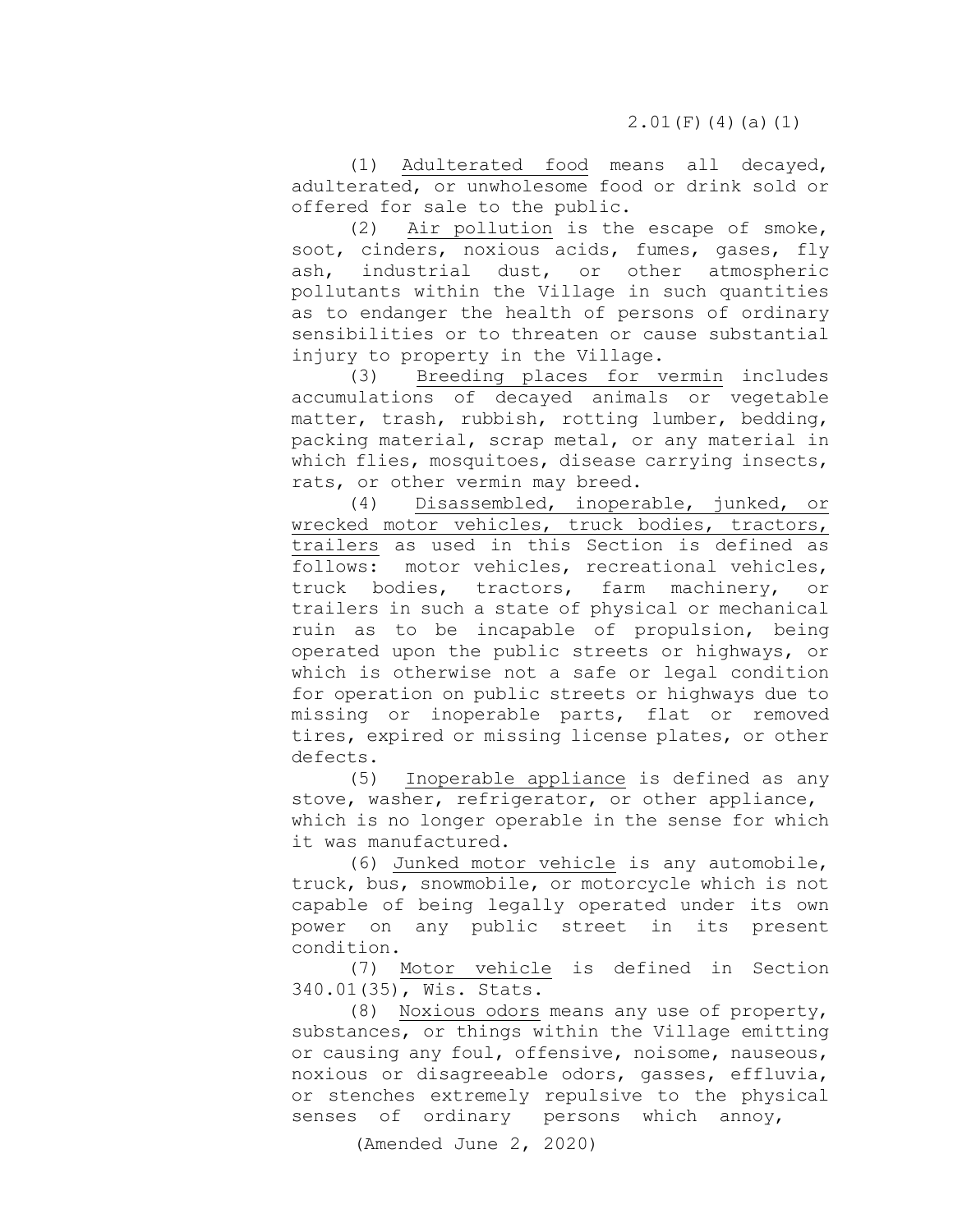discomfort, injure, or inconvenience the health of any appreciable number of persons within the Village.

(9) Noxious weeds include all noxious weeds and other rank growth of vegetation.

(10) Privy vaults and garbage cans which are not fly-tight.

(11) Public Nuisance means a thing, act, occupation, condition, or use of property which shall continue for such length of time as:

> (a) to substantially annoy, injure, or endanger the comfort, health, repose, or safety of the public;<br>(b) in any v

> in any way render the public insecure in life or in the use of property;

> (c) greatly offend the public morals or decency; or

> (d) unlawfully and substantially interfere with, obstruct, or tend to obstruct or render dangerous for passage any street, alley, highway, navigable body of water or other public way or the use of public property.<br>(12) St

Stagnant water means all inactive, dormant, or motionless water in which mosquitoes, flies, or other insects can multiply.

(13) Street pollution is any use of property which shall cause any nauseous or unwholesome liquid or substance to flow into or upon any street, gutter, alley, sidewalk, or public place within the Village.

(14) Unburied carcasses are carcasses of animals, birds, or fowl not intended for human consumption or food which are not buried or otherwise disposed of in a sanitary manner within twenty-four (24) hours of death.

(15) Water pollution is the pollution of any public well, stream, lake, canal, or other body of water by sewage, creamery, or industrial wastes or other substances.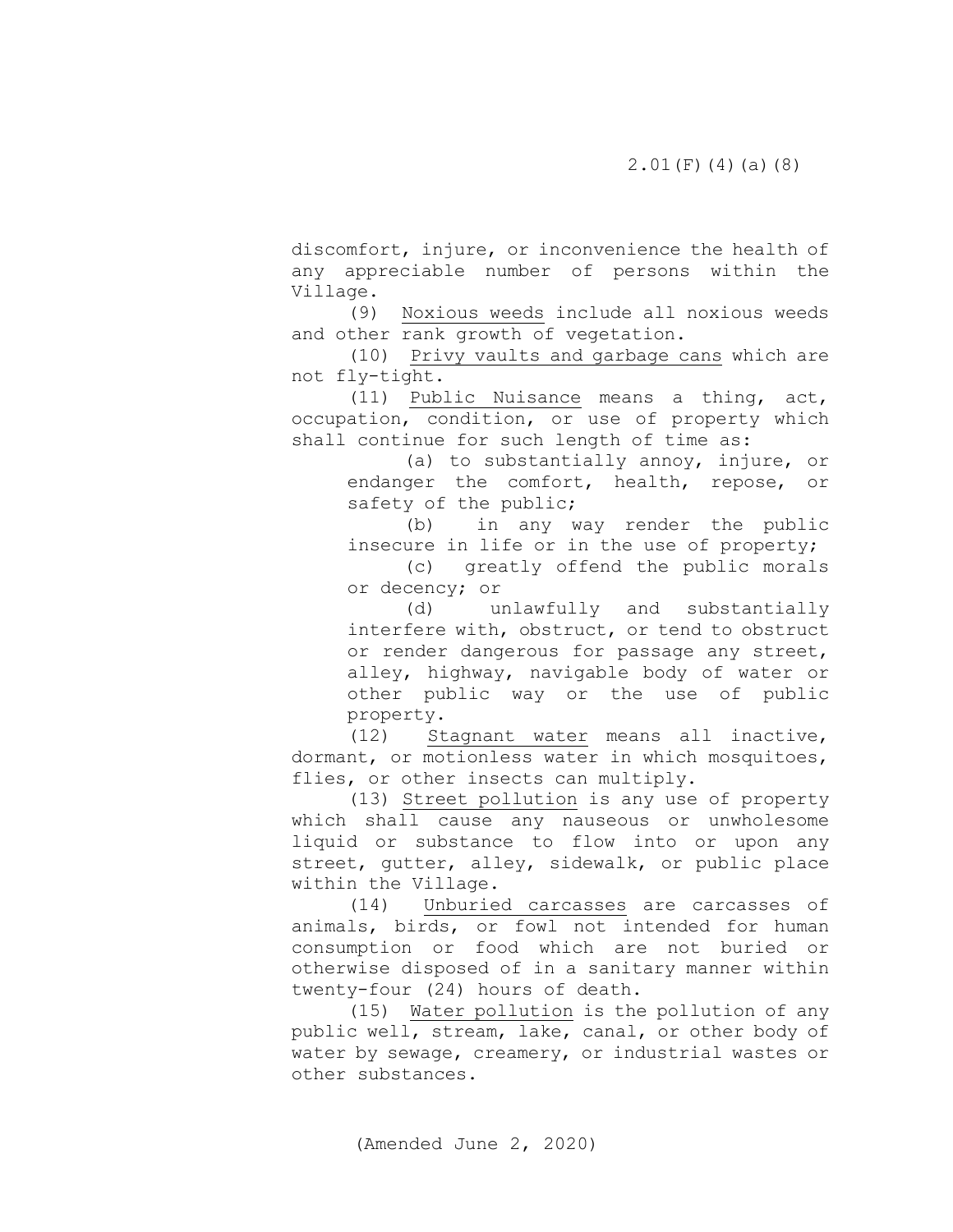$(b)$ 

(1) Prohibition of Litter, Rubbish, or Debris. No owner or occupant shall accumulate or allow the accumulation outside of a building items in quantities which tend to depreciate property values or be detrimental to the appearance, neatness, and cleanliness of the neighborhood or creates a breeding place for vermin or creates air pollution or noxious odors, which items include, but are not limited to: adulterated food, unburied carcasses, items which can hold stagnant water, tires, vehicle or boat or snowmobile or atv/utv parts, refuse, rubbish, metal scraps, machine parts, clothing, footwear, personal property used for hunting or fishing or other outdoor recreation activities other than items which can be registered with the State,<br>appliances other than outdoor grills and other than outdoor grills and smokers, any item not in current working order, gardening pots not containing actively growing flowers or vegetables or herbs, furniture other than outdoor patio type furniture, dilapidated accessory structures not large enough to store an automobile, pallets, wood and other barriers which do not constitute permanent fencing mounted on posts buried four (4) feet in the ground,<br>signs not in conformance with West Salem signs not in conformance with West Salem<br>Ordinance 3.07, and building or construction and building or construction type materials (unless the materials are being used in a construction project on which work is being performed at least one (1) day a week) on such property.

 $(b)$ 

(2) Prohibition of Storage of Other Items. No owner or occupant shall accumulate or allow the accumulation outside of a building any of these items which tend to depreciate property values or be detrimental to the appearance, neatness and cleanliness of the neighborhood or<br>create a breeding place for vermin: create a breeding place for vermin: "disassembled, inoperable, junked or wrecked motor vehicles, truck bodies, tractors" and "inoperable appliances" and any of the following which can be registered with the State of Wisconsin, but which do not have current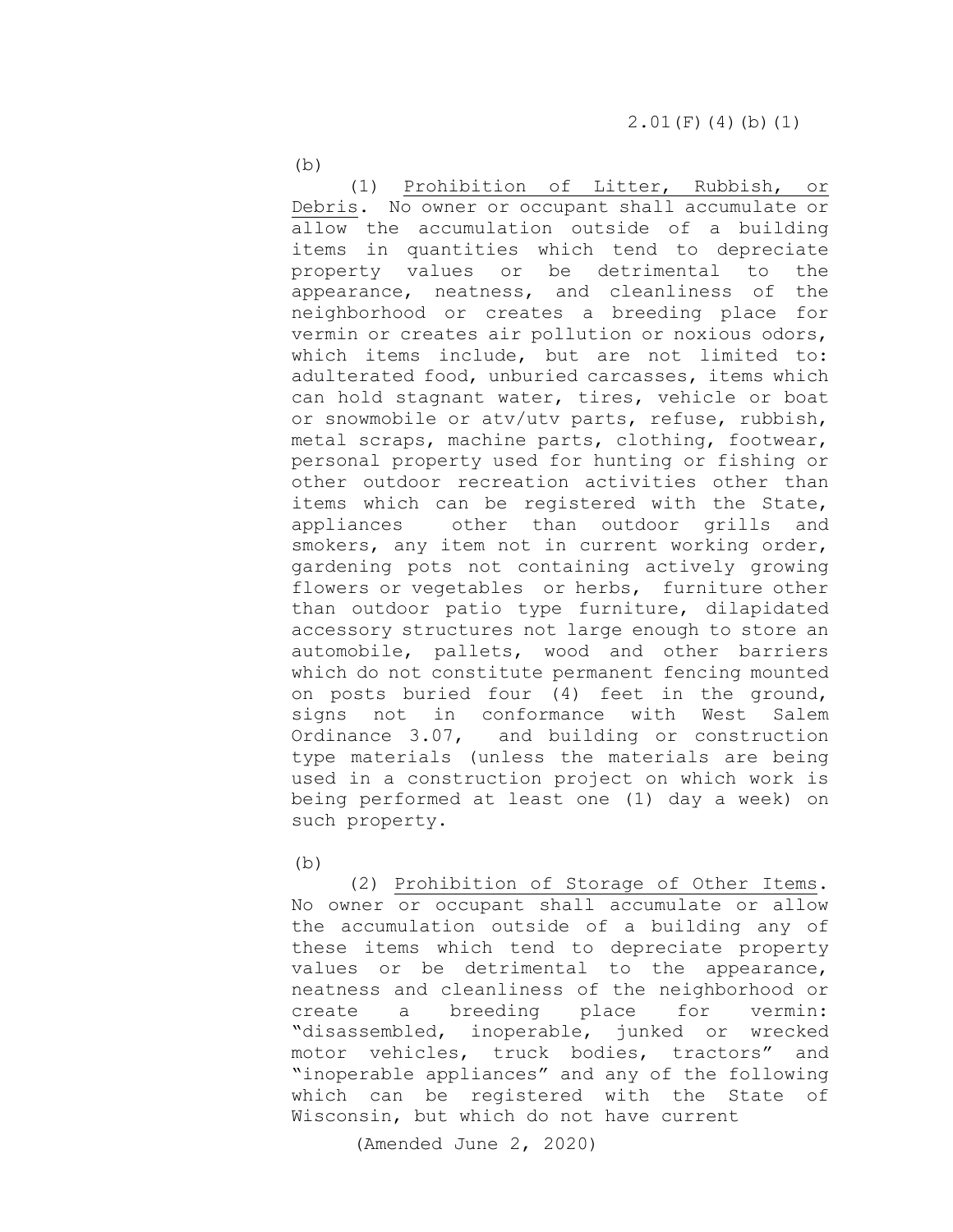registrations such as highway vehicles, boats, snowmobiles, trailers or recreational vehicles.

 (c) Accumulation or Storage of Junk Prohibited. No person shall keep, conduct, or maintain any building, structure, yard, or place for keeping, storing, or piling in commercial quantities, whether temporarily, irregularly, or continually, or for the buying or selling at retail or wholesale or dealing in any old, used or second-hand materials of any kind, including cloth, rags, clothing, paper, rubbish, bottles, rubber, metals, or other articles which are commonly classed as junk, whether with a fixed place<br>of business or as an itinerant buyer. Any such of business or as an itinerant buyer. activity is hereby declared to be an offensive industry under Section 66.0415 of the Wisconsin Statutes. Whenever junk, as defined herein, is accumulated, collected, or received from any outside source, it shall be deemed to be in commercial quantities.

 (d) Landscaping. Lawns shall be maintained to a height not to exceed eight (8) inches in length. Plantings, trees and landscape structures shall be maintained so as not to present hazards to adjoining properties or to persons or vehicles traveling on public ways. All premises areas shall be kept free from noxious weeds as defined by Village Ordinances.

 (e) Addresses. The Uniform Address System as set forth in Section 5.07 of the Village Code of Ordinances shall be enforced. Any building, which has more than one (1) front door, serving separate occupants, shall be assigned a separate number for each door. When only one number can be assigned to any building, the owner of the building who desires distinctive numbers for the upper and lower portions of the building or for any part of the building which fronts on a street, shall use the suffix "A", "B", "C", etc. All numbers shall be conspicuously placed immediately above or next to the proper door of each building so that the number can be plainly seen from the street.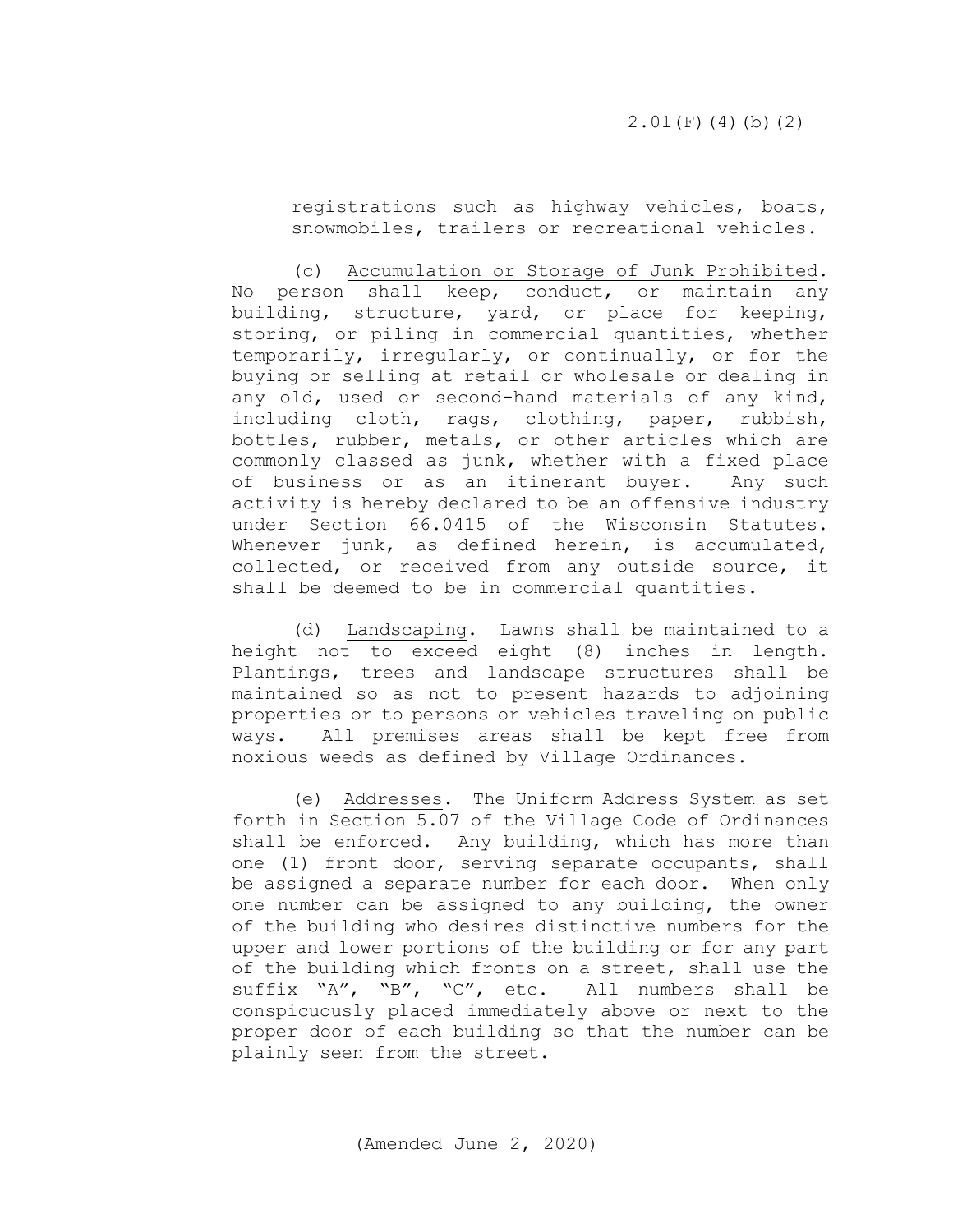(f) Fences, walks, driveways, parking areas, and similar paved areas shall be properly maintained in a safe, and substantial condition. Approved walks shall provide convenient all-weather access to building.

 (g) Accessory Structures. All accessory structures shall be maintained in a state of good repair and vertical alignment. All accessory structures that are in a deteriorated or dilapidated condition shall be removed or repaired upon notification by the Village Administrator or his or her designee within a reasonable amount of time. All repairs must meet current building code requirements. Such structures include, but shall not be limited to porches, terraces, entrance platforms, garages, driveways, carports, walls, fences, and miscellaneous sheds.

(h) Abandoned Dwellings. The interior and exterior vacant and abandoned dwellings shall be maintained in a nuisance-free condition. The owner of any abandoned dwelling shall:

> (1) Cause all services and utilities to be disconnected from or discontinued to said dwelling;

> (2) Lock all exterior doors and windows of said dwelling;

> (3) Maintain such dwelling so that its foundation, floors, windows, walls, doors, ceilings, roof, porches, and stairs shall be<br>reasonably weathertight, waterproof, weathertight, waterproof, rodentproof, structurally sound, and in good repair; and

> (4) Maintain the yard and accessory structures.

 (i) Prevailing Regulations. In any case where a provision of this Section is found to be in conflict with a provision of any zoning, building, fire, safety, or health ordinance or code of the Village existing on the effective date of the ordinance codified herein, the provision which establishes the higher standard for the promotion and protection of the health and safety of the people shall prevail. In any case, where a provision of this Section is found to be in conflict with a provision of any other ordinance or code of the Village existing on the effective date of the ordinance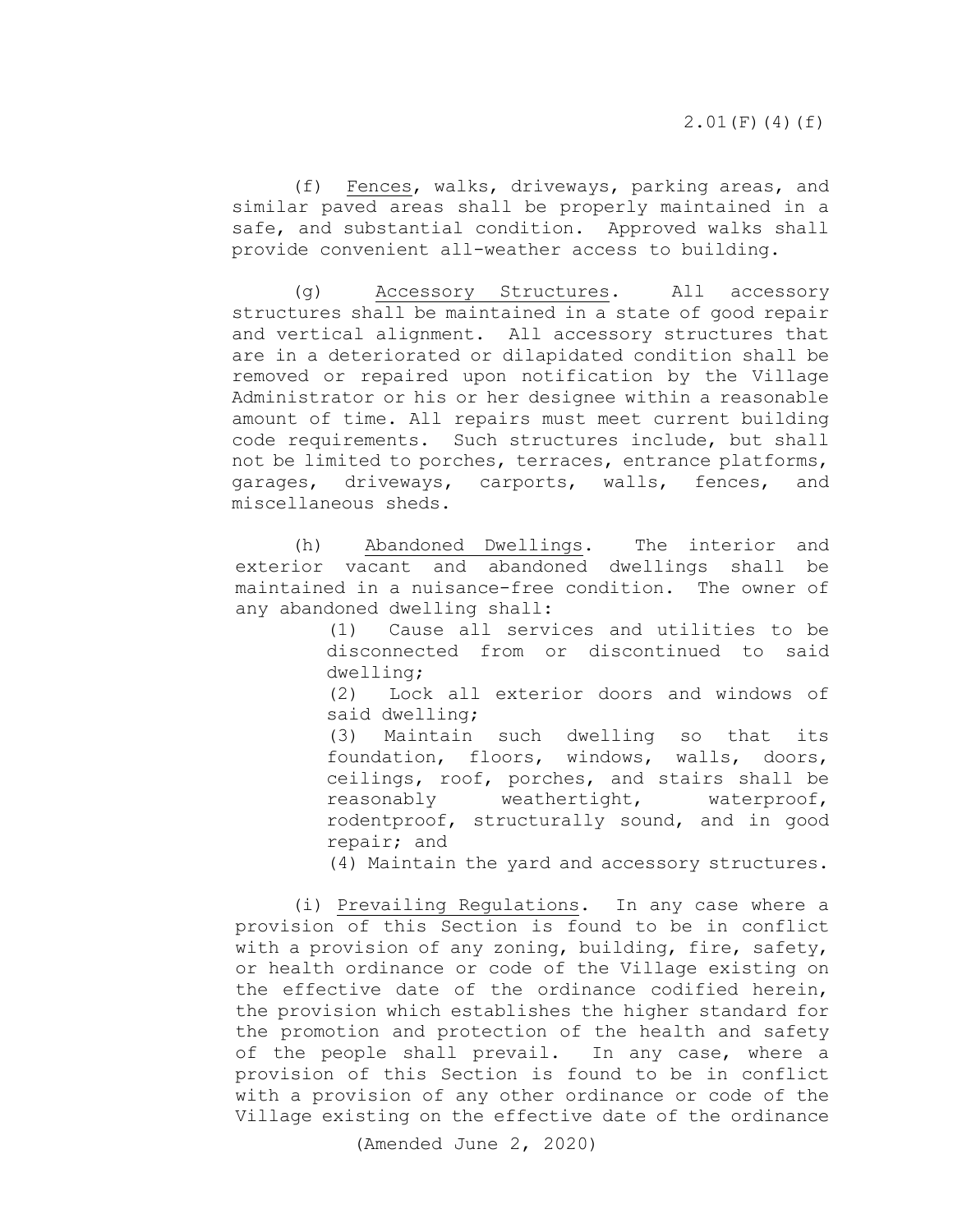codified herein which establishes a lower standard for the promotion and protection of the health and safety of the people, the provisions of this Section shall be deemed to prevail, and such other ordinances or codes are declared to be repealed to the extent that they may be found in conflict with this Section.

 (j) Citizen Complaint Process. Any person desiring to file a formal, written complaint or notification of an alleged violation of this Section shall do so at the Village Administration Office on forms provided by the Village Administrator. All information on the complaint form must be completed with regard to the alleged violation of this Section and must be signed and dated by the complaining person. Anonymous or verbal complaints will not be processed.

(k) Enforcement. The Police Chief, the Fire<br>Chief, the Building Inspector, and Village the Building Inspector, Administrator shall enforce those provisions of this Section that come within the jurisdiction of their offices, and they shall make periodic inspections and inspections upon compliant to ensure that such provisions are not violated. No action shall be taken under this Section to abate a public nuisance unless the officer shall have inspected or caused to be inspected the premises where the nuisance is alleged to exist and has satisfied himself or herself that a nuisance does in fact exist.

 (l) Summary Abatement. If the inspecting officer shall determine that a public nuisance exists within the Village and that there is a great and immediate danger to the public health, safety, peace, morals, or decency, the Village Administrator may direct the proper officer to cause the same to be abated and charge the costs thereof to the owner, occupant, or person causing, permitting, or maintaining the nuisance. In addition to any other penalty imposed by this Section for the erection, contrivance, creation, continuance, or maintenance of a public nuisance, the cost of abating a public nuisance by the Village shall be collected as a debt from the owner, occupant, or person causing, permitting, or maintaining the nuisance, and if notice to abate the nuisance has been given to the owner, such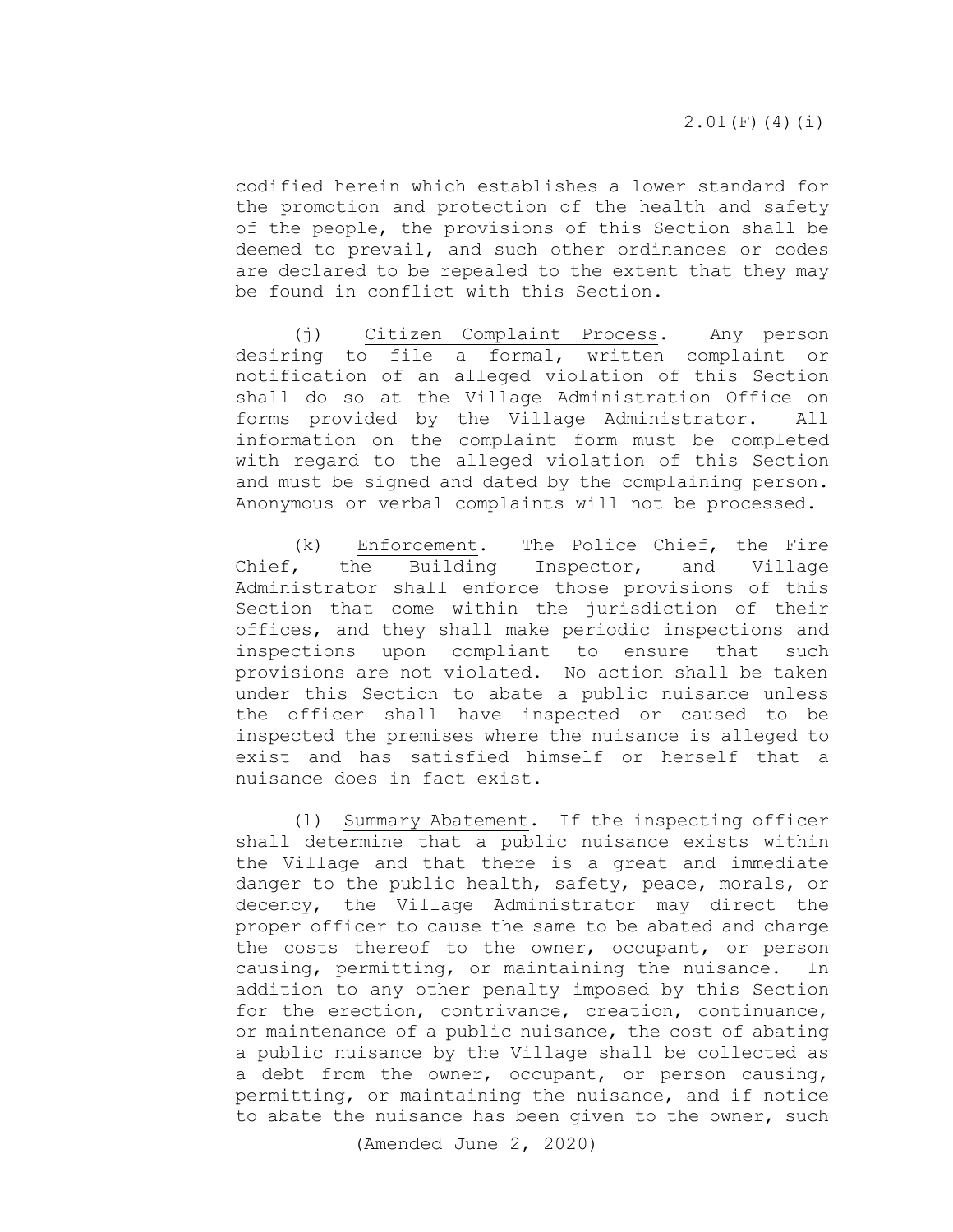cost shall be assessed against the real estate as a special assessment.

# (m) Nonsummary Abatement by Village.<br>(1) Order to Abate Nuisance

Order to Abate Nuisance. If the inspecting officer shall determine that a public nuisance exists on private premises but that the nature of such nuisance is not such as to threaten imminent danger to the public health, safety, peace, morals or decency, the officer shall issue an order reciting the existence of a public nuisance and requiring the owner or occupant of the premises to remove or abate the condition described in the order within thirty (30) days of the service of the order or the first publication<br>of the order. The order shall be served The order shall be served personally on the owner of the building, as well as the occupant, if different from the owner and applicable to the described nuisance. If the owner or the occupant cannot be served, the order may be served by posting it on the main entrance of the premises and by publishing as a Class 3 notice under Wis. Stat. Chapter 985. The time notice under Wis. Stat. Chapter 985. limit specified in the order runs from the date of service or date of first publication.

(2) Abatement by Village. If the owner or occupant fails or refuses to comply within the time period prescribed, the inspecting officer shall enter upon the premises and cause the nuisance to be removed or abated either with consent or with an inspection warrant obtained under Wis. Stat Sec. 66.0119, and the Village shall recover the expenses incurred thereby from the owner or occupant of the premises from the person who has caused or permitted the nuisance, and if notice to abate the nuisance has been given to the owner, such cost shall be assessed against the real estate as a special assessment. Nothing in this Section shall be construed as prohibiting the abatement of the public nuisance by the Village in accordance with the laws of the State of Wisconsin. All personal property abated shall be disposed of pursuant to Wis. Stat. Sec. 66.0139 either by public sale if an item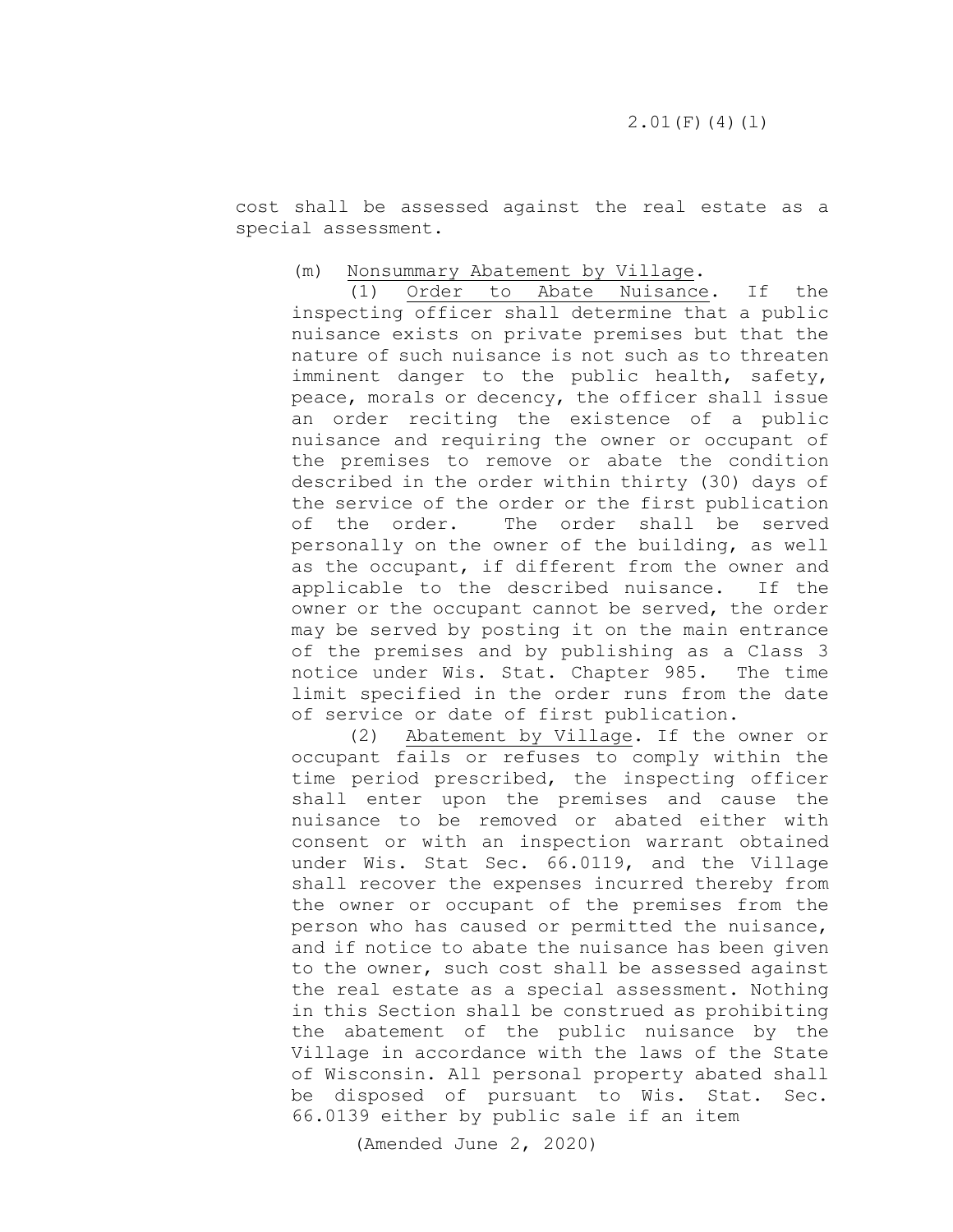reasonably has a value exceeding Two Hundred Fifty (\$250.00) Dollars so as to cover publication costs or landfilled for all items below that value.

(3) Remedy from Order. Any person affected by such order shall, within thirty (30) days of service or the first publication of the order,<br>apply to the circuit court for an order apply to the circuit court for an restraining the Village and the inspecting officer from entering on the premises and abating or removing the nuisance, or be forever barred. The court shall determine the reasonableness of the order for abatement of the nuisance.

 (n) Violations and Penalties. Any person who shall violate any of the provisions of this Section or amendments thereto shall, upon conviction thereof, be required to forfeit not less than One Hundred (\$100.00) Dollars nor more than Five Hundred (\$500.00) Dollars, together with the cost of prosecution and, in default of payment thereof, shall be committed to the La Crosse County Jail for a period not to exceed sixty (60) days. Each day's continuance of such violation shall constitute a separate offense. Fees as set forth in this Section may be amended from time to time by Resolution of the Village Board.

<span id="page-19-0"></span>(G) Clinging to a Moving Vehicle.

 (1) No person of minor age shall attach himself or cling to a moving motor vehicle on any portion thereof not designed or intended for the use of the passengers.

 (2) No operator of any motor vehicle shall permit any person to attach himself or cling to a moving motor vehicle on any portion thereof not designed or intended for the use of passengers.

#### <span id="page-19-1"></span>(H) Obstructing Street and Sidewalks Prohibited.

 (1) No person shall stand, sit, loaf or loiter or engage in any sport or exercise on any public street, sidewalk, bridge or public ground within the Village in such manner as to prevent or obstruct the free passage of pedestrian or vehicular traffic thereon or to prevent or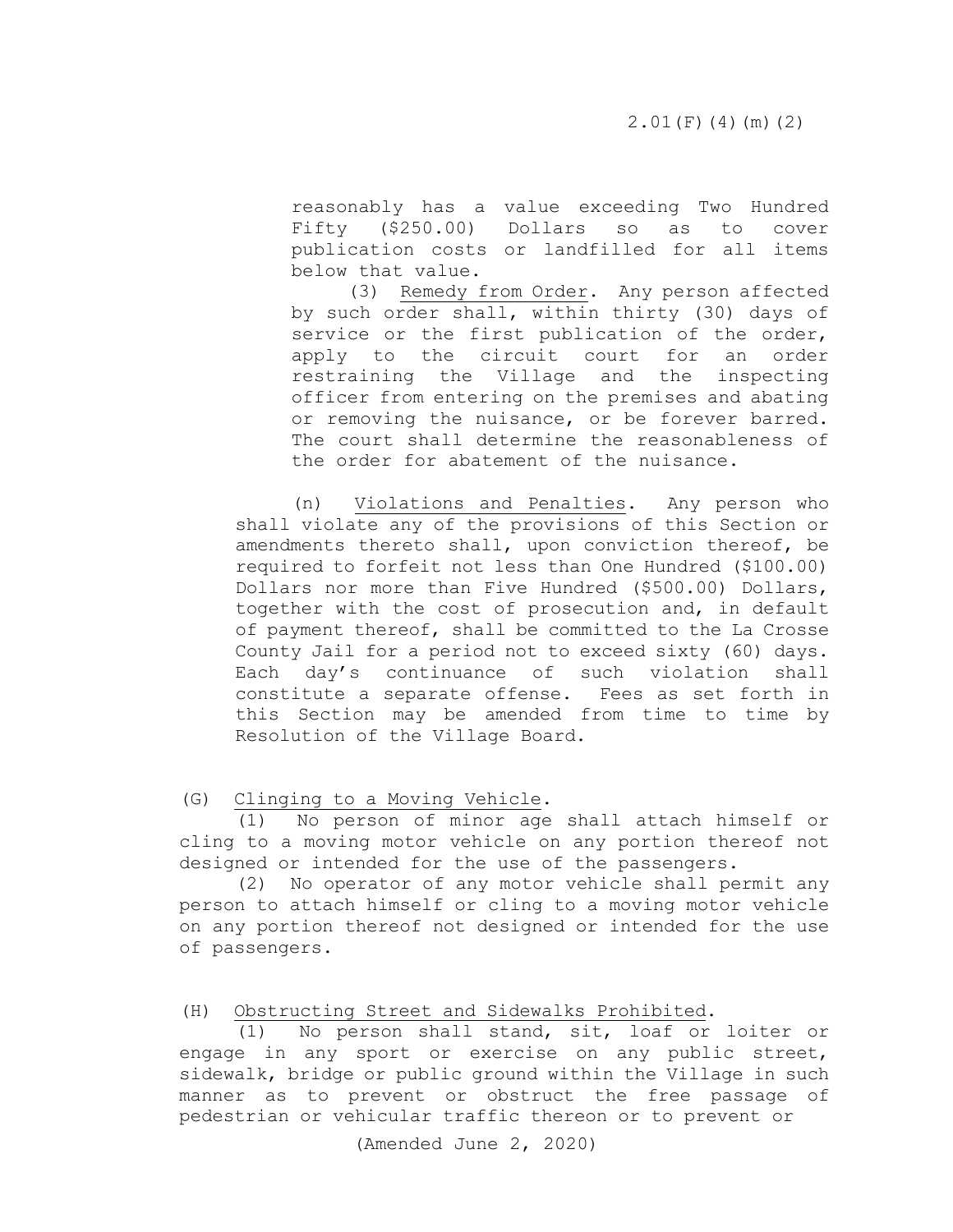hinder free ingress or egress to or from any place of business or amusement, church, public hall or meeting place.

 (2) No person shall permit any wagon, trailer, sleigh, or other vehicle or equipment, tools, machines or construction materials to remain or stand upon any street,

alley, highway, or public ground of the Village of West Salem unless a Street Privilege Permit is obtained therefor according to the terms set forth in Chapter 5, Section 5.14 of the West Salem Code of Ordinances.

(3) Aisles and passageways in public halls. The owner or lessee of any public place of amusement shall not obstruct, or allow others to obstruct, any of the aisles or passageways in or to the auditorium of such halls or places of amusement by placing therein any benches, chairs, stools or other articles that may tend to prevent free ingress or egress during the time that said places may be open to the public.

<span id="page-20-0"></span>(I) Resisting / Obstructing Officers Prohibited.

(1) Definitions.

 (a) 'Resisting' includes, without limitation, any physical act of a person which in any way interferes with or hinders an officer's lawful performance or discharge of his or her official duties.

 (b) 'Obstructing' includes, without limitation, providing false information to an officer, which in any way interferes with or hinders an officer's lawful performance or discharge of his or her official duties.

 (c) 'Officer' means a peace officer or other public officer or public employee having the authority by virtue of the officer's or employee's office or employment to take another into custody.

(2) It shall be unlawful for any person to resist or obstruct an officer while such officer is discharging any official duty or while the officer is acting in an official capacity and with lawful authority.

<span id="page-20-1"></span>(J) Minor Prohibited Use or Possession of Tobacco Products.

Pursuant to the statutory authority contained in Wisconsin Statutes 254.92(4), all provisions of Section 254.92, Wisconsin Statutes, as amended from time to time, which define and prohibit use and possession of cigarettes and tobacco products by children, are hereby adopted and by reference made a part of the Code of Ordinances as if fully set forth herein.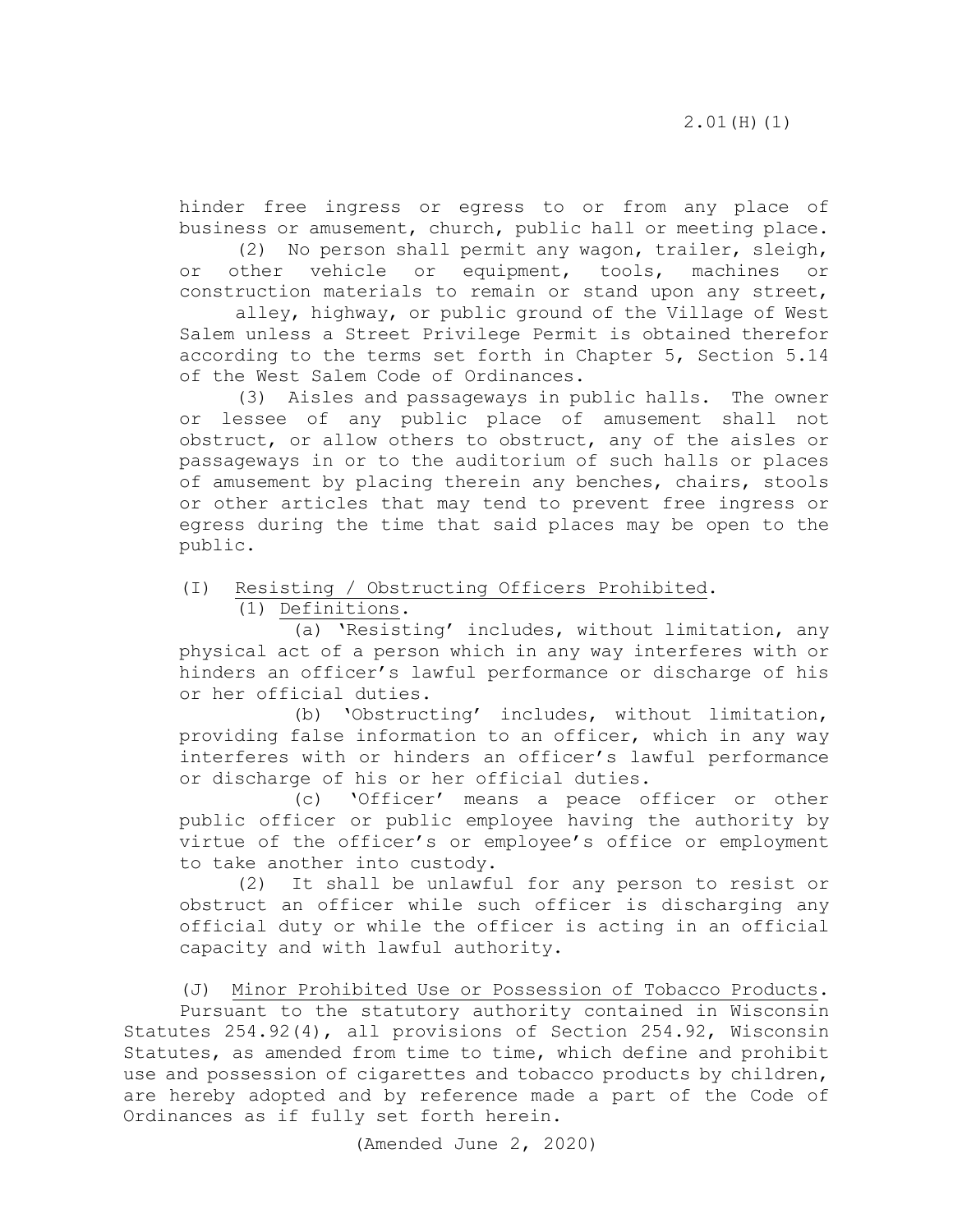<span id="page-21-0"></span> (K) Restrictions on Sale or Gift of Tobacco Products and Purchase or Possession of Tobacco by Those Under 18.

 (1)Pursuant to the statutory authority contained in Wisconsin Statutes 134.66(5), all provisions of Section 134.66, Wisconsin Statutes, as amended from time to time, which restrict sale or gift of cigarettes or tobacco products, are hereby adopted and by reference made a part of the Code of Ordinances as if fully set forth herein.

(2) Purchase or possession of cigarettes or tobacco products by person under 18 prohibited as provided herein.

 (a) No person under 18 years of age may falsely represent his or her age for the purpose of receiving any cigarette, nicotine product, or tobacco product.

 (b) No person under 18 years of age may purchase, attempt to purchase, or possess any cigarette, nicotine product, or tobacco product except as follows:

> (1) A person under 18 years of age may purchase or possess cigarettes, nicotine products, or tobacco products for the sole purpose of resale in the course of employment during his or her working hours if employed by a retailer.

 (2) A person under 18 years of age, but not under 15 years of age, may purchase, attempt to purchase or possess cigarettes, nicotine products, or tobacco products in the course of his or her participation in an investigation under Sec. 254.916 that is conducted in accordance with Sec. 254.916(3).

(c) No person may purchase cigarettes, tobacco products, or nicotine products on behalf of, or to provide to, any person who is under 18 years of age.

 (d) A law enforcement officer shall seize any cigarette, nicotine product, or tobacco product that has been sold to and is in the possession of a person under 18 years of age.<br>(3) Possession of e-cigarett

Possession of e-cigarette by Minor.

 (a) No person under the age of eighteen (18) years shall be in possession of an e-cigarette, commonly referred to as "juul", "vapes", etc. The lack of a cartridge containing nicotine does not prevent enforcement of this Ordinance.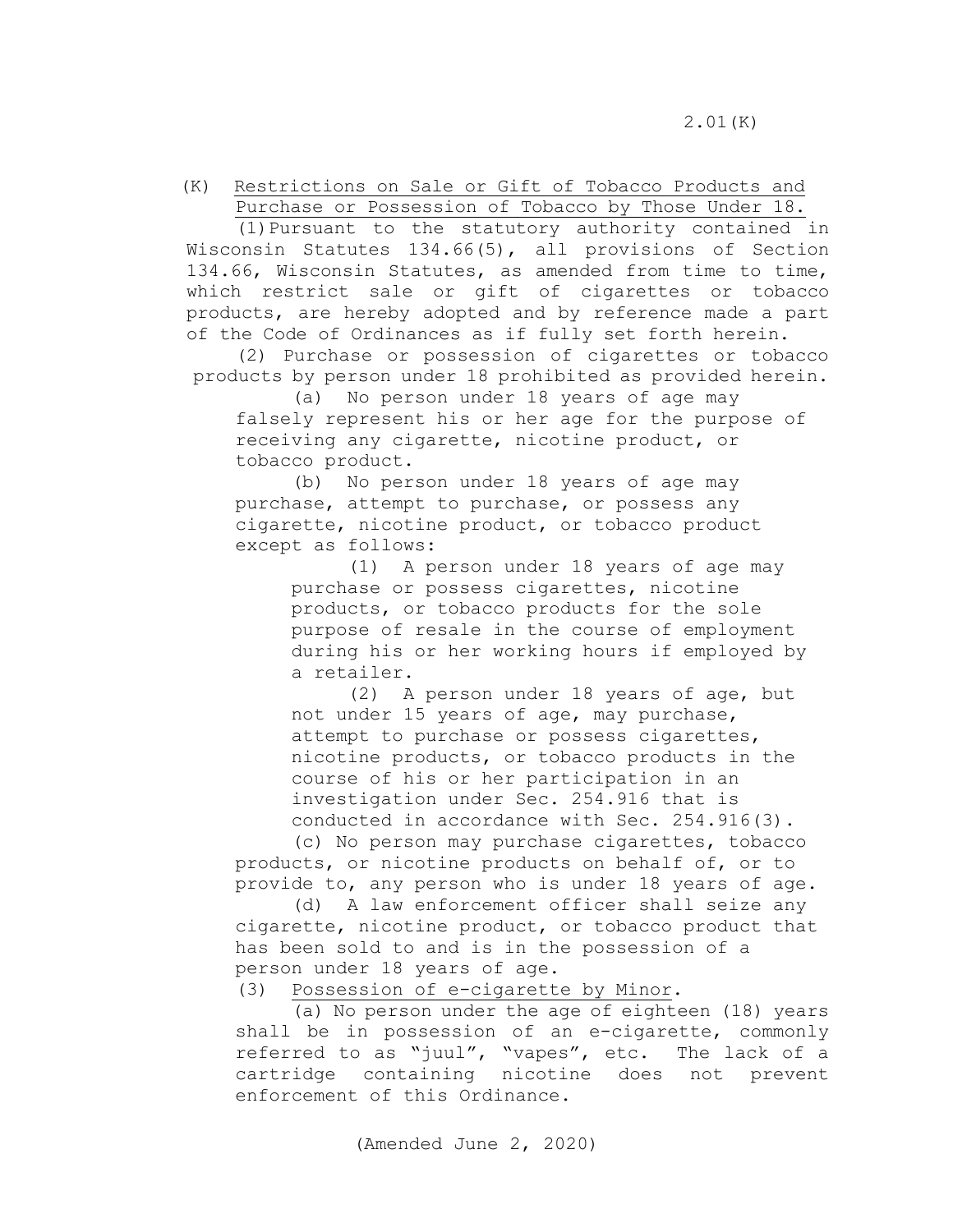(b) Penalties. Any person who violates this Section shall be subject to a forfeiture of not less than One Hundred (\$100.00) Dollars, together with the costs of prosecution.

**(Section 2.01(K)(3) created by Ordinance 488-6-18-19)**

<span id="page-22-0"></span>(L) Smoking Prohibited.<br>(1) Definitions. I

Definitions. In this section:

 (a) 'Assisted Living Facility' means a communitybased residential facility, as defined in s. 50.01(1g), a residential care apartment complex, as defined in s. 50.01(1d), or an adult family home, as defined in s. 50.01(1)(b).

 (b) 'Child Care Center' has the meaning given in s. 49.136(1)(ad).

 (c) 'Educational Facility' means any building used principally for educational purposes in which a school is located or a course of instruction or training program is offered that has been approved or licensed by a state agency or board.

 (d) 'Inpatient Health Care Facility' means a hospital, as defined in s.  $50.33(2)$ , a county home established under s. 49.70, a county infirmary established under s. 49.72, a nursing home, as defined in s. 50.01(3), a hospice, as defined in s. 50.90(1), a Wisconsin veterans home under s. 45.50, or a treatment facility.

 (e) 'Lodging establishment' means a bed and breakfast establishment as defined in s. 254.61(1), a hotel, as defined in s. 254.61(3) and a tourist rooming house, as defined in s.  $254.61(6)$ .

 (f) 'Person in Charge' means the person, or his or her agent, who ultimately controls, governs or directs the activities aboard a public conveyance or at a location where smoking is prohibited or regulated under this section.

 (g) 'Place of employment' means any enclosed place that employees normally frequent during the course of employment, including an office, a work area, an elevator, an employee lounge, a restroom, a conference room, a meeting room, a classroom, a hallway, a stairway, a lobby, a common area, a vehicle or an employee cafeteria.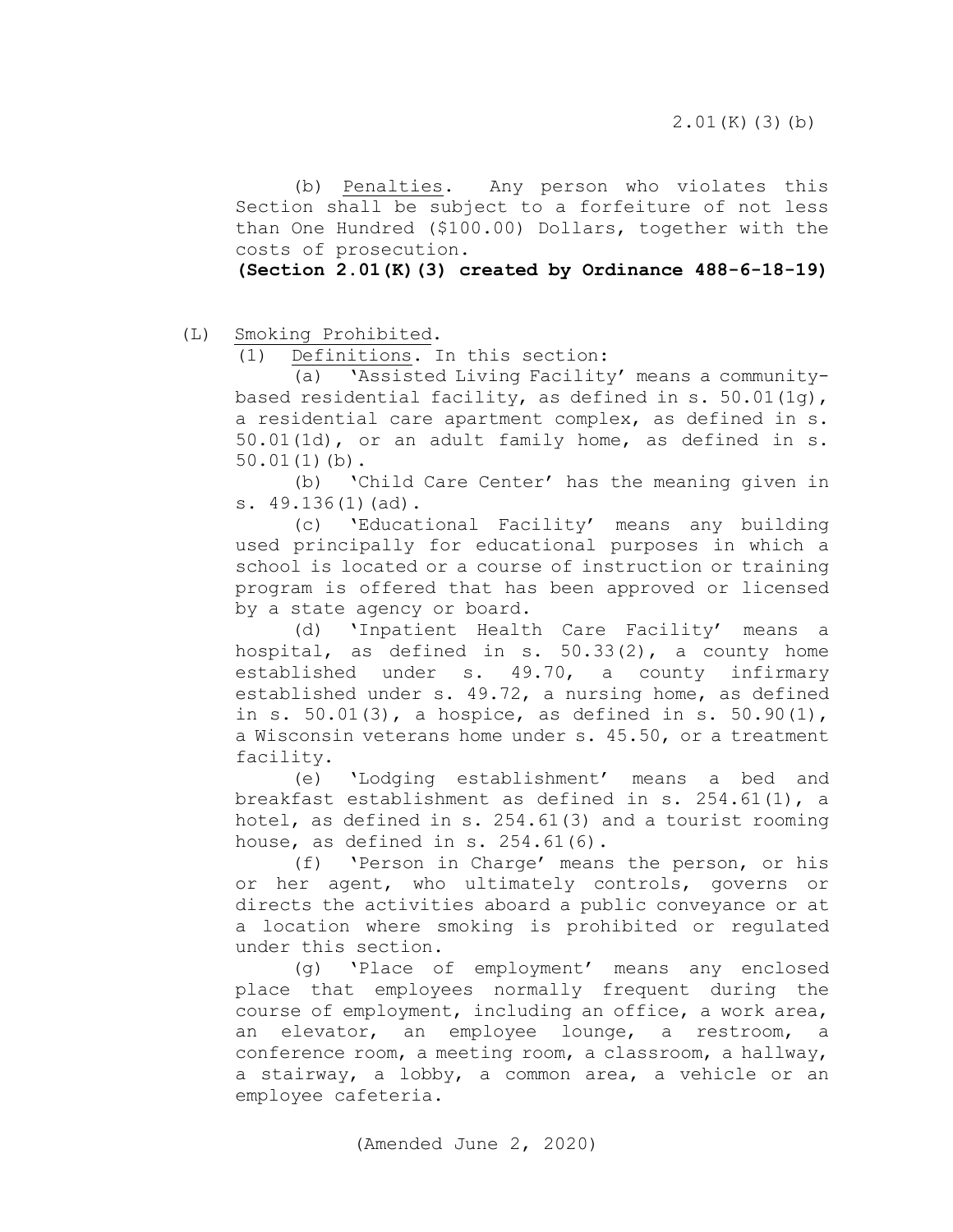$2.01(L)(1)(h)$ 

(h) 'Private Club' means a facility used by an organization that limits its membership and is organized for a recreational, fraternal, social, patriotic, political, benevolent or athletic purpose.

(i) 'Public Conveyance' means a mass transit vehicle as defined in s. 340.01(28m), a school bus as defined in s. 340.01(56), or any other device by which persons are transported, for hire, on a highway or by rail, water, air or guide wire within this state, but does not include such a device while providing transportation in interstate commerce.

(j) 'Public Place' means any enclosed place that is open to the public, regardless of whether a fee is charged or a place to which the public has lawful access or may be invited.<br>(k) 'Restaurant'

means an establishment as defined in s. 254.61(5).

(l) 'Retail Establishment' means any store or shop in which retail sales is the principal business conducted.

(m) 'Retail Tobacco Store' means a retail<br>lishment that does not have a 'Class B' establishment that does not have a 'Class B' intoxicating liquor license or a 'Class B' fermented malt beverages license and that generates 75 percent or more of its gross annual income from the retail sale of tobacco products and accessories.

(n) 'Smoking' means burning or holding, or inhaling or exhaling smoke from, any of the following items containing tobacco:

- 1.) A lighted cigar.
- 2.) A lighted cigarette.
- 3.) A lighted pipe.
- 4.) Any other lighted smoking equipment.

(o) 'Sports Arena' means any stadium, pavilion, gymnasium, swimming pool, skating rink, bowling center, or other building where spectator sporting events are held.

(p) 'Substantial Wall' means a wall with no opening or with an opening that either does not allow air in from the outside or is less than 25 percent of the wall's surface area.

(q) 'Tavern' means an establishment, other than a restaurant, that holds a 'Class B' intoxicating liquor license or 'Class B' fermented malt beverages license.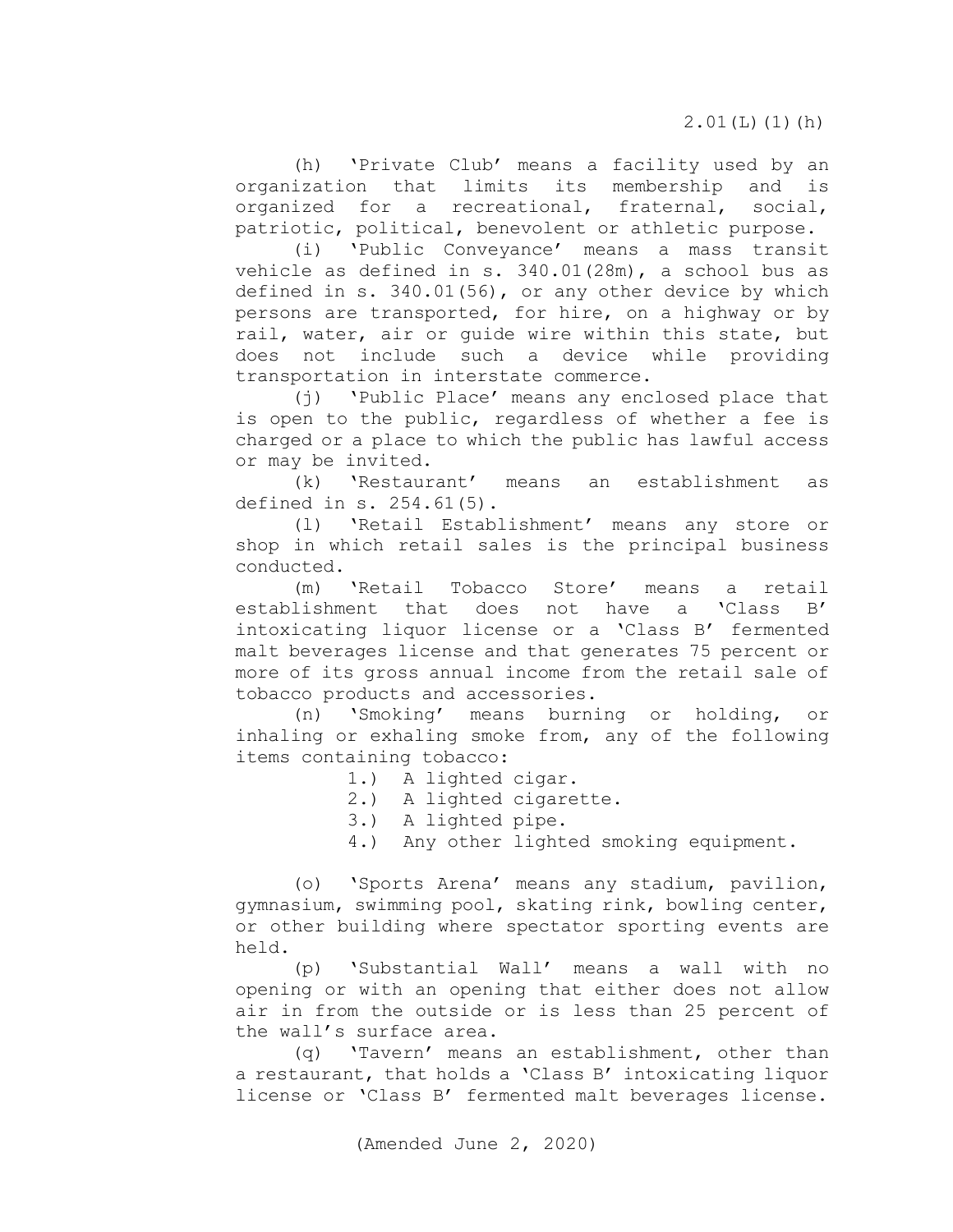(r) 'Tobacco Product' means any form of tobacco prepared in a manner suitable for smoking but not include a cigarette.

(s) 'Treatment Facility' means a publicly or privately operated inpatient facility that provides treatment of alcoholic, drug dependent, mentally ill, or developmentally disabled persons.

(2) Prohibition Against Smoking - Enclosed Places. Except as provided in sub. (6), no person may smoke in any of the following enclosed places:

(a) Child Care Centers;

- (b) Educational Facilities;
- (c) Inpatient Health Care Facilities;
- (d) Theaters;
- (e) Restaurants;
- (f) Taverns;
- (g) Private Clubs;
- (h) Retail Establishments;
- (i) Common areas of multiple-unit residential properties;
- (j) Lodging Establishments;
- (k) State, County or Village Buildings;

(l) All enclosed places, other than those listed in subs.  $(2)(a) - (2)(1)$  that are places of employment or that are public places.

 (3) Prohibition Against Smoking - Outdoor Locations. No person may smoke at any of the following outdoor locations:

> (a) Anywhere on the premises of a child care center when children who are receiving child care services are present;

- (b) A Sports Arena;
- (c) A Public Conveyance;

 (d) A location that is 25 feet or less from the entrance to a State, County or Village Building.

 (4) Responsibility of Persons in Charge. No person in charge may allow any person to smoke in violation of subs. (2) or (3) at a location that is under the control or direction of the person in charge.

> (a) A person in charge may not provide matches, ashtrays, or other equipment for smoking at the location where smoking is prohibited.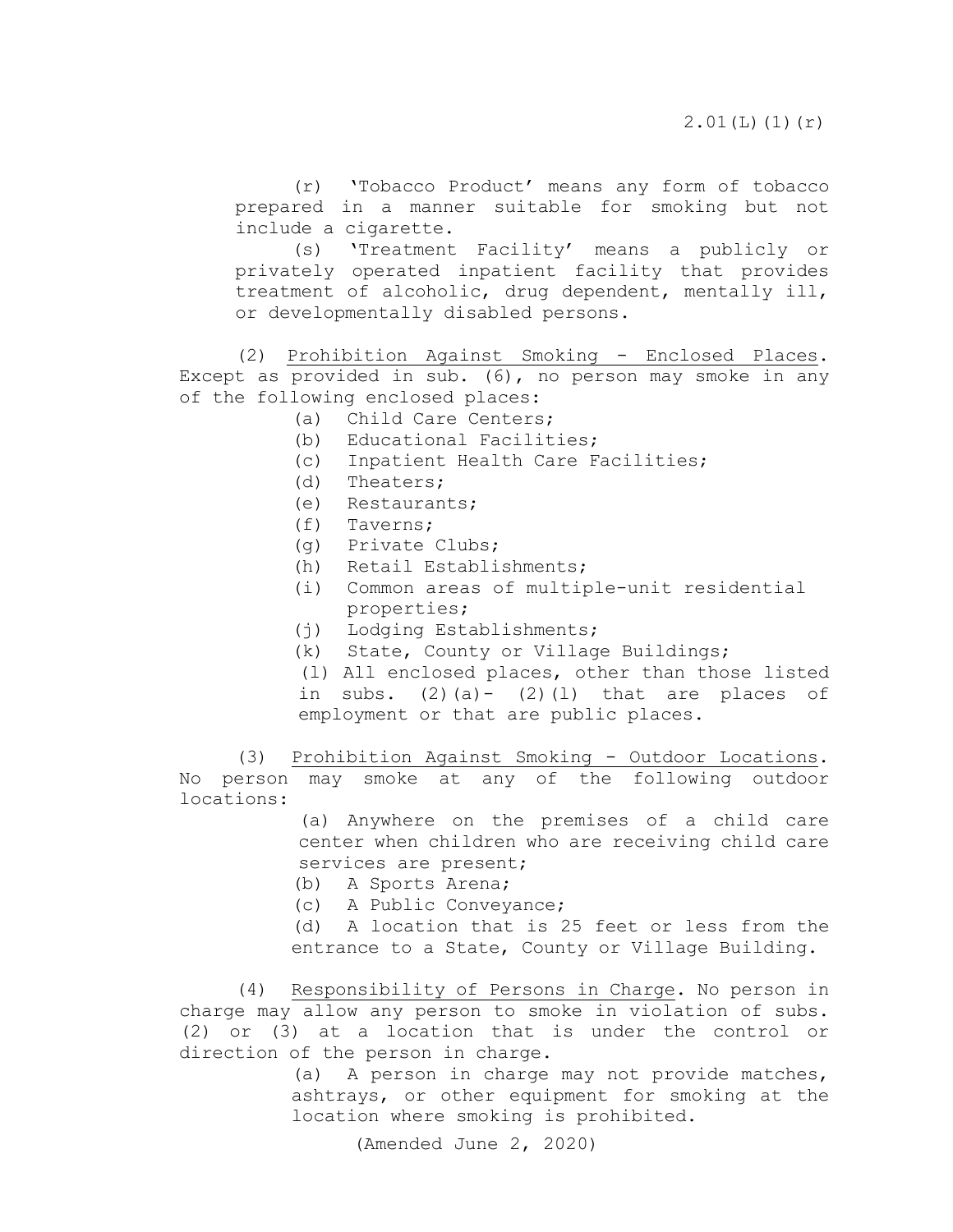(b) A person in charge shall make reasonable efforts to prohibit persons from smoking at a location where smoking is prohibited by doing all of the following:

> (1) Posting signs setting forth the prohibition and providing any other appropriate information concerning the prohibition.

> (2) Refusing to serve a person, if the person is smoking in a restaurant, tavern or private club.

> (3) Asking a person who is smoking to refrain from smoking, and, if the person refuses to do so, asking the person to leave the location.

(c) If a person refuses to leave a location after being requested to do so as provided in par. (b)  $(3)$ , the person in charge shall immediately notify the Village Police Department of the violation.

(d) A person in charge may take measures in addition to those listed in secs. (4)(a) and (b) to prevent persons from being exposed to others who are smoking or to further ensure compliance with this section.

(5) Designated Outdoor Area. The person in charge of restaurant, tavern, private club, or retail establishment located in an area subject to this ordinance may designate an outside area that is a reasonable distance from any entrance to the restaurant, tavern, private club, or retail establishment where customers, employees, or persons associated with the restaurant, tavern, private club, or retail establishment may smoke. Pursuant to sec. 101.123(4m), no definition of 'reasonable distance' shall be set forth within this ordinance.

 (6) Exceptions to Smoking in Enclosed Places. The prohibition against smoking in sub. (2) does not apply to the following:

(a) A private residence;

(b) A room used by only one person in an assisted living facility as his or her residence; (c) A room in an assisted living facility in

which 2 or more persons reside if every person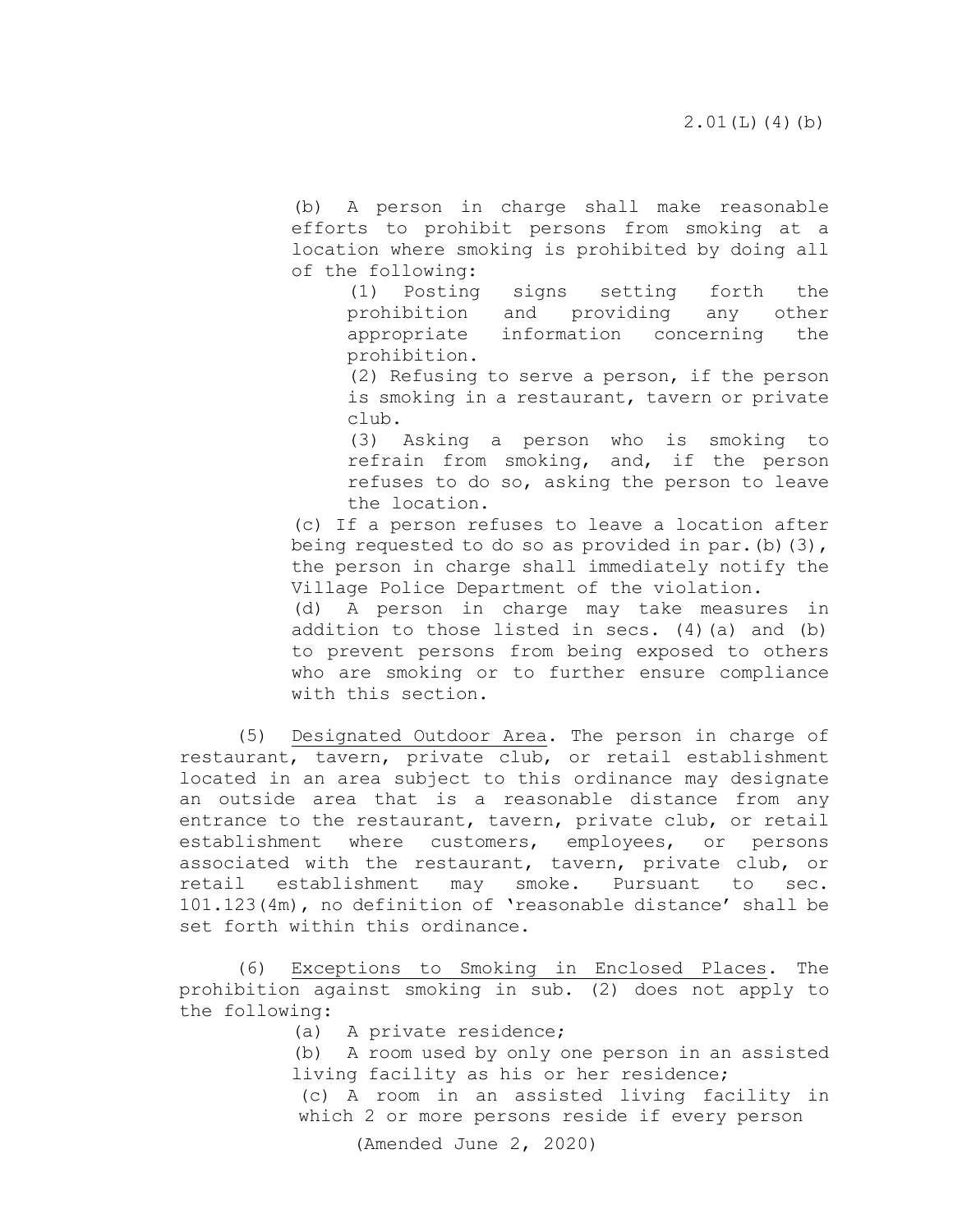who lives in that room smokes and each of those persons has made a written request to the person in charge of the assisted living facility to be placed in a room where smoking is allowed; (d) A retail tobacco store that was in existence on June 3, 2009, and has continuously been in existence since that time, and in which only the smoking of cigars and pipes is allowed; (e) A tobacco bar that was in existence on June 3, 2009, and has continuously been in existence since that time, and in which only the smoking of

(7) Penalties.

(a) Any person who violates subs. (2) or (3) shall be subject to a forfeiture of not less than \$50 nor more than \$100 for each violation, together with the costs of prosecution.

cigars and pipes is allowed.

(b) Any person, having previously received a 'warning notice' under sub. (7)(c), who violates sub. (4)(a) - (4)(c) a second time, shall be subject to a forfeiture of not less than \$50 nor more than \$100 for each violation, together with the costs of prosecution.

(c) For violations subject to forfeiture under sub. (7)(b), if the person in charge has not previously received a 'warning notice' for a violation of sub. (4)(a) - (4)(c), the Village Law Enforcement Officer shall issue the person in charge a 'warning notice' and may not issue a citation.

(d) No person in charge may be required, under sub. (7)(b), to forfeit more than \$100 in total for violations of sub. (4)(a) - (4)(c) in a single day, together with the costs of prosecution.

<span id="page-26-0"></span>(M) Restriction of Access to Public Utility Areas. No person, other than a Village employee, officer, or an agent authorized by the Village, shall enter or go upon Village utilities, including waste treatment plant, well houses, or reservoir, nor upon the Village owned property surrounding those facilities for a distance up to 25 feet from said respective facility exterior.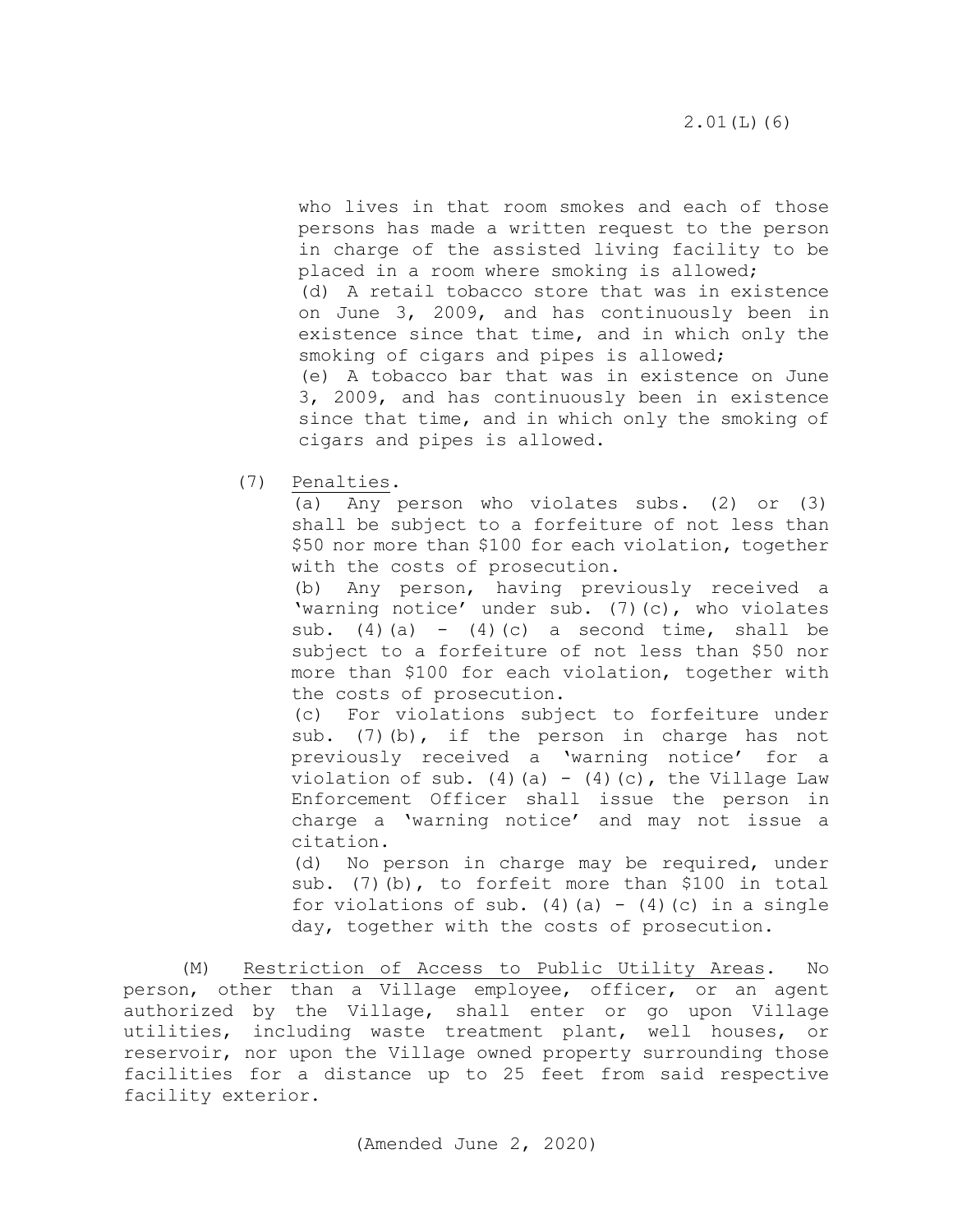<span id="page-27-0"></span> (N) Possession of Marijuana and Synthetic Cannabinoids. No person shall possess any amount of marijuana, tetrahydrocannabinois, or any derivative thereof, or any amount of synthetic cannabinoids including, but not limited to substances containing one or more of the chemical compounds HU-210, HU-211, JWH-018 or JWH-073, and with the common 'street' names such as 'Spice' and/or 'K2' unless the substance was obtained directly from, or pursuant to a valid prescription or order of, a licensed physician or pharmacist for a valid medical purpose.

- (1) For the purposes of this section a licensed physician or pharmacist means a person licensed, registered other otherwise permitted to distribute, dispense or administer a controlled substance in the course of professional practice in the State of Wisconsin.
- (2) For the purposes of this section a valid medical purpose means one which is not contrary to the laws of the State of Wisconsin, including, but not limited to, Chapter 961 of the Wisconsin Statutes.
- (3) This section does not apply to any person who is found to be in possession of more than twentyfive (25) grams of marijuana.
- (4) This section does not apply to any person who has previously been convicted for a violation of 2.01(M), or a violation of Sec. 961.41(3g)(e), Wis. Stats.
- (5) Penalties. Any person who violates this section shall be subject to a forfeiture of \$250, together with the costs of prosecution.

<span id="page-27-1"></span>(O) Possession of Synthetic Cathinones. No person shall possess any amount of synthetic cathinones, including, but not limited to substances containing the chemical compounds mephedrone or MDPV (3-4 methylenedioxypyrovalerone), and with the common 'street' name 'bath salts' unless the substance was obtained directly from, or pursuant to a valid prescription or order of, a licensed physician or pharmacist for a valid medical purpose.

(1) For the purposes of this section a licensed physician or pharmacist means a person licensed, registered other otherwise permitted to distribute, dispense or administer a controlled substance in the course of professional practice in the State of Wisconsin.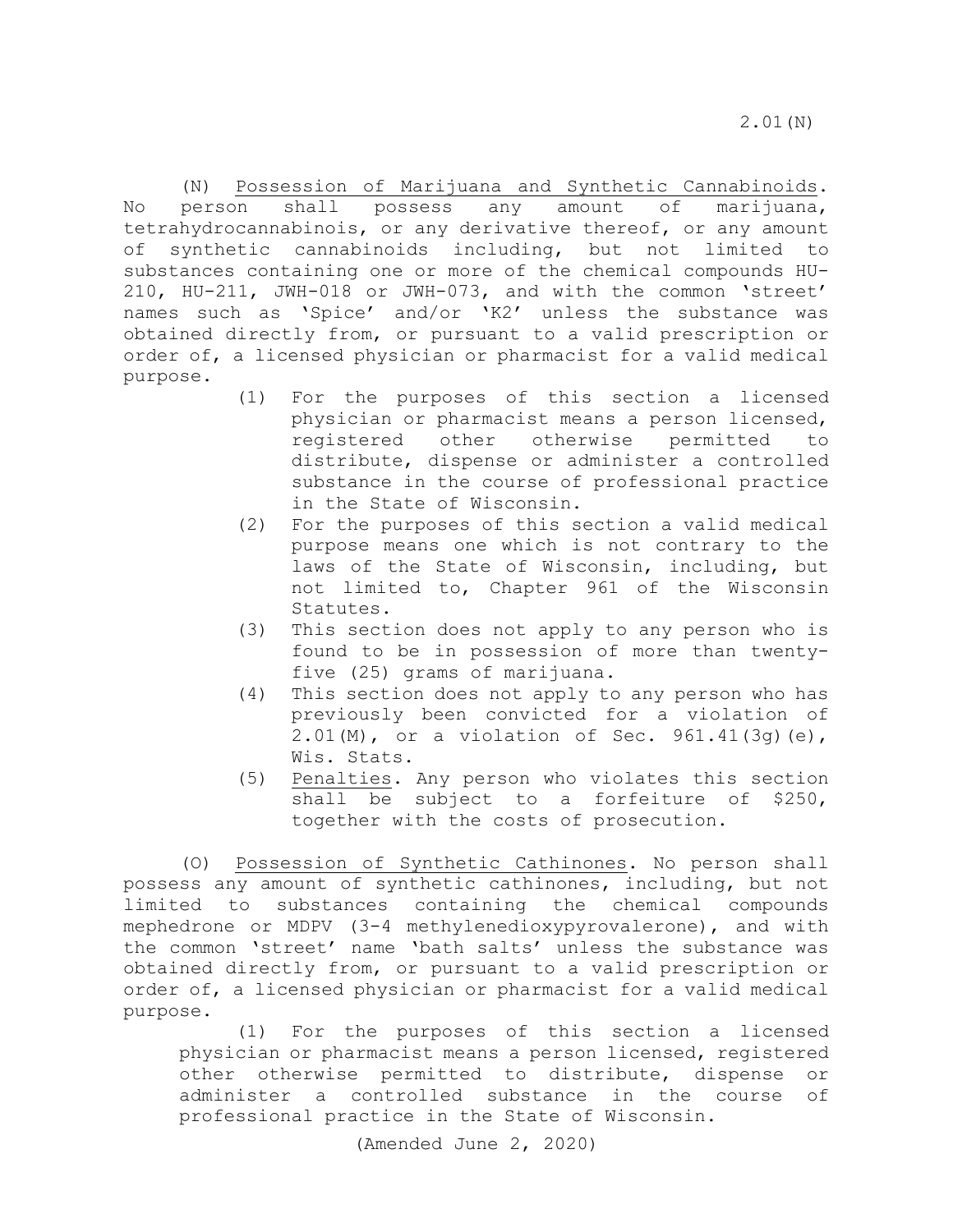(2) For the purposes of this section a valid medical purpose means one which is not contrary to the laws of the State of Wisconsin, including, but not limited to, Chapter 961 of the Wisconsin Statutes.

(3) This section does not apply to any person who has been previously convicted for a violation of 2.01(N), or a violation of Sec. 961.41(3g)(d), Wis. Stats.

(4) Penalties. Any person who violates this section shall be subject to a forfeiture of \$250, together with the costs of prosecution.

## <span id="page-28-0"></span>(P) Possession, Manufacture, and Delivery of Drug Paraphernalia.

(1) Definition. In this Section, "drug paraphernalia" means all equipment, products, and materials of any kind which are used, intended for use, or designed for use, in planting, propagating, cultivating, growing, harvesting,<br>manufacturing, selling, distributing, delivering, manufacturing, selling, distributing, compounding, converting, producing, processing, preparing, testing, analyzing, packaging, repackaging, storing, containing, concealing, injecting, ingesting, inhaling, or otherwise introducing into the human body, a controlled substance, as defined in Chapter 961, Wis. Stats., in violation of this Section. It includes but is not limited to:

- (a) Kits used, intended for use, or designed for use, in planting, propagating, cultivating, growing, or harvesting of any species of plant which is a controlled substance or from which is a controlled substance can be derived.
- (b) Kits used, intended for use, or designed for use,<br>in manufacturing, selling, distributing, in manufacturing, delivering, compounding, converting, producing, processing, or preparing controlled substances.
- (c) Isomerization devices used, intended for use, or designed for use, in increasing the potency of any species of plant, which is a controlled substance.
- (d) Testing equipment used, intended for use, or designed for use, in identifying or in analyzing<br>the strength, effectiveness, or purity of effectiveness, or purity of controlled substances.
- (e) Scales and balances used, intended for use, or designed for use, in weighing or measuring controlled substances.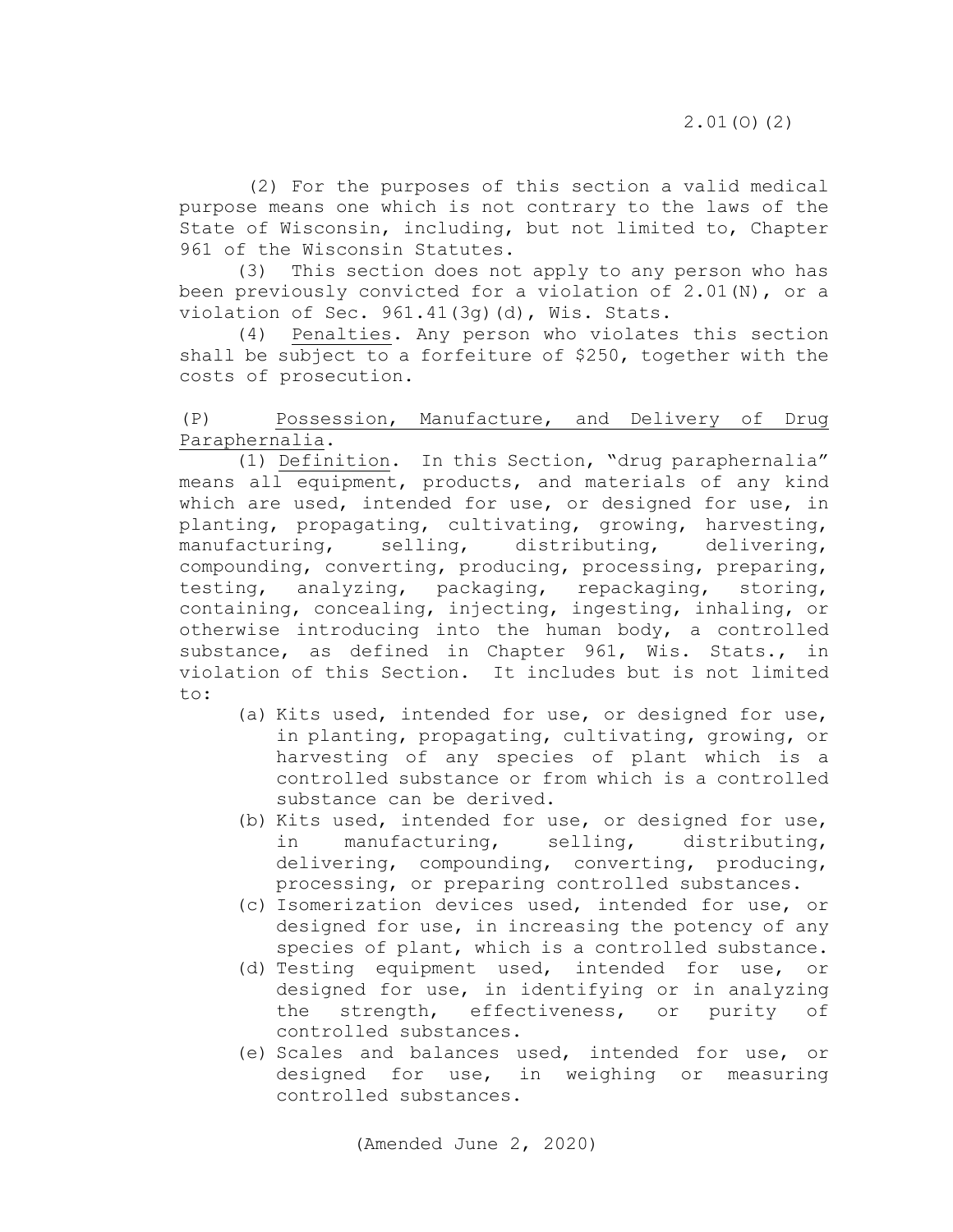- (f) Diluents and adulterants, such as quinine, hydrochloride, mannitol, mannite, dextrose and lactose, used, intended for use, or designed for use in cutting controlled substances.
- (g) Separation gins and sifters used, intended for use, or designed for use, in removing twigs and seeds from, or in otherwise cleaning or refining, marijuana.
- (h) Blenders, bowls, containers, spoons and mixing devices used, intended for use, or designed for use, in compounding controlled substances.
- (i) Capsules, balloons, envelopes, or other containers used, intended for use, or designed for use, in packing small quantities of controlled substances.
- (j) Containers and other objects used, intended for use, or designed for use in storing or concealing controlled substances.
- (k) Hypodermic syringes, needles, or other objects used, intended for use, or designed for use, in parenterally injecting controlled substances into the human body.
- (l) Objects used, intended for use, or designed for use, in ingesting, inhaling, or otherwise introducing marijuana, cocaine, hashish or hashish oil, into the human body, including but not limited to:
	- (1) Metal, wooden, acrylic, glass, stone, plastic, or ceramic pipes with or without screens, permanent screens, hashish heads, or punctured metal bowls;
	- (2) Water pipes;
	- (3) Carburetion tubes and devices;
	- (4) Smoking and carburetion masks;
	- (5) Objects used to hold burning material, such as a marijuana cigarette, that has become too small or too short to be held in the hand;
	- (6) Miniature cocaine spoons and cocaine vials;
	- (7) Chamber pipes;
	- (8) Carburetor pipes;
	- (9) Electric pipes;
	- (10) Air-driven pipes;<br>(11) Chillums;
	- Chillums;
	-
	- (12) Bongs; or<br>(13) Ice pipes Ice pipes or chillers.
- (Amended June 2, 2020) (2)Determination of Drug Paraphernalia. In determining whether an object is drug paraphernalia, the following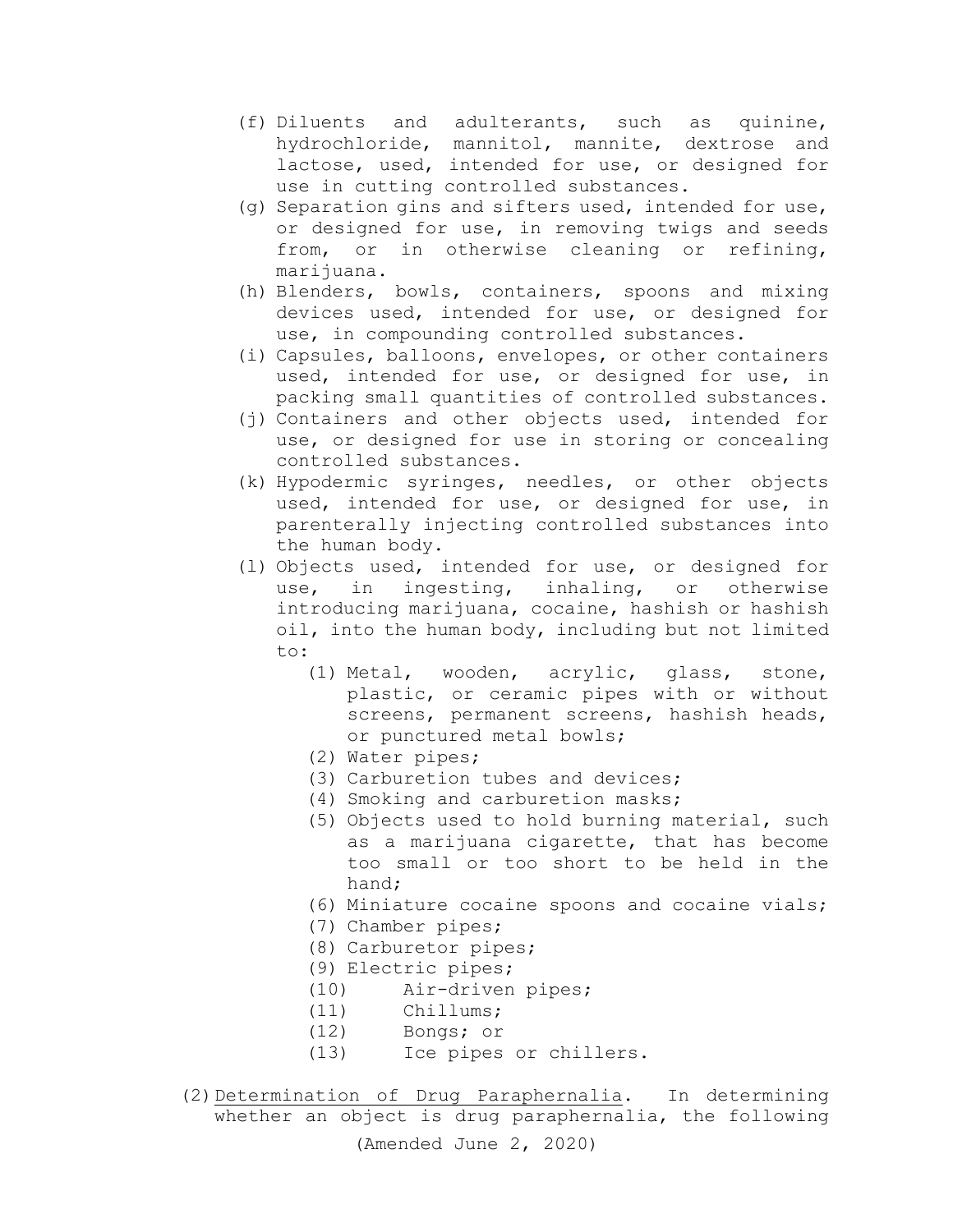shall be considered, without limitation of such other considerations a court may deem relevant:

- (a) Statements by an owner or by anyone in control of the object concerning its use.
- (b) Prior convictions, if any, of an owner or of anyone in control of the object, under any city, state,<br>or federal law relating to any controlled or federal law relating to substance.
- (c) The proximity of the object in time and space to a direct violation of this Section.
- (d) The proximity of the object to controlled substances.<br>(e) The existence of
- any residue of controlled substance on the object.
- (f) Direct or circumstantial evidence of the intent of the owner, or of anyone in control of the object, to deliver it to persons whom the person knows, or should reasonably know, intend to use the object<br>to facilitate a violation of this Section. The to facilitate a violation of this Section. innocence of an owner, or of anyone in control of this object, as to a direct violation of this Section, shall not prevent a finding that the object is intended for use, or designed for use, as drug paraphernalia.
- (g) Oral or written instructions provided with the object concerning its use.
- (h) Descriptive materials accompanying the object that explain or depict its use.
- (i) National and local advertising concerning its use.
- (j) The manner in which the object is displayed for sale.
- (k) Direct or circumstantial evidence of the ratio of sales of the object to the total sale of the business enterprise.
- (l) The existence and scope of legitimate uses for the object in the community; and
- (m) Expert testimony concerning its use.
- (3) No person may use, or possess with the primary intent to use, drug paraphernalia to plant, propagate, cultivate, grow, harvest, manufacture, compound, convert, product, process, prepare, test, analyze, pack, repack, store, contain, conceal, inject, ingest, inhale, or otherwise introduce into the human body a controlled substance in violation of this Ordinance.
- (4) No person may deliver, possess with intent to deliver, or manufacture with intent to deliver, drug paraphernalia, knowing that it will be primarily used to plant, propagate, cultivate, grow, harvest,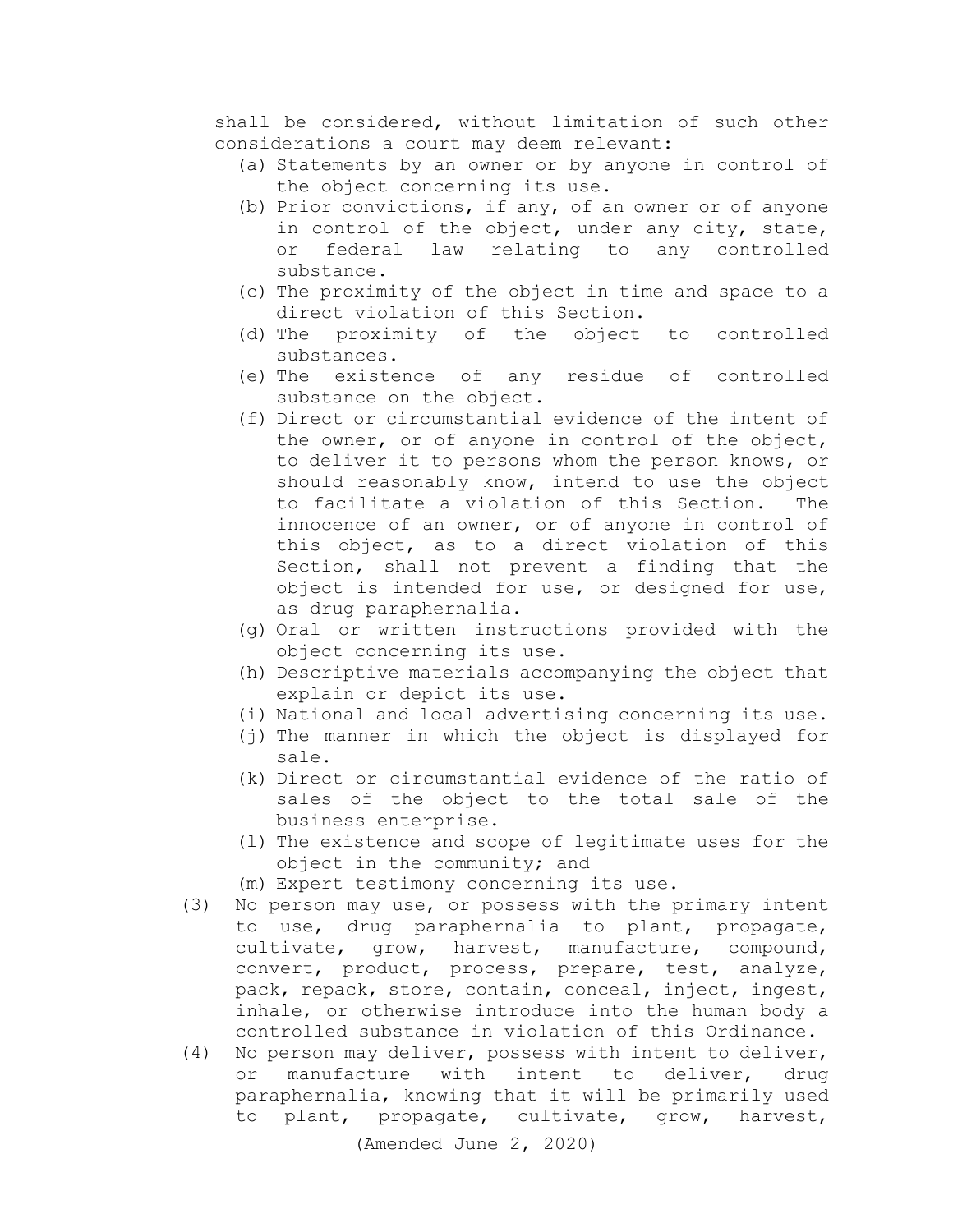manufacture, compound, convert, produce, process, prepare, test, analyze, pack, repack, store, contain, conceal, inject, ingest, inhale, or otherwise introduce into the human body a controlled substance in violation of this Ordinance.

- (5) No person who is under 17 years of age shall violate Secs. 961.573, 961.574 or 961.575, Wis. Stats., by possessing drug paraphernalia, by manufacturing drug paraphernalia, or by delivering drug paraphernalia to a person under 17 years of age who is at least three (3) years younger than the violator.
- (6) This section does not apply to any person who has previously been convicted for a violation of 2.01(O), or a violation of Sec. 961.573(1), Wis. Stats.
- (7) Penalties.

(a) Any person who violates subs. (3) or (4) of this section shall be subject to a forfeiture of \$150, together with the costs of prosecution.

(b) Any person who violates sub. (5) of this Section shall, upon conviction, be subject to disposition under Sec. 938.344(2)(e), Wis. Stats.

(Q) Possession of Controlled Substance.

<span id="page-31-0"></span>(1) Definitions:

(a) "Controlled substance" means a drug, substance, or immediate precursor included in Schedules I to V of subchapter [II](http://docs.legis.wisconsin.gov/document/statutes/subch.%20II%20of%20ch.%20961) of Wisconsin State Statute 961.

(b) "Controlled substance analog" means a substance the chemical structure of which is substantially similar to the chemical structure of a controlled substance included in Schedule I or II and:

(i) Which has a stimulant, depressant, narcotic, or hallucinogenic effect on the central nervous system substantially similar to the stimulant, depressant, narcotic, or hallucinogenic effect on the central nervous system of a controlled substance included in schedule I or II; or

(ii) With respect to a particular individual, which the individual represents or intends to have a stimulant, depressant, narcotic or hallucinogenic effect on the central nervous system substantially similar to the stimulant, depressant, narcotic or hallucinogenic effect on the central nervous system of a controlled substance included in schedule I or II.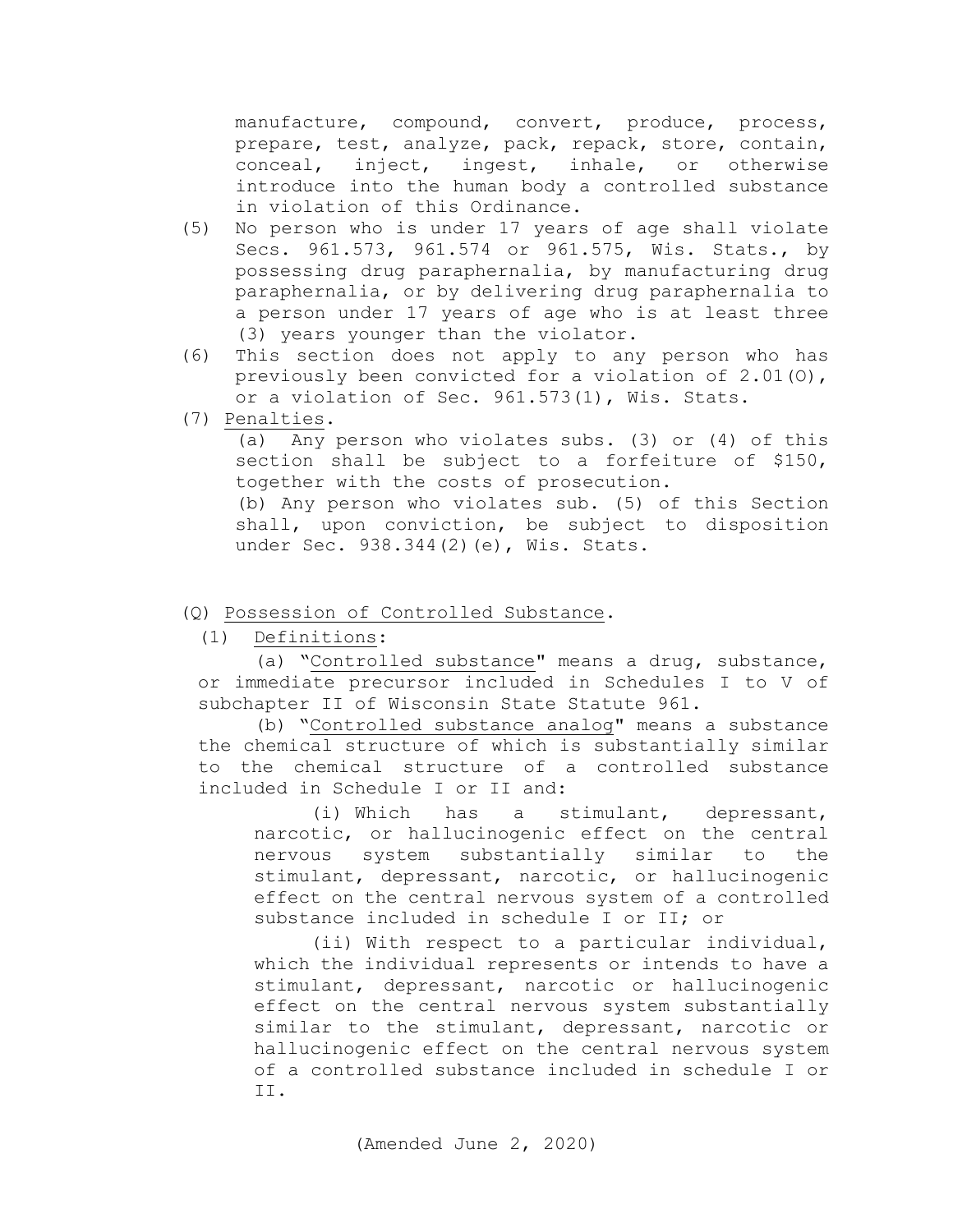(c) "Controlled substance analog" does not include:

(i) A controlled substance;

(ii) A substance for which there is an approved new drug application;

(iii) A substance with respect to which an exemption is in effect for investigational use by a particular person under [21 USC 355](http://docs.legis.wisconsin.gov/document/usc/21%20USC%20355) to the extent that conduct with respect to the substance is permitted by the exemption; or

(iv) Any substance to the extent not intended for human consumption before an exemption takes effect with respect to the substance.

(2) Possession. No person may possess or attempt to possess a controlled substance or a controlled substance analog unless the person obtains the substance or the analog directly from, or pursuant to, a valid prescription or order of, a practitioner who is acting in the course of his or her professional practice, or unless the person is otherwise authorized by Chapter 961 of Wisconsin State Statutes to possess the substance or the analog.

(3) Possession of RX W/O Prescription. No person may possess a prescription drug unless the prescription drug is obtained in compliance with this Section.

(4) Penalties. Any person who violates this Section shall be subject to a forfeiture of not less than Two Hundred Fifty (\$250.00) Dollars, together with the costs of prosecution.

## <span id="page-32-0"></span>**2.02 Offenses Endangering Public Peace and Good Order.**

<span id="page-32-1"></span>(A) Disturbances. No person shall willfully, maliciously, or wantonly interrupt or in any way molest or disturb any private or public school or religious meeting, or create or encourage any noise or disturbance at, in, or near the same, which shall disturb or hinder the exercises, or shall molest or interrupt any lawful assemblage of people or public entertainment.

## <span id="page-32-2"></span>(B) Disorderly Conduct.

(1) No person, in a public or private place, shall engage in violent, abusive, indecent, profane, boisterous, unreasonably loud or otherwise disorderly conduct under circumstances in which the conduct tends to cause or provoke a disturbance.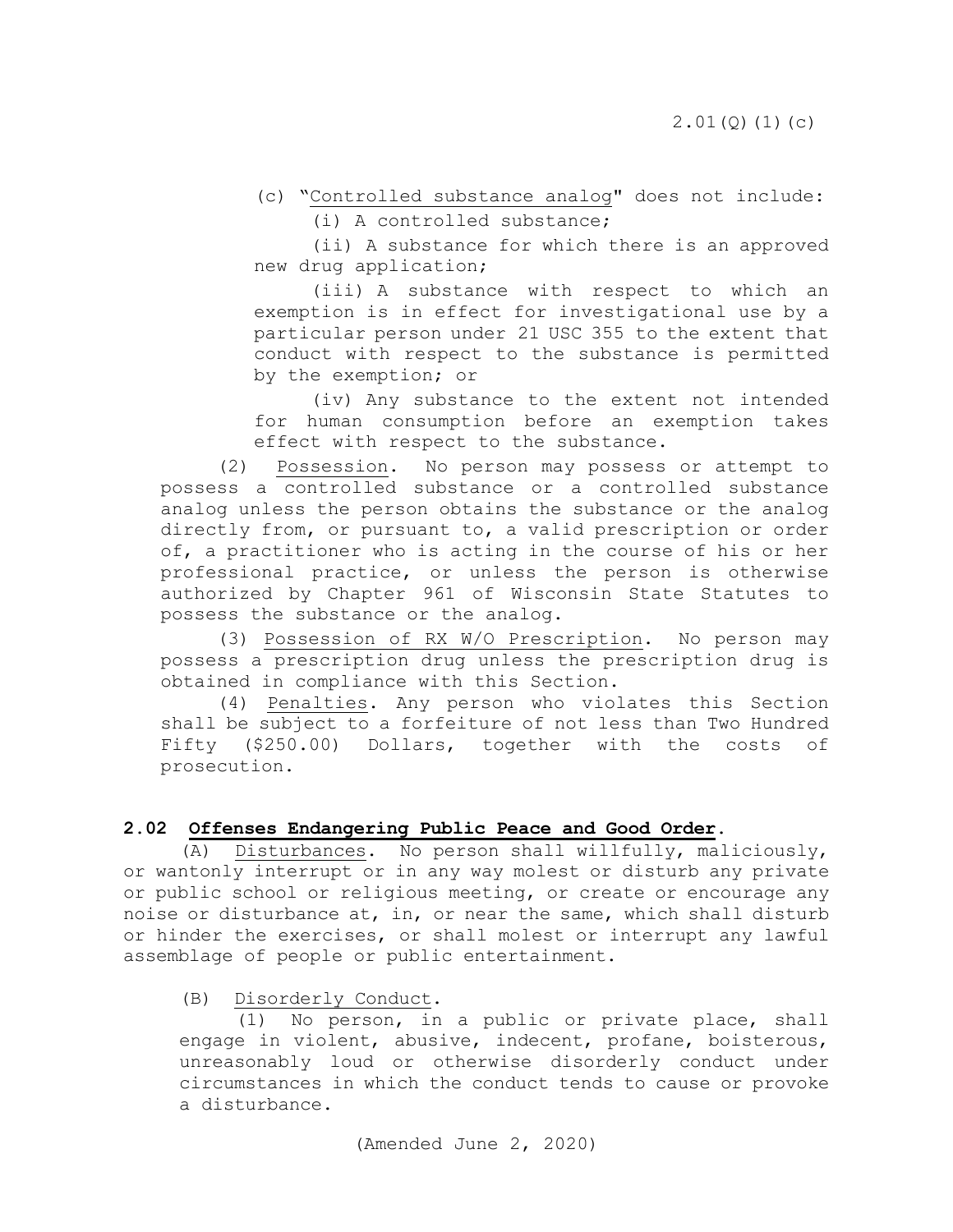(2) No person shall use vulgar, profane or obscene language in any public place within Village limits without provocation and under circumstances in which the language tends to cause or provoke a disturbance.

## <span id="page-33-0"></span>(C) Loud and Unnecessary Noise Prohibited.

(1) No person shall create, assist in creating, permit, continue or permit the continuance of any unreasonably loud, disturbing or unnecessary noise in the Village such as produces annoyance, inconvenience, discomfort, or hurt to any person, or to the enjoyment of property or comfort of any person, or affects the safety, health or morals of the public.

(2) Types of Loud and Unnecessary Noises.

(a) Horns, Signaling Devices. The sounding of any horn or signaling device on any automobile, motorcycle or other vehicle on any street or public place in the Village for longer than three (3) seconds in any period of one (1) minute or less, except as a danger warning; the creation of any unreasonable loud or harsh sound by means of any signaling device and the sounding of any plainly audible device for an unnecessary and unreasonable period of time; the use of any horn, whistle or other device operated by engine exhaust and the use of any signaling device when traffic is for any reason held up.

(b) Radios, Satellite Radios and Digital Music Devices. The using, operating or permitting to be played, used or operated any radio, satellite radio or digital music device for the production or reproduction of sound in a loud and unnecessary manner. The operation of any of the above-referenced devices between the hours of 10:00 pm and 7:00 am in a manner as to be plainly audible at the property line of the building, structure or vehicle in which it is located shall be prima facie evidence of a violation of this section.

(c) Exhausts. The discharge into the open air of the exhaust of any mechanical device driven by gasoline, diesel or otherwise, without having the same equipped and using thereon a muffler, in good working order and in constant operation, to prevent excessive or unusual noise and annoying smoke. The use of muffler cutouts, bypasses or similar devices is prohibited. No person shall operate any motor vehicle with a loud or defective muffler or exhaust system such as produces annoyance,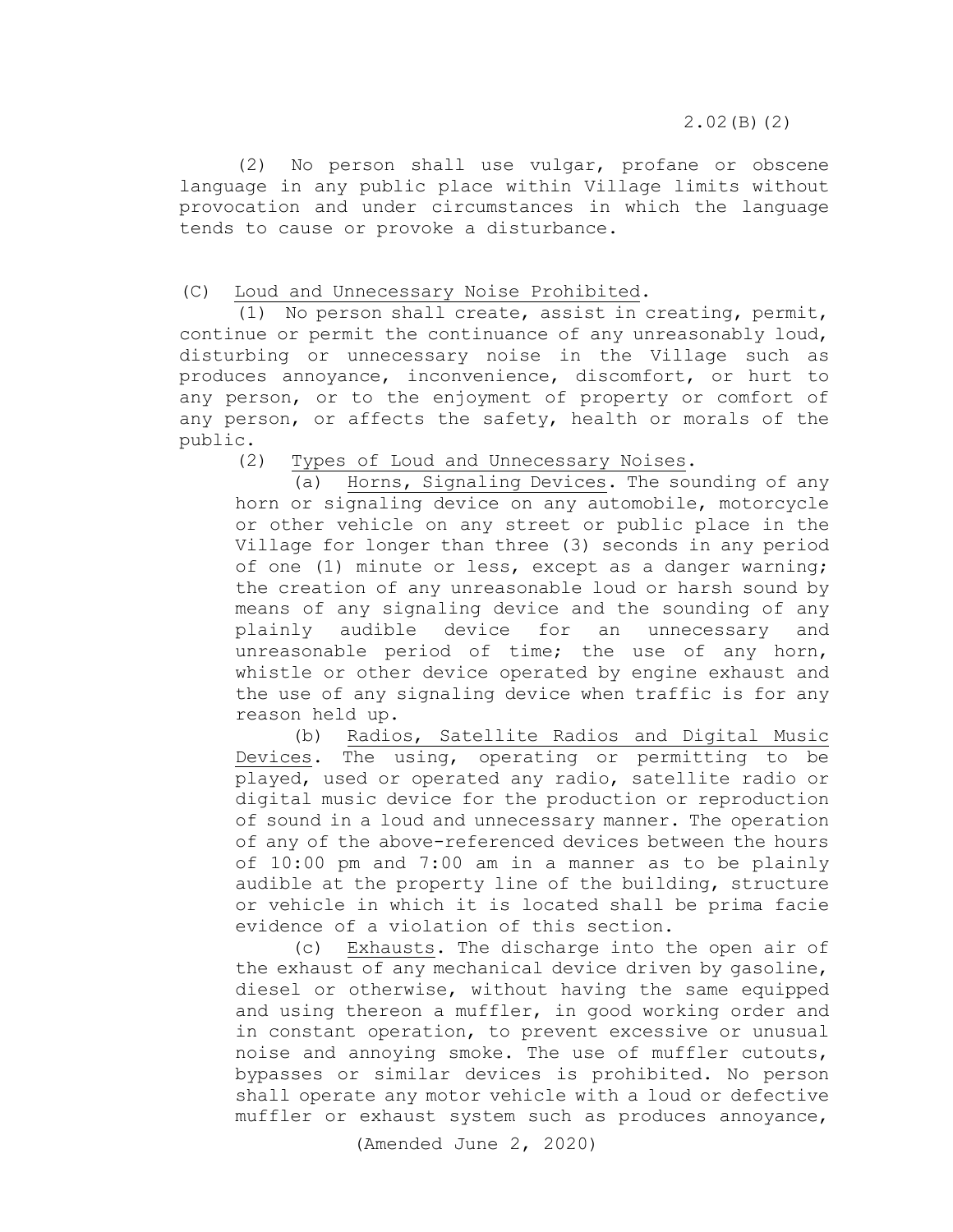inconvenience, discomfort, or hurt to any person, or disturbs the enjoyment of property or comfort of any person. Prima facie evidence of a violation of this section is muffler or exhaust noise emanating from a vehicle which is audible from a distance of seventyfive (75) feet or more.

(d) Construction or Repair of Buildings. The erection (including excavation), demolition, construction, alteration or repair of any building, as well as the operation of any construction equipment or any other similar equipment attended by loud or unusual noise, other than between the hours of 7:00 am and 8:00 pm on weekdays and 8:00 am and 8:00 pm on weekends.

(e) Schools and Churches. The creation of any excessive noise on any street adjacent to any school, institution of learning or church while in use, which unreasonably interferes with the normal operation of that school, institution of learning or church. No person, while on public or private grounds adjacent to any building, or while within any building in which a school or any class thereof is in session, shall willfully make or assist in the making of any noise or diversion which disturbs or tends to disturb the peace or good order and operation of such school session or class thereof. No person, while on public or private grounds adjacent to any church, shall willfully make or assist in the making of any noise or diversion which tends to disturb the peace or good order and operation of the church while church activities are underway.

## <span id="page-34-0"></span>(D) Harassment Prohibited.

(1) Harassment. No person, with intent to harass or intimidate another person, shall do any of the following; each instance shall be considered a separate violation; and whoever commits any of the following acts shall be subject to the penalties in Section 2.10 of these Ordinances:

(a) Strike, shove, kick or otherwise subject the person to physical contact or attempts or threatens to do the same.

(b) Engage in a course of conduct or repeatedly commits acts which harass or intimidate the person and which serve no legitimate purpose.

(2) Harassing or Obscene Telephone Calls, Text Messages, Social Media Applications, and E-Mails.

No person shall do any of the following; each instance shall be considered a separate violation; and whoever commits any of the following acts shall be subject to the penalties in Section 2.10 of this Ordinance. Messages can be defined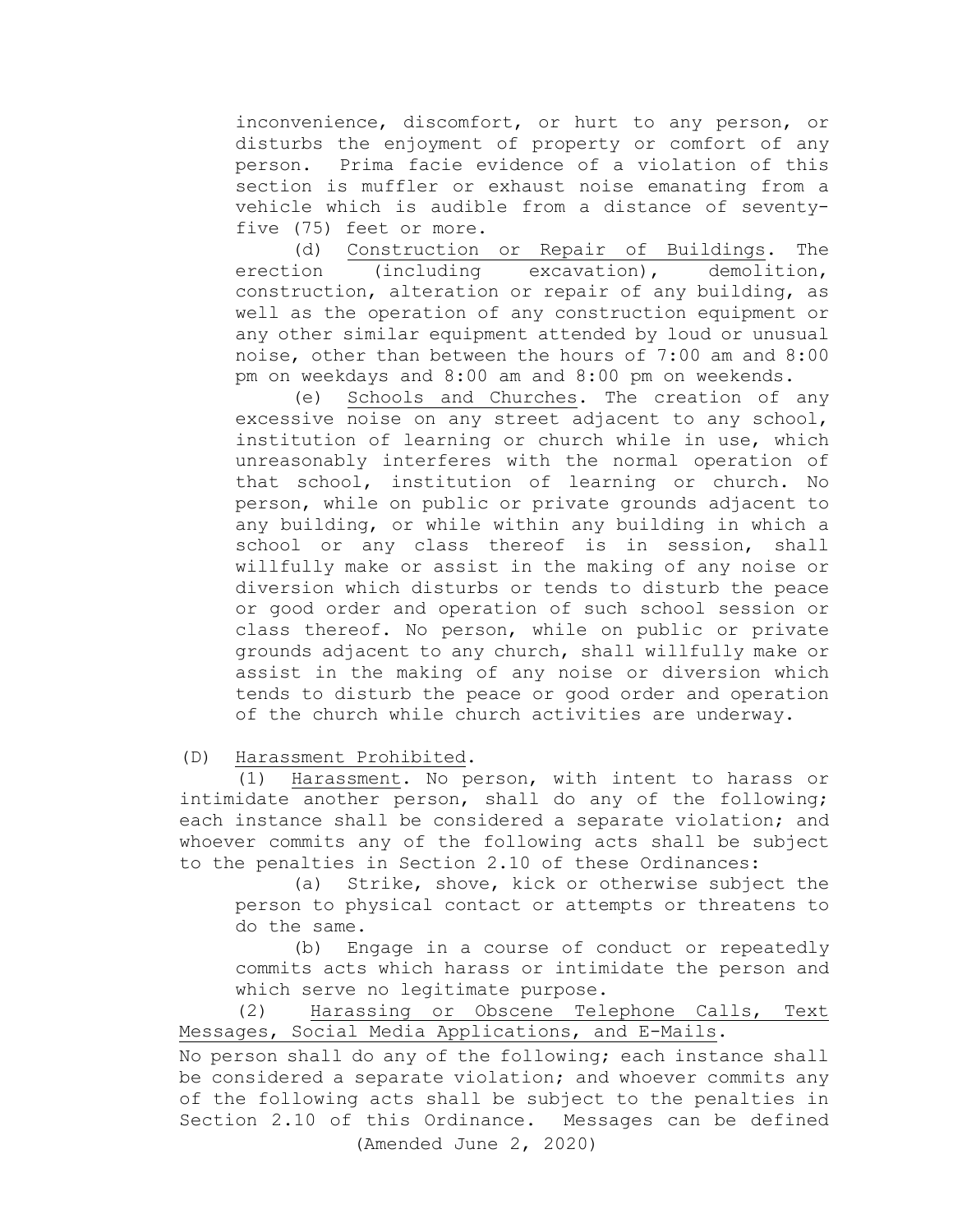as, but not limited to: text, picture(s), audio message(s), or other forms of communication.

(a) Make a telephone call, send a text message, send an electronic message via social media applications, or send an e-mail which makes any comment, request, suggestion, or proposal which is obscene, lewd, lascivious, or indecent;

(b) Make a telephone call, send a text message,<br>an electronic message via social media send an electronic message via applications, or send an e-mail, whether or not conversation or correspondence ensues, with the intent to abuse, threaten, or harass any person at the called or texted number or numbers, or e-mail address or addresses;

(c) Makes or causes the telephone of another repeatedly or continuously to ring, with intent to harass any person at the called number or numbers;

(d) Makes repeated telephone calls, sends repeated text messages, send an electronic message via social media applications, or sends repeated e-mails, during which conversation or correspondence ensues, solely to harass any person at the called number or numbers; or

(e) Knowingly permits any landline telephone, satellite phone, cellular phone, laptop, electronic tablet, or desktop computer, under his or her control, to be used for any purpose prohibited by this Ordinance.

(3) Unlawful use of computerized communications systems.

(a) In this Section, "message" shall mean any transfer of signs, signals, writing, images, sounds, data or intelligence of any nature, or any transfer of a computer program, as defined in Sec. 943.70(1)(c), Wis. Stats.

(b) Whomever does any of the following is in violation of this Ordinance:

> (i) With intent to frighten, intimidate, threaten, abuse or harass another person, sends a message to the person on an electronic mail or other computerized communication system and in that message threatens to inflict injury or physical harm to any person or the property of any person.

(ii) With intent to frighten, intimidate, threaten, abuse, or harass another person, sends a message on an electronic mail or other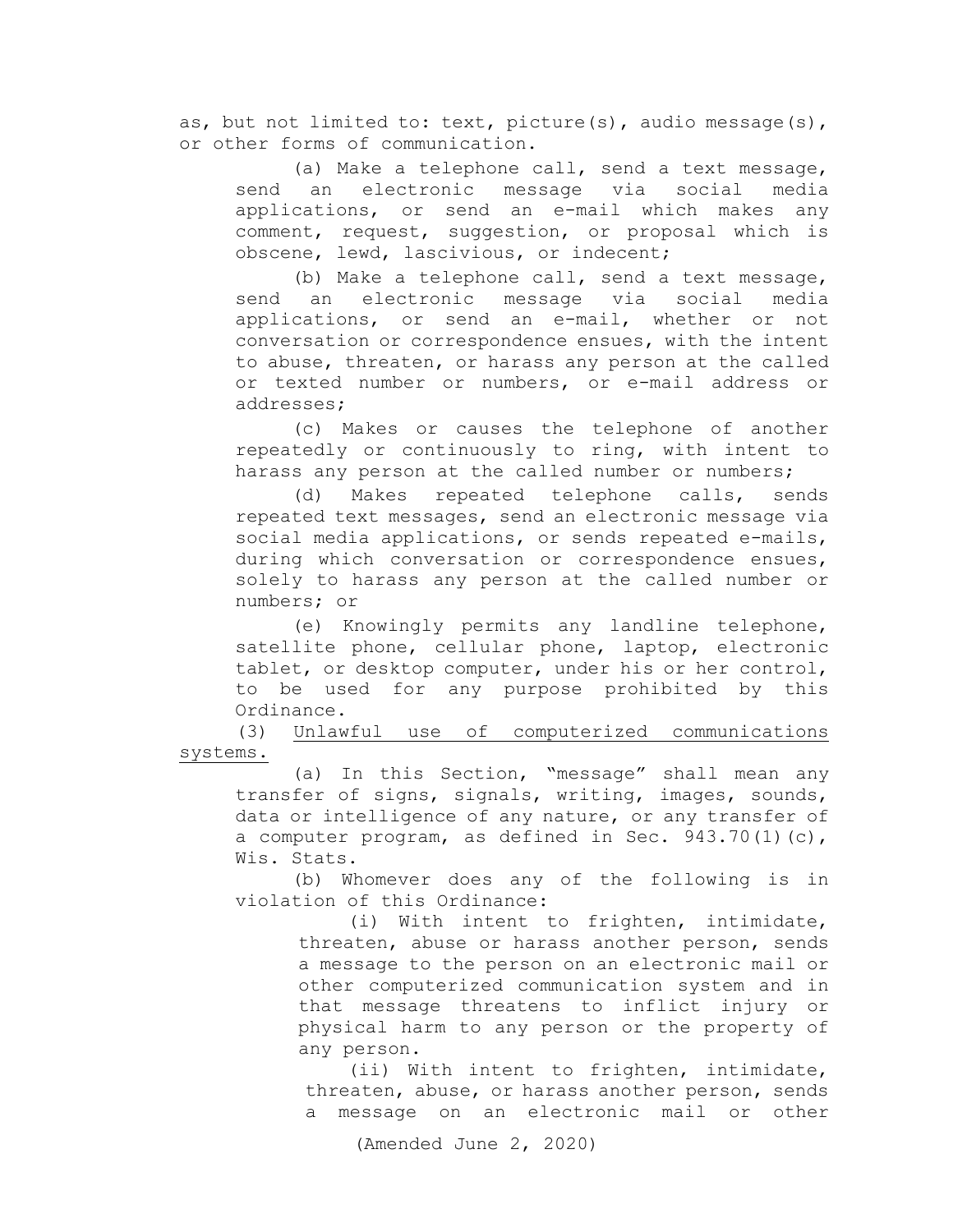computerized communication system with the reasonable expectation that the person will receive the message and in that message threatens to inflict injury or physical harm to any person or the property of any person.

(iii) With intent to frighten, intimidate, threaten, or abuse another person, sends a message to the person on an electronic mail or other computerized communication system and in that message uses any obscene, lewd, or profane language or suggests any lewd or lascivious act.

(iv) With intent to frighten, intimidate, threaten or abuse another person, sends a message on an electronic mail or other computerized<br>communication system with the reasonable communication system with the reasonable expectation that the person will receive the message and in that message uses any obscene, lewd, or profane language or suggests any lewd or lascivious act.

(v) With intent to frighten, intimidate, threaten, or abuse another person, sends a message to the person on an electronic mail or other computerized communication system while intentionally preventing or attempting to prevent the disclosure of his or her own identity.<br>(vi)

While intentionally preventing or attempting to prevent the disclosure of his or her identity and with intent to frighten, intimidate, threaten, or abuse another person, sends a message on an electronic mail or other<br>computerized communication system with the computerized communication reasonable expectation that the person will receive the message.

(c) Whoever does any of the following is in violation of this Ordinance:

> (i) With intent to harass, annoy, or offend another person, sends a message to the person on an electronic mail or other computerized communication system and in that message uses any obscene, lewd, or profane language or suggests any lewd or lascivious act.

> (ii) With intent to harass, annoy, or offend another person, sends a message on an electronic mail or other computerized communication system with the reasonable expectation that the person will receive the message and in that message uses any obscene, lewd, or profane language or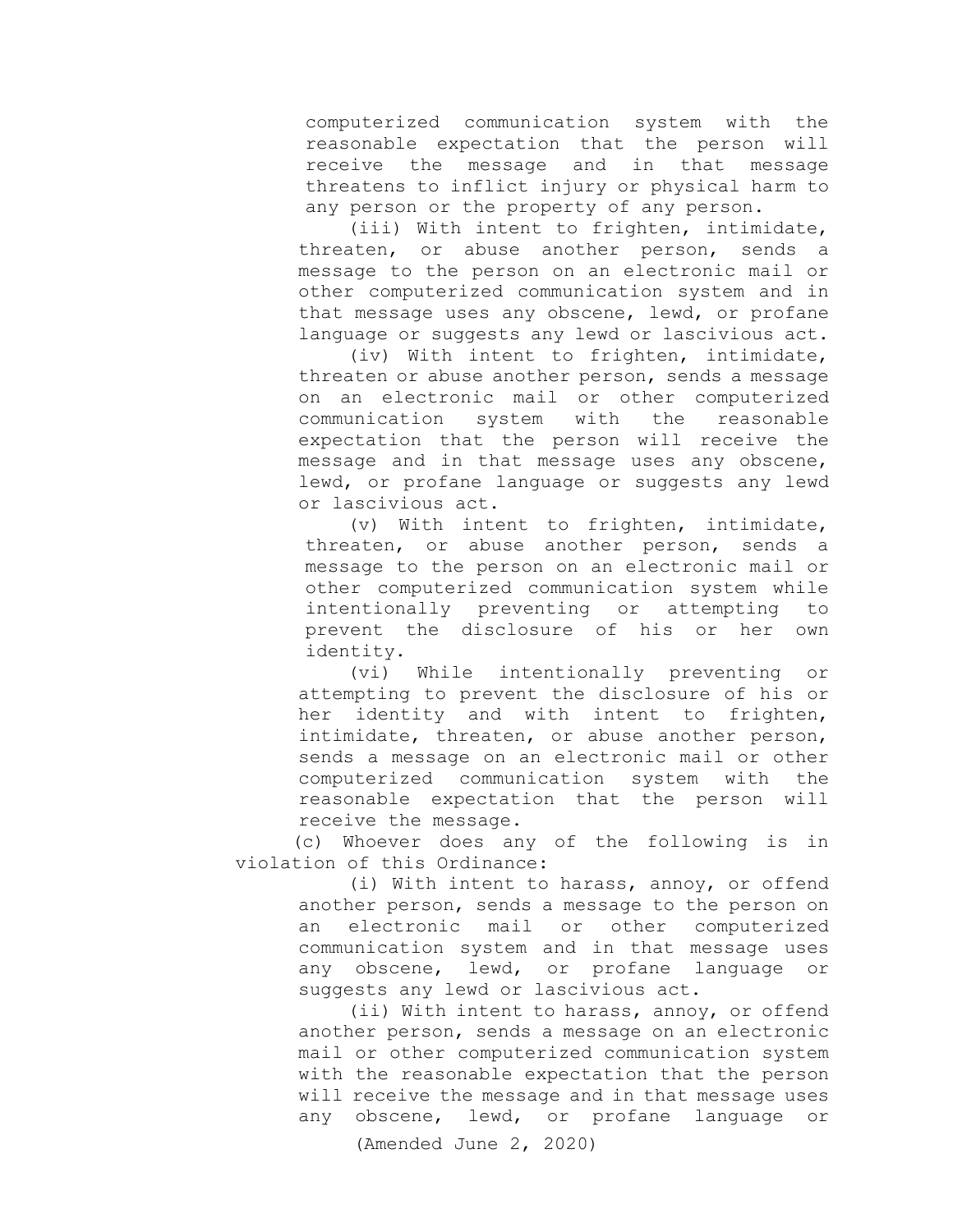suggests any lewd or lascivious act.

(iii) With intent solely to harass another person, sends repeated messages to the other person on an electronic mail or other computerized communication system.

(iv) With intent solely to harass another person, sends repeated messages on an electronic mail or other computerized communication system with the reasonable expectation that the person will receive the messages.

(v) With intent to harass or annoy another person, sends a message to the person on an<br>electronic mail or other computerized electronic mail or other<br>communication system while system while intentionally preventing or attempting to prevent the disclosure of his or her own identity.

(vi) While intentionally preventing or attempting to prevent the disclosure of his or her identity and with intent to harass or annoy another person, sends a message on an electronic mail or other computerized communication system with the reasonable expectation that the person will receive the message.

(vii) Knowingly permits or directs another person to send a message prohibited by this Section from any communication system and that is under his or her control.

**2.02(D)(2) and (3) created by Ord. 488-6-19-19)**

 (E) Other State Laws Against Public Peace and Good Order Adopted.

There are also adopted by reference the following sections of the Wisconsin Statutes, but the penalty for violation thereof shall be limited to a forfeiture pursuant to Section 2.05 of this Code:

|  | Section 947.015 Bomb Scares |  |  |  |                                                          |
|--|-----------------------------|--|--|--|----------------------------------------------------------|
|  | Section 947.02 Vagrancy     |  |  |  |                                                          |
|  |                             |  |  |  | Section 947.06 Unlawful Assemblies and Their Suppression |

(F) Park Hours.

(1) Park Hours. Subject to certain exceptions listed below, all Village parks shall be closed from 11:00 p.m. to 6:00 a.m. The Director of Public Works is authorized to post appropriate signs giving notice thereof. It is unlawful for any person, other than Village personnel conducting Village business therein, to occupy or be present in a park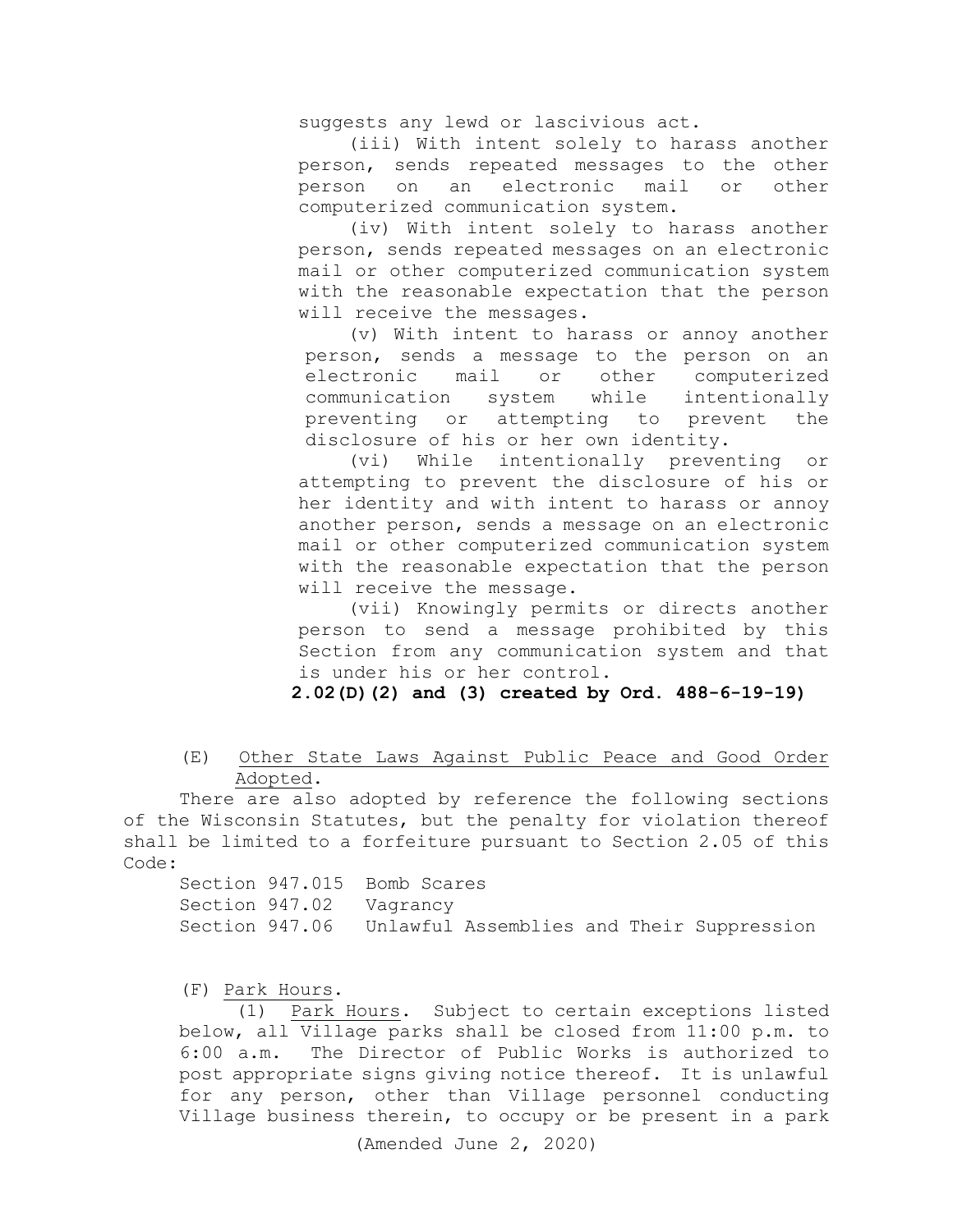during the hours the park is not open to the public.

(2) Park Closing and Opening Dates. The Village Administrator, or designee, will have full authority to open and close any park, facility, or area because of season, condition, construction, or when, in the interest of public safety, it is deemed necessary.

(3) Exceptions to Closing Hours. Village Park Hours shall not apply to athletic facilities, regularly scheduled athletic events authorized and approved by the Recreation Director, or to public celebrations or events authorized or sponsored by the Village. The Village Board may modify<br>closing hours for particular events. The Village closing hours for particular events. Administrator may grant written permission to conduct an activity or use specific facilities or buildings for an activity which extends beyond the regular park closing hours.

(4) Penalty. The penalty imposed shall not be less than Ten (\$10.00) Dollars and not more than Two Hundred (\$200.00) Dollars, and said penalty may be adjusted from time to time by Village Board approval and as set forth in Appendix "A" Fee Schedule.

# (G) Sexting by Minors Prohibited.

(1) Definitions:

(a) "Nudity" means the showing of the human male or female genitals, pubic area, or buttocks with less than a fully opaque covering; or the showing of the female breast with less than a fully opaque covering of any portion thereof below the top of the nipple. A mother's breastfeeding of her baby does not under any circumstance constitute "nudity," irrespective of whether or not the nipple is covered during or incidental to feeding.

(b) "Harmful to Minors" means any reproduction, imitation, characterization, description, exhibition, presentation or representation, of whatever kind of form, depicting nudity, sexual conduct, or sexual excitement when it:

(i) Predominately appeals to prurient, shameful, or morbid interest;

(ii) Is patently offensive to prevailing standards in the adult community as a whole with respect to what is suitable material or conduct for minors; and

(iii) Taken as a whole, is without serious literary, artistic, political, or scientific value for minors.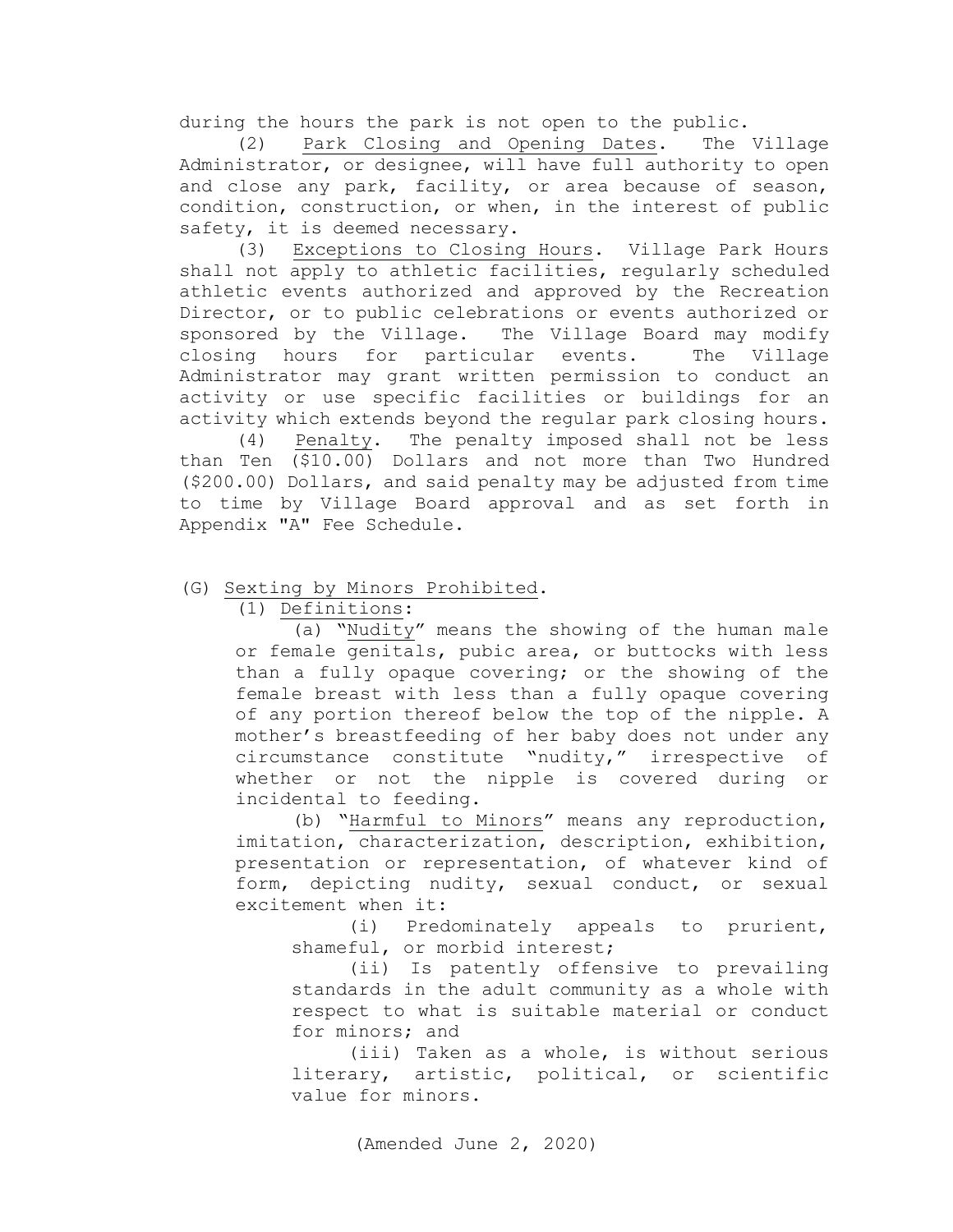(c) "Minor" means any person under the age of eighteen (18) years.

(d) "Solicit" can mean various forms such as verbal, written electronic, audio, etc.

(e) "Harmful to minors" can also be applied to material that is sexually explicit in nature and is in the form of cartoons, memes, drawings, etc.

(2) A minor commits the offense of sexting if he or she knowingly:

(a) Uses a computer, or any other device capable of electronic data transmission or distribution, to transmit or distribute to another minor any photograph or video of any person which depicts nudity, as defined above, and is harmful to minors, as defined above.

(b) Possesses a photograph or video of any person that was transmitted or distributed by another person which depicts nudity, as defined above, and is harmful to minors, as defined above. A minor does not violate this paragraph if all of the following apply:

(i) The minor did not solicit the photograph or video;

(ii) The minor took reasonable steps to report the photograph or video to a school or law enforcement official; and

(iii) The minor did not transmit or distribute the photograph or a video to a third party other than a school or law enforcement official.

(c) Uses a computer, or any other device capable of electronic data transmission or distribution, to transmit or distribute to another minor any text, correspondence, or message of a sexual nature when it:

(i) Predominately appeals to a prurient, shameful, or morbid interest;

(ii) Is patently offensive to prevailing standards in the adult community as a whole with respect to what is suitable material or conduct for minors; and

(iii) Taken as a whole, is without serious literary, artistic, political, or scientific value for minors.

(d) Solicits the transmission or distribution of any text, correspondence, message, photograph, or video from another minor that would itself be prohibited under this Section 2.02 of the Code of Ordinances.

(3) Any person who violates any provision of this Ordinance is subject to a forfeiture of not less than One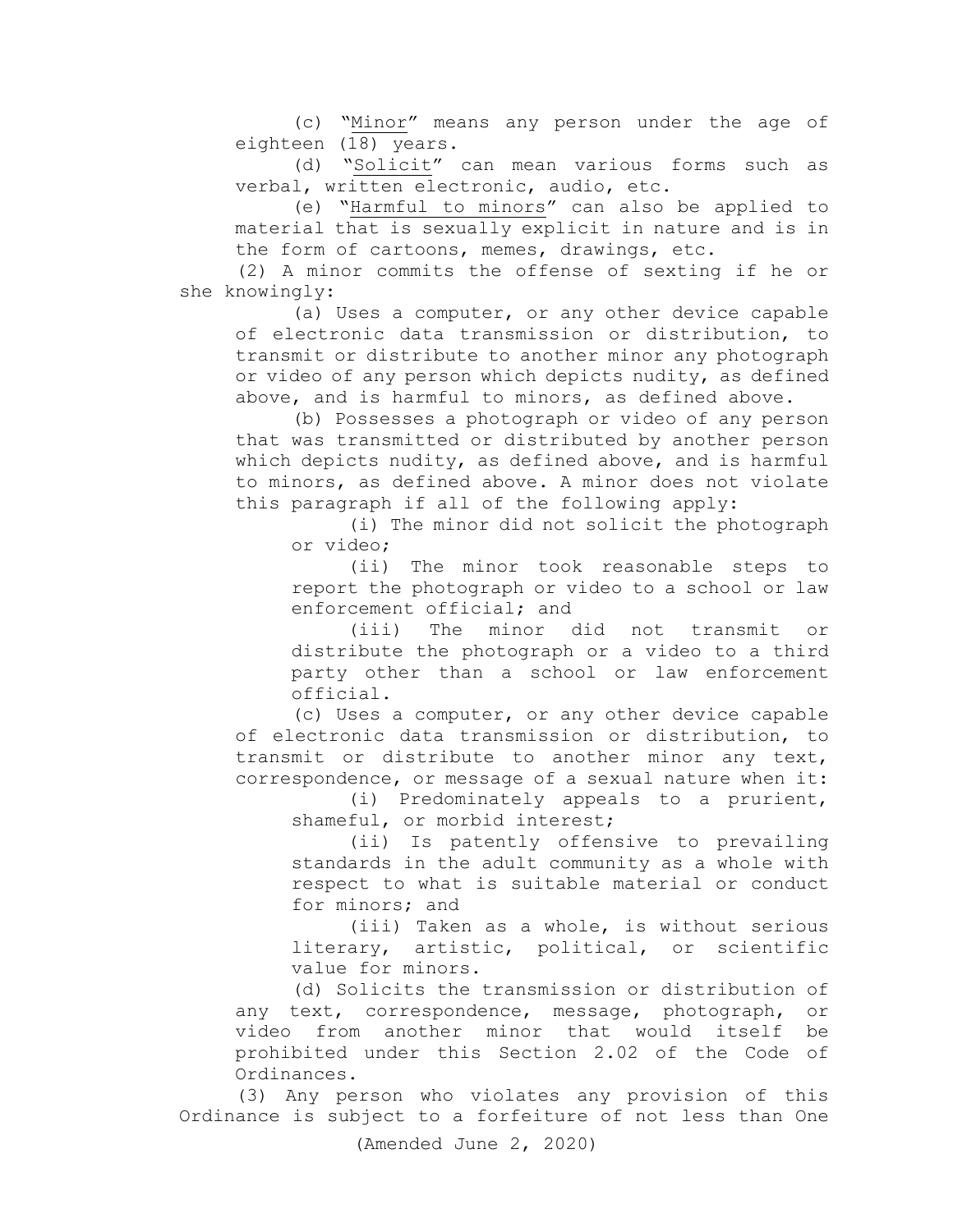Hundred (\$100.00) Dollars nor more than Five Hundred (\$500.00) Dollars, together with the costs of prosecution. A person who is in default of payment is subject to imprisonment in the La Crosse County Jail until the forfeiture and costs are paid.

(H) Restrictions on Use of Facsimile Firearms.

(1) In this Section, "facsimile firearm" means any replica, toy, starter pistol, or other object that bears a reasonable resemblance to or that reasonably can be perceived to be an actual firearm. "Facsimile firearm" does not include any actual firearm.

(2) No person may carry or display a facsimile firearm in a manner that could reasonably be expected to alarm, intimidate, threaten, or terrify another person.

(3) Subsection [\(2\)](http://docs.legis.wisconsin.gov/document/statutes/941.2965(2)) does not apply to any of the following:

(a) Any peace officer acting in the discharge of his or her official duties. Notwithstanding Wis. Stat. Sec. [939.22 \(22\),](http://docs.legis.wisconsin.gov/document/statutes/939.22(22)) this paragraph does not apply to a commission warden.

(b) Any person engaged in military activities, sponsored by the State or Federal government, acting in the discharge of his or her official duties.

(c) Any person who is on his or her own real property, in his or her own home, or at his or her own fixed place of business.

(d) Any person who is on real property and acting with the consent of the owner of that property.

(4) Penalties. Any person who violates this Section shall be subject to a forfeiture of not less than One Hundred (\$150.00) Dollars, together with the costs of prosecution.

(I) False 911 Calls

(1) No person shall intentionally dial the telephone number "911", or text "911", to report an emergency or illicit an emergency responder response, knowing that the fact of the situation in which he or she is reporting does not exist or is intentionally misrepresented.

(2) Penalties. Any person who violates this Section shall be subject to a forfeiture of not less than One Hundred Fifty (\$150.00) Dollars, together with the costs of prosecution.

**(2.02(G), (H), and (I) created by Ord. 488 – 6-18-19)**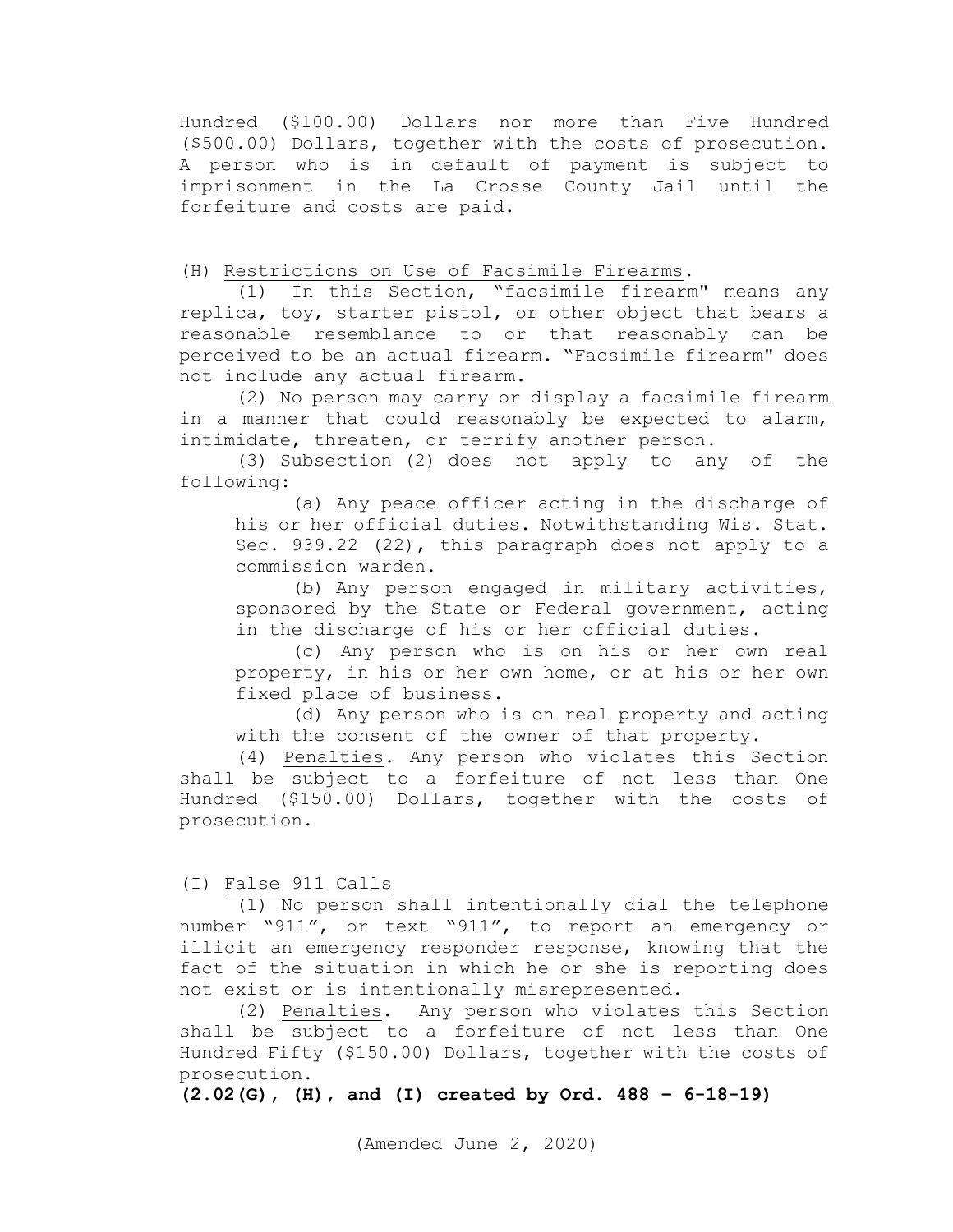2.03 Offenses Endangering Public Morals and Decency.<br>(A) Gambling and Lotteries Prohibited. All forms of (A) Gambling and Lotteries Prohibited. gambling or lotteries are hereby prohibited unless otherwise authorized by Wis. Stats. Ch. 945.

(B) Loitering Prohibited.

(1) Loitering. A person commits a violation if such person stands, sits, loafs, lounges, wanders or strolls in an aimless manner for no obvious reason, or prowls in a place, at a time, or in a manner not usual for law-abiding individuals under circumstances that warrant alarm for the safety of persons or property in the vicinity. Among the circumstances which may be considered in determining whether such alarm is warranted is the fact that the actor takes flight upon appearance of a peace officer, refuses to identify him or herself or manifestly endeavors to conceal him or herself or any object. Unless flight by the actor or other circumstances makes it impracticable, a peace officer shall, prior to any arrest for an offense under this Section, afford the actor an opportunity to dispel any alarm which would otherwise be warranted, by requesting him or her to identify him or herself and explain his or her presence and conduct. No person shall be convicted of any offense under this Section if the peace officer did not comply with the preceding sentence, or if it appears at trial that the explanation given by the actor was true and if believed by the peace officer at the time, would have dispelled the alarm.

(2) Penalties. Any person who violates any provisions of this Ordinance or fails to comply with any of the requirements shall, upon conviction thereof, be subject to a forfeiture of not less than Fifty (\$50.00) Dollars and not more than Three Hundred (\$300.00) Dollars. Forfeiture amounts are subject to Village Board annual review and approval and may be changed from time to time by Village Board Resolution.

(C) Curfew.

(1) Violation by a Child. It shall be unlawful for any child seventeen (17) years of age or younger to be on foot, bicycle or in any type of vehicle on any public street, avenue, highway, road, alley, park, school grounds, place of amusement and entertainment, cemetery, playground, public building or any other public place in the Village of West Salem between the hours of 11:00 pm and 5:00 am, Sunday through Thursday and between the hours of 12:00 midnight and 5:00 am, Friday and Saturday (meaning Saturday morning and Sunday morning), unless the child is accompanied by a parent,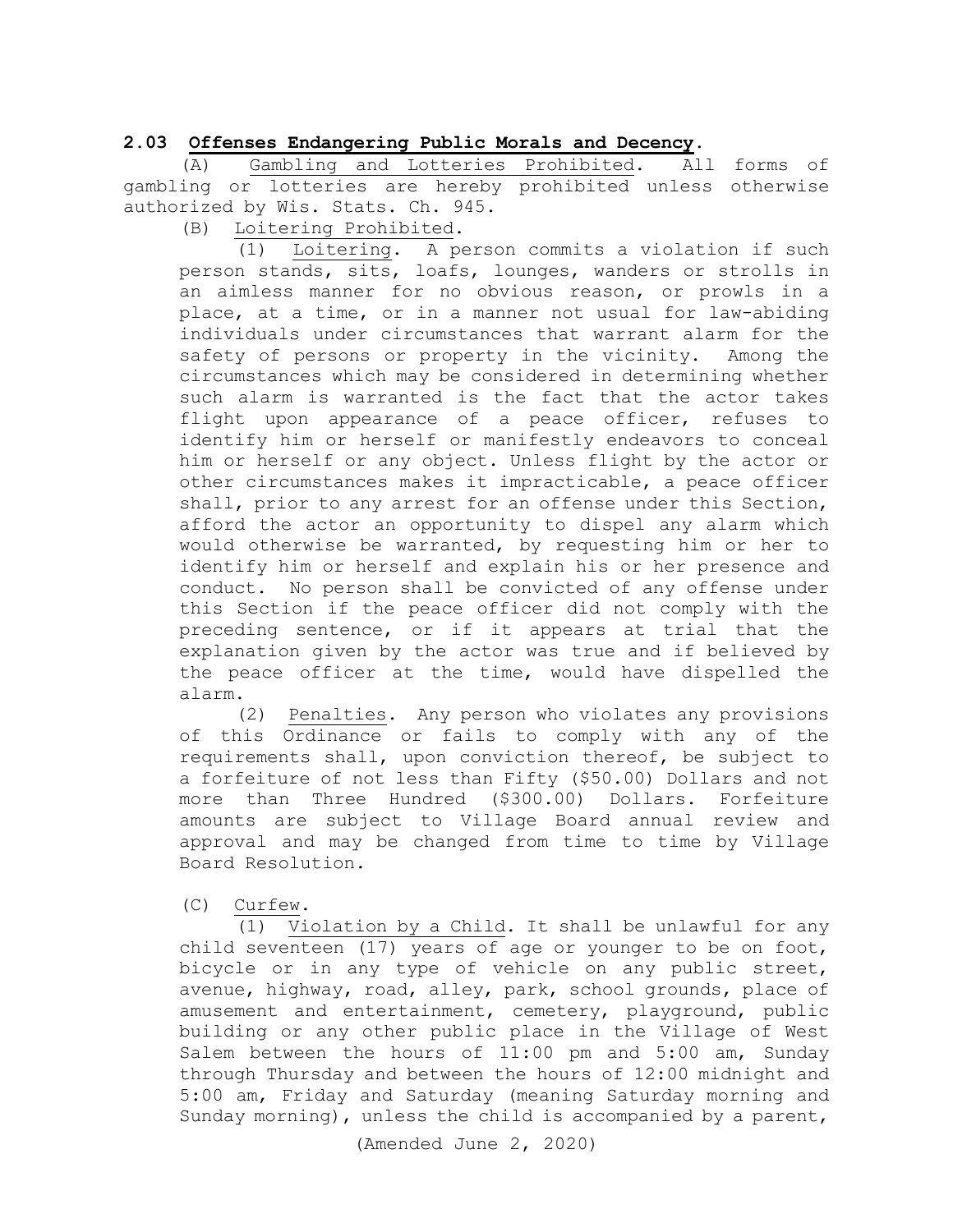guardian or some other person of lawful age having legal custody of such child. The fact that said child, unaccompanied by a parent, guardian or some other person of lawful age having legal custody of such child is found upon any such public place during the aforementioned hours shall be prima facie evidence that said child is there unlawfully and that no reasonable excuse exists therefor.

(2) Responsibility of Parent or Guardian. It shall be unlawful for any parent or guardian to knowingly permit their child or ward, who is seventeen (17) years of age or younger, to be on foot, bicycle or in any type of vehicle on any public street, avenue, highway, road, alley, park, school grounds, place of amusement and entertainment, cemetery, playground, public building or any other public place in the Village of West Salem between the hours of 11:00 pm and 5:00 am, Sunday through Thursday and between the hours of 12:00 midnight and 5:00 am, Friday and Saturday (meaning Saturday morning and Sunday morning), unless the child is accompanied by a parent, guardian or some other person of lawful age having legal custody of such child. The fact that prior to the present offense a parent or guardian was informed by any law enforcement officer of a separate violation of this Section occurring within thirty (30) days of the present offense shall be prima facie evidence that such parent or guardian allowed or permitted the present violation. Any parent or guardian herein who shall have made a missing person notification to the Village Police Department shall not be considered to have allowed or permitted any person seventeen (17) years of age or younger to violate this Section.

(3) Exceptions.

(a) This section shall not apply to a child who is seventeen (17) years of age or younger:

 (1) Who is performing an errand as directed by the child's parent or guardian or person; or;<br>(2) Who is on the child's own premises; or

Who is on the child's own premises; or;

 (3) Who is present at another child's own premises with permission of that child's parent or guardian; or;

 (4) Whose employment makes it necessary to be upon the streets, alleys or public places or in any motor vehicle during such hours; or;

(5) Who is returning home from a supervised school, church or civic function, but not later than thirty (30) minutes after the ending of such function if it occurred within the Village limits, or no later than thirty (30) minutes after the child's arrival back within Village limits if the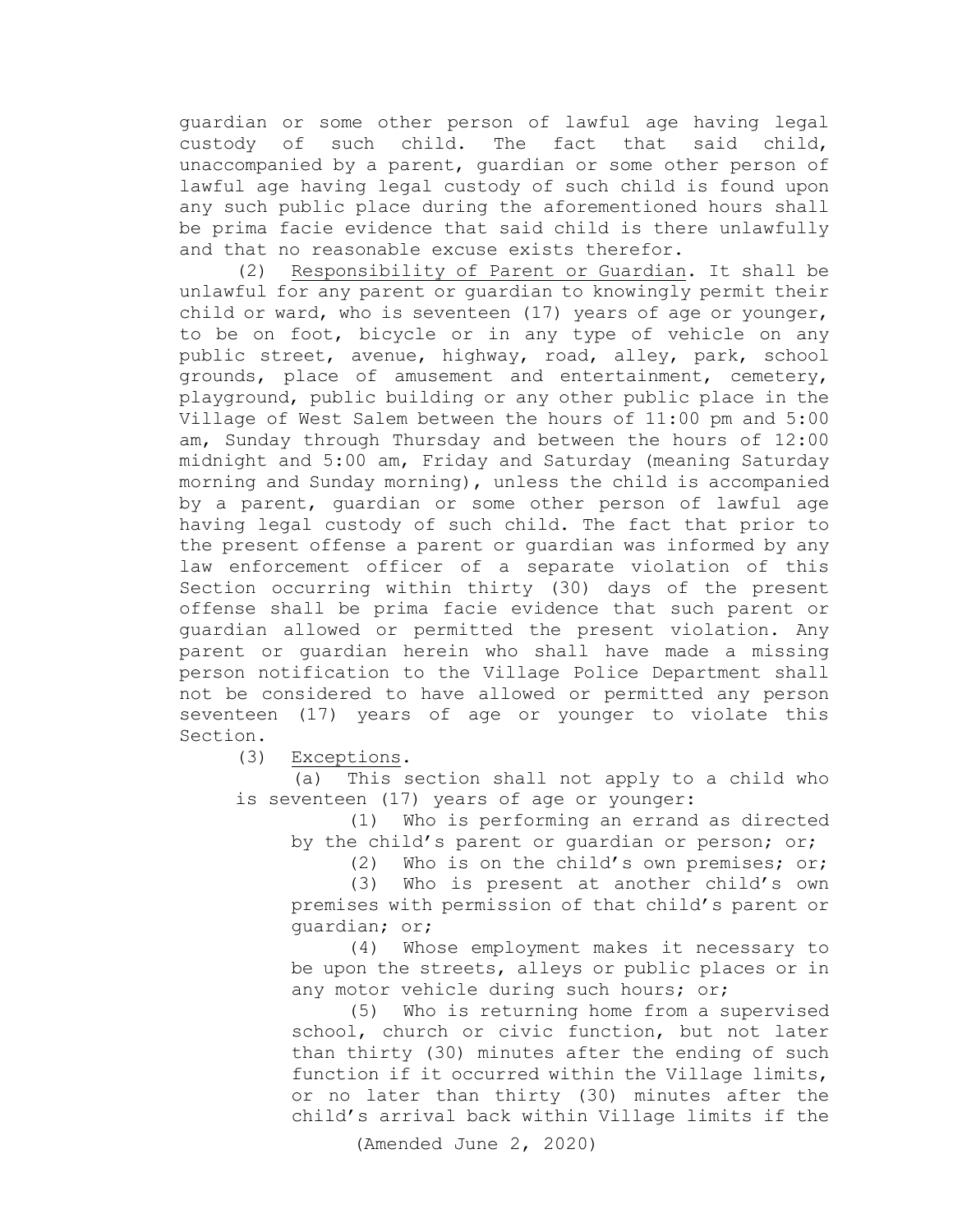function occurred at a location outside the Village limits, including, but not limited to 'away' games or athletic events.

 (2) Penalties. Any person violating any provision of this Section shall upon conviction thereof forfeit not less than Ten (\$10.00) Dollars nor more than Two Hundred (\$200.00) Dollars and the costs of prosecution, and in default of payment of such forfeiture and the costs of prosecution shall be imprisoned in the county jail until payment of such forfeiture and costs of prosecution, but not exceeding ninety (90) days for each violation. Forfeiture amounts are subject to Village Board annual review and approval and may be changed from time to time by Village Board Resolution.

(D) Truancy.

(1) In this section the following terms have the following meanings:

(a) "Dropout" has the meaning given in s. 118.153(1)(b).

(b) "Habitual truant" has the meaning given in s. 118.16(1)(a).

(c) "Operating privilege" has the meaning given in s. 340.01(40).

(d) "Truant" means a pupil who is absent from school without an acceptable excuse under ss. 118.15 and 118.16(4) for part or all of any day on which school is held during a school semester.

(2) Truants.

(a) Prohibition: A person under the age of 18 who is assigned to attend a school in the Village of West Salem shall not be truant.

(b) Dispositions: When a person is found to be truant, the following dispositions shall be available to the court:

(1) An order for the person to attend school.

(2) A forfeiture of not more than \$50 plus costs for a first violation, or a forfeiture of not more than \$100 plus costs for any 2nd or subsequent violation committed within 12 months of a previous violation, subject to s. 938.37 and subject to s. 938.37 and subject to a maximum cumulative forfeiture amount of not more than \$500 for all violations committed during a school semester. All or part of the forfeiture plus costs may be assessed against the person, the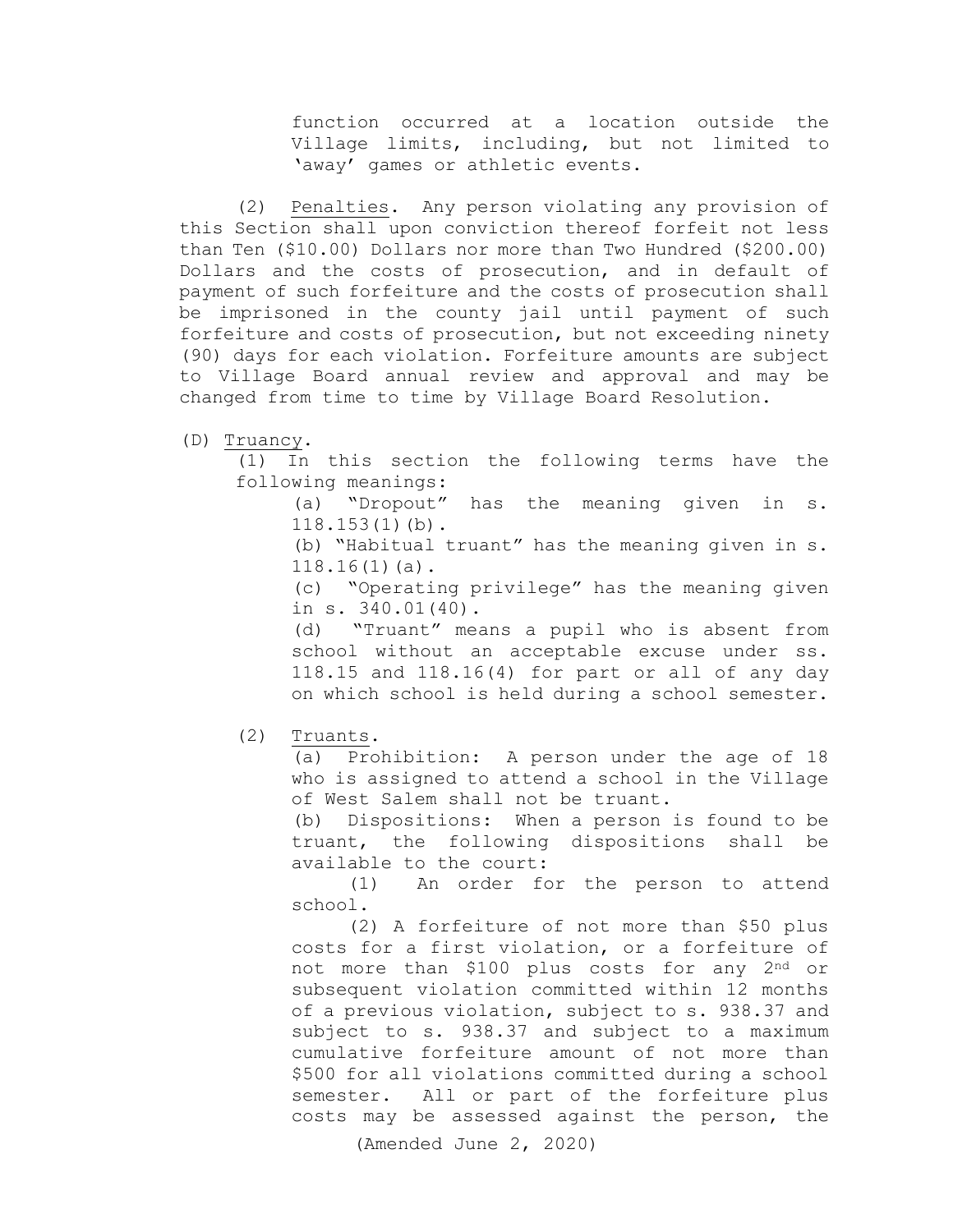parents or guardian of the person, or both.

(3) An order for the person to report to a youth report center after school, in the evening, on weekends, on other non-school days, or at any other time that the person is not under immediate adult supervision, for participation in the social, behavioral, academic, community service, and other programming of the center as described in s. 938.342 (1d)(c).

(3) Habitual Truants.

(a) Prohibition: A person under the age of 18 who is assigned to attend a school in the Village of West Salem shall not be a habitual truant.

(b) Dispositions: When a person is found to be a habitual truant, the following dispositions shall be available to the court:

 (1) Suspension of the person's operating privilege for not less than 30 days nor more than one year. The court may take possession of any suspended license. If the court takes possession of a license, it shall destroy the license. The<br>court shall forward to the Department of shall forward to the Department of Transportation a notice stating the reason for and the duration of the suspension.

 (2) An order for a person to participate in counseling or a supervised work program or other community service work as described in s.<br>938.34(5q). The costs of any such counseling, The costs of any such counseling, supervised work program or other community service work may be assessed against the person, the parents or guardian of the person, or both. Any county Department of Human Services or Social Services, community agency, public agency or nonprofit charitable organization administering a supervised work program or other community service work to which a person is assigned pursuant to an order under this paragraph acting in good faith has immunity from any civil liability in excess of \$25,000 for any act or

omission by or impacting on that person.<br>(3) An order for the person to re An order for the person to remain at home except during hours in which the person is attending religious worship or a school program, including travel time required to get to and from the school program or place of worship. The order may permit a person to leave his or her home if the person is accompanied by a parent or guardian.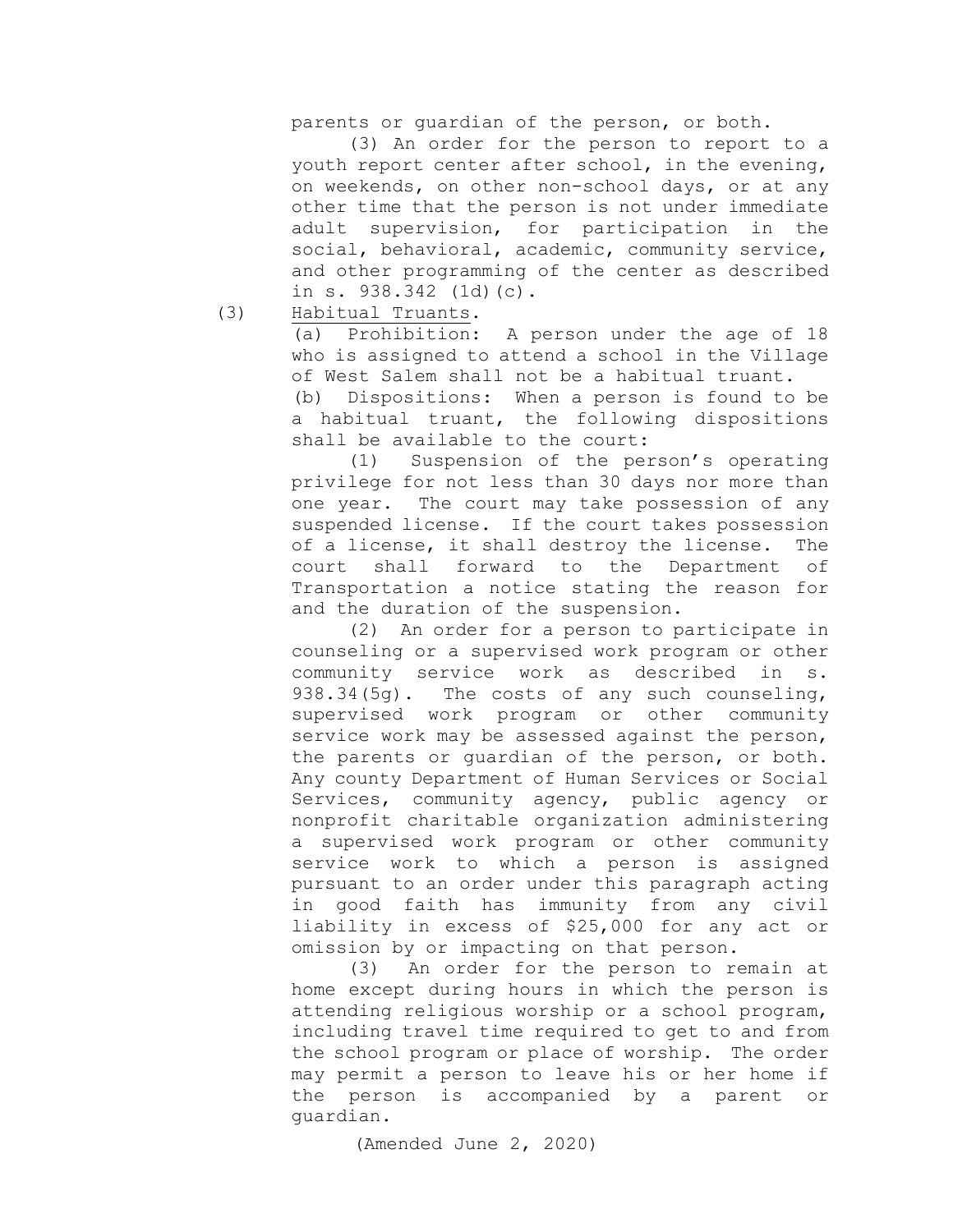(4) An order for a person to attend an educational program as described in s. 938.34 (7d).

(5) An order for the Department of Workforce Development to revoke, under s. 103.72, a permit under s. 103.70 authorizing the employment of the person.

(6) An order for the person to be placed in<br>en court program as described in s. a teen court program as described in s. 938.342(1g)(f).

(7) An order for the person to attend school.

(8) A forfeiture of not more than \$500 plus costs, subject to s. 938.37. All or part of the forfeiture plus costs may be assessed against the person, the parents or guardian of the person, or both.<br> $(9)$ 

Any other reasonable conditions consistent with this subsection, including a curfew, restrictions as to going to or remaining on specified premises and restrictions on associating with other children or adults.

(10) An order placing the person under formal or informal supervision, as described in s. 938.34(2), for up to one year.

(11) An order for the person's parent, guardian or legal custodian to participate in counseling at the parent's, guardian's or legal custodian's own expense or to attend school with the person, or both.

(12) An order for the person to report to a youth report center after school, in the evening, on weekends, on other non-school days, or at any other time that the person is not under immediate supervision, for participation in the social, behavioral, academic, community service, and other programming of the center as described in s. 938.342 (1g)(k).

(4) Dropouts.

(a) Prohibition: No person shall be a dropout. (b) Disposition: The court may suspend the operating privilege of a person who is at least 16 years of age but less than 18 years of age and is a dropout. The court may suspend the person's operating privilege until the person reaches the age of 18. The court may take possession of any suspended license. If the court takes possession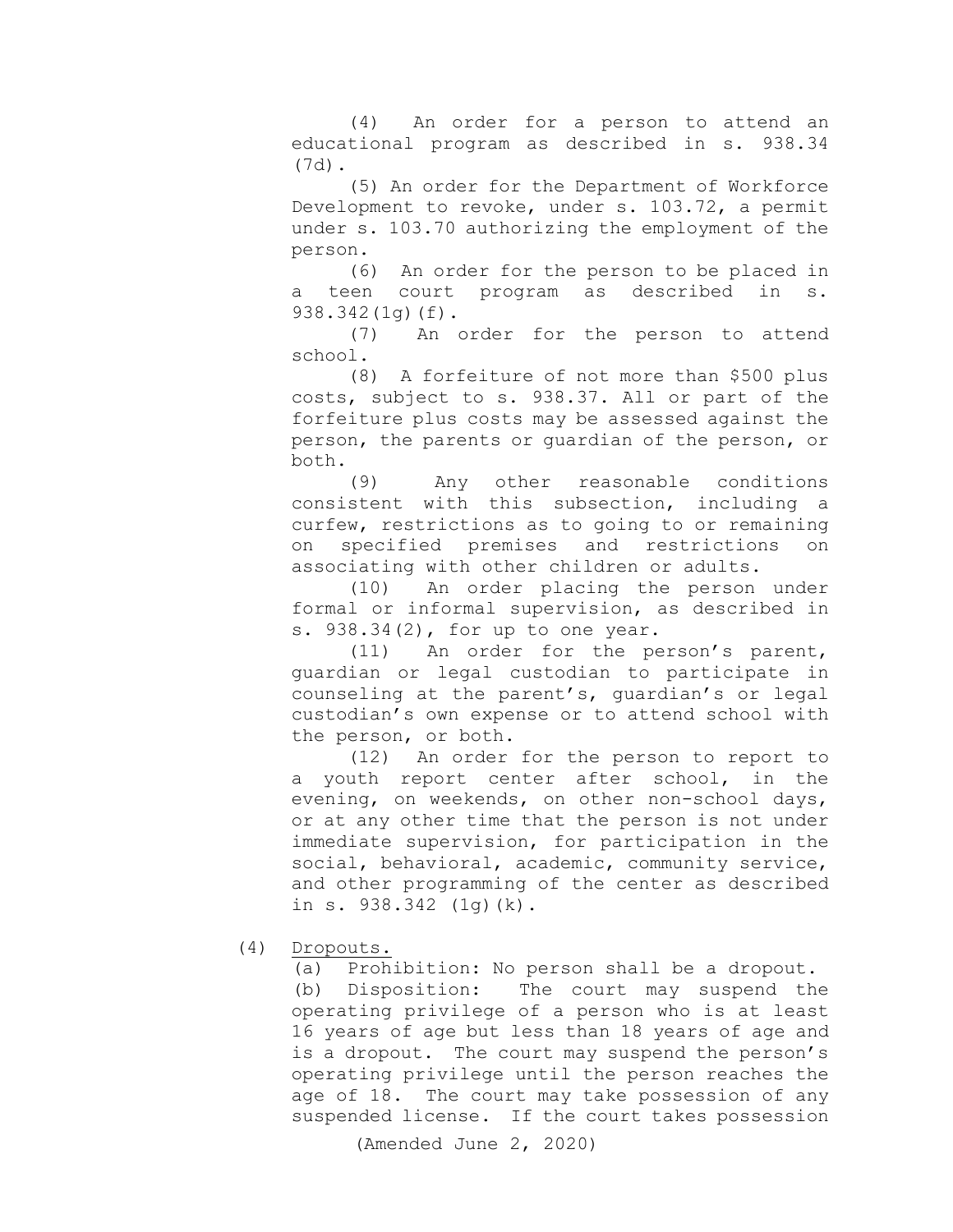of a license, it shall destroy the license. The court shall forward to the Department of Transportation a notice stating the reason for and the duration of the suspension.

- (5) Person who is under 17 years of age on the date of disposition is subject to s. 938.342.
- (E) Contributing to Truancy.

(1) Except as provided in sub. [\(2\),](http://docs.legis.wi.gov/document/statutes/948.45(2)) No person 17 years of age or older who shall, by any act or omission, knowingly encourage or contribute to the truancy, as defined under s. [118.16 \(1\) \(c\),](http://docs.legis.wi.gov/document/statutes/118.16(1)(c)) of a person 17 years of age and under. (2) Subsection [\(1\)](http://docs.legis.wi.gov/document/statutes/948.45(1)) does not apply to a person who has under his or her control a child who has been sanctioned under s. [49.26 \(1\) \(h\).](http://docs.legis.wi.gov/document/statutes/49.26(1)(h)) (3) An act or omission contributes to the truancy of a child, whether or not the child is adjudged to be in need of protection or services, if the natural and 2.03(E)(3)

probable consequences of that act or omission would be to cause the child to be truant.

(F) Animal Abuse. No person shall cruelly beat, wound, ill-treat, abuse, or injure any animal within the Village limits.

### (G) Discrimination in Housing Prohibited.

 (1) Declaration of Policy. It is hereby declared to be the policy of the Village of West Salem, pursuant to the United States and Wisconsin Constitution and its power to protect the public health, safety and general welfare, that all persons, regardless of sex, race, color, physical condition, developmental disability as defined in Wisconsin Statutes Section 51.01(5), sexual orientation as defined below, religion, national origin or ancestry, are entitled to fair and equal access to housing; and to that end the Village of West Salem hereby enacts the following Ordinance, which prohibits any person, not herein exempted, from discriminating against any other person by impairing to any degree, access to any housing or housing accommodations on the basis of sex, race, color, physical condition, developmental disability or sexual orientation; and creates a commission with the power and duty to enforce equal opportunity in housing for all citizens of West Salem.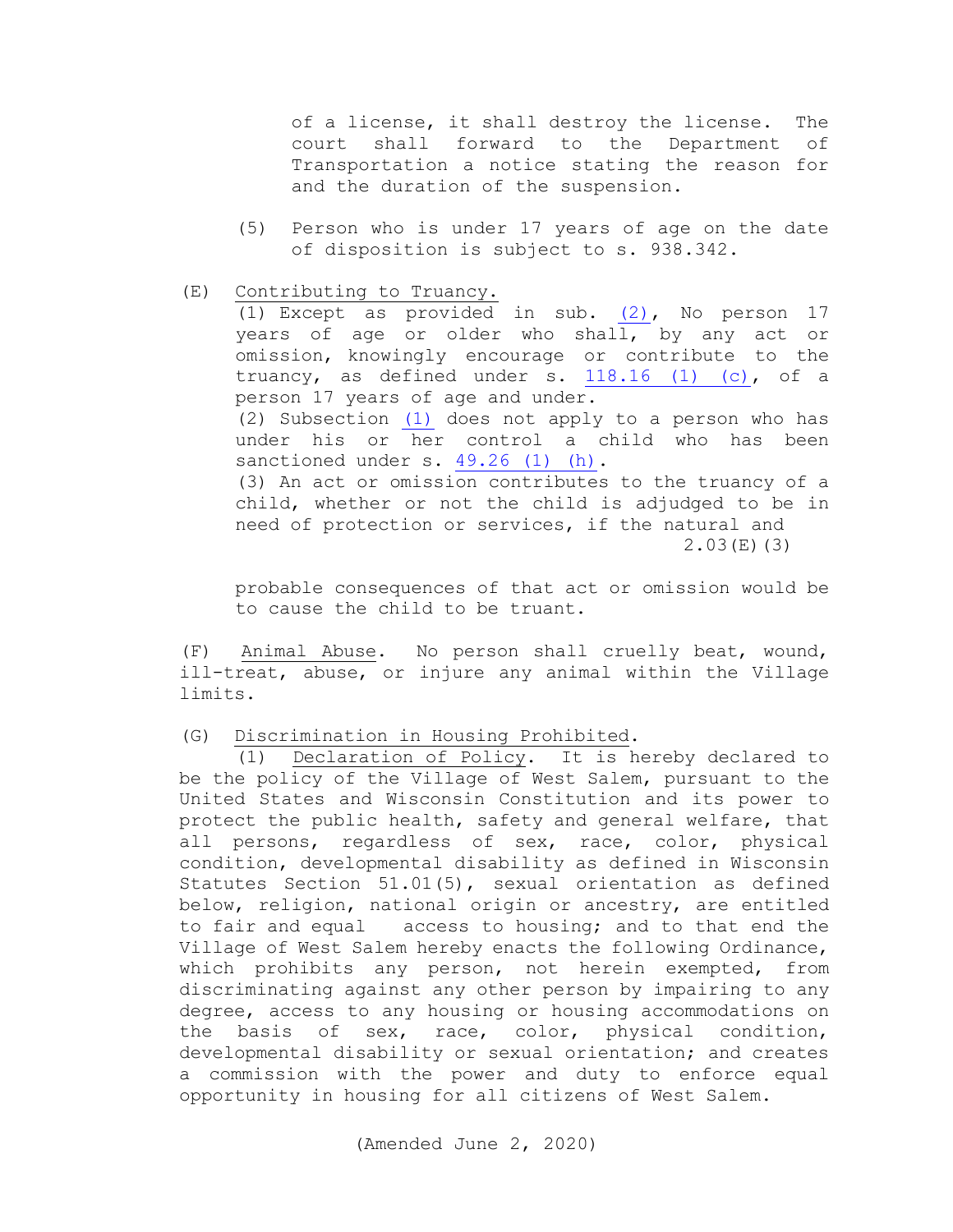(2) Definitions.<br>(a) "Accon

"Accommodations" shall include any room, apartment, house, building or structure, any part of which is used for human habitation on a temporary or permanent basis.

 (b) "Commission" shall mean the West Salem Commission on Equal Opportunities in Housing and "Commissioner" shall mean a member thereof.

(c) "Complainant" shall mean any person who files a Complaint with the Commission pursuant to Sections (7)(a) through (e) of this Ordinance.

(d) "Discriminate" and "Discrimination" mean to segregate, separate, exclude or treat any person unequally only because of sex, race, color, physical condition, developmental disability as defined in Wis. Stat. Sec. 51.01(5), sexual orientation as defined below, religion, national origin or ancestry. It is intended that the factor set forth herein shall be the sole basis for prohibiting discrimination.

 (e) "Hearing" shall mean a hearing under the jurisdiction of the Commission except where otherwise indicated.<br>(f) "Housing" means any

"Housing" means any improved property, including any mobile home as defined in Section 11.04(A) of this Code, which is used or occupied, or is intended, arranged, or designed to be used or occupied, as a home or residence.

(g) "Owner-occupied dwelling" shall mean a building used for human habitation in which the owner thereof maintains his permanent living quarters.<br>(h) "Probable cause" shall mean reas

 (h) "Probable cause" shall mean reasonable grounds to believe that a violation of Section (5) of this Ordinance, not exempted by Section (7), may have occurred or may be occurring.

 (i) "Respondent" shall mean any person who, according to the allegations contained in any complaint filed with the Commission, has violated this Ordinance and has been named in the complaint as a respondent.

 (j) "Sexual Orientation" having a preference for heterosexuality, homosexuality or bisexuality, having a history of such a preference or being identified with such a preference.

 (k) "Single-occupancy room" shall mean any room, which the owner has leased or rented, or in any way offered to lease or rent, to a sole individual;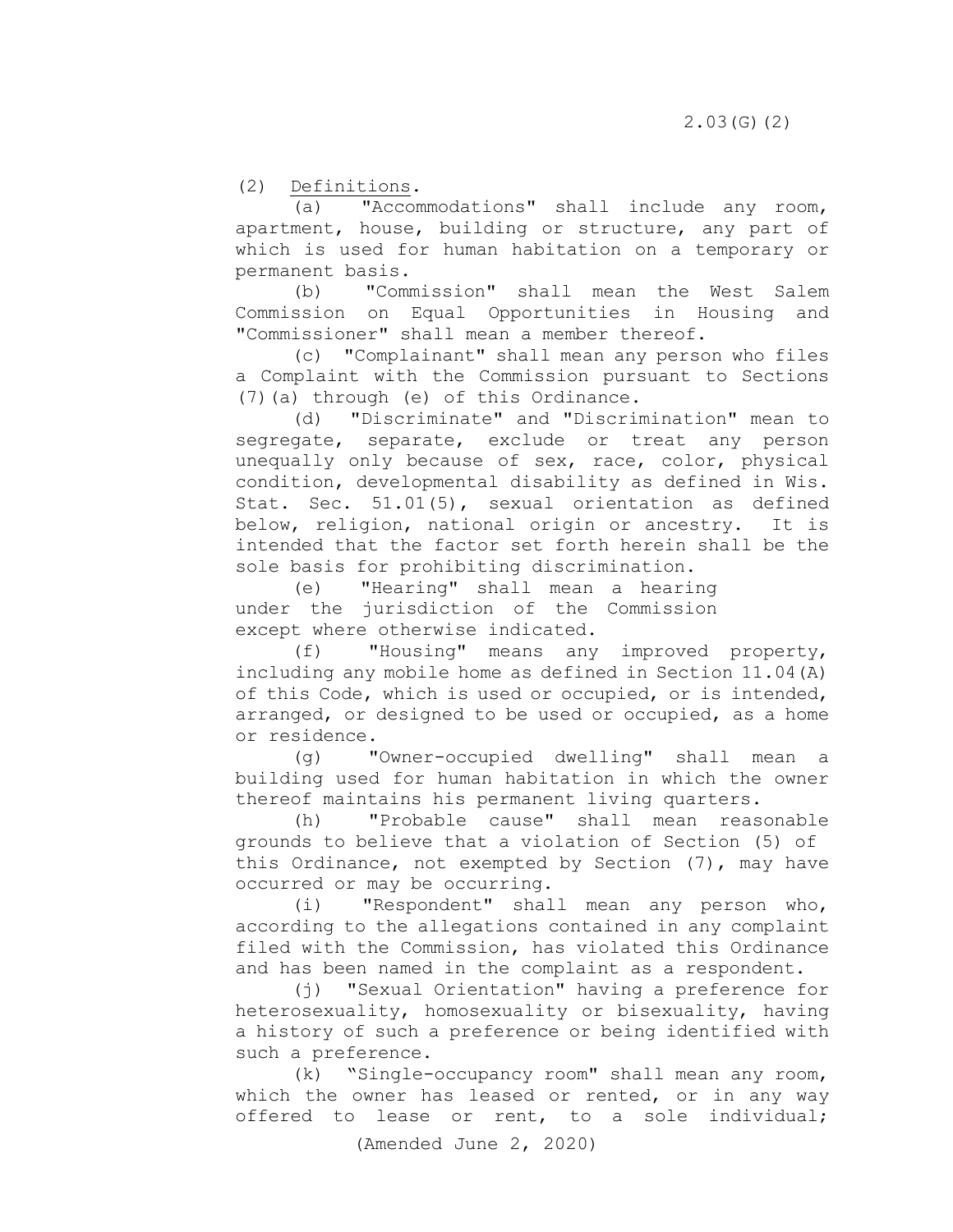provided, however, that the owner permanently occupies living quarters in the same dwelling.

(3) Commission Formation. The purpose and provisions of this Ordinance shall be implemented by:

 (a) The West Salem Commission on Equal Opportunities in Housing whose five members shall be appointed by the Village President subject to confirmation by the Village Board to serve 5-year terms.

 (b) Initial terms of Commission members shall be as follows:

 One shall be initially appointed for one year; one shall be initially appointed for two years; one shall be initially appointed for three years; one shall be initially appointed for four years, and one shall be initially appointed for five years. Thereafter all Commissioners shall be appointed to serve 5-year terms. Any appointments to fill vacancies on the Board shall be for the duration of the unexpired term only. A member of the Commission may be removed by the Village President, only for inefficiency, neglect of duty, misconduct or malfeasance in office; provided, however, the Commissioner is first given written statement of the charges and an opportunity to be heard thereon. Commission members shall be reimbursed for all actual and necessary expenses approved by the Village Board, but shall receive no other compensation.

 (4) Commission Powers and Duties. The West Salem Commission on Equal Opportunities in Housing shall have the following powers and duties:

 (a) To adopt, amend, publish and rescind rules for governing its meeting and hearings;

(b) To adopt, amend, publish, and rescind regulations consistent with, and for the enforcement of this Ordinance;

 (c) To appoint such other employees, agents and staff as are necessary to promote the purposes of this Ordinance, and to prescribe their duties;

(d) To receive, initiate and investigate all complaints alleging any discriminatory practice prohibited by this Ordinance;

 (e) To appoint mediators who initially shall seek a settlement agreeable to both the complainant and the respondent by means of informal conferences;

(f) If necessary to hold hearings after efforts at settlement, based on complaints made against any person and a determination of probable cause; to administer oaths and take testimony; to compel the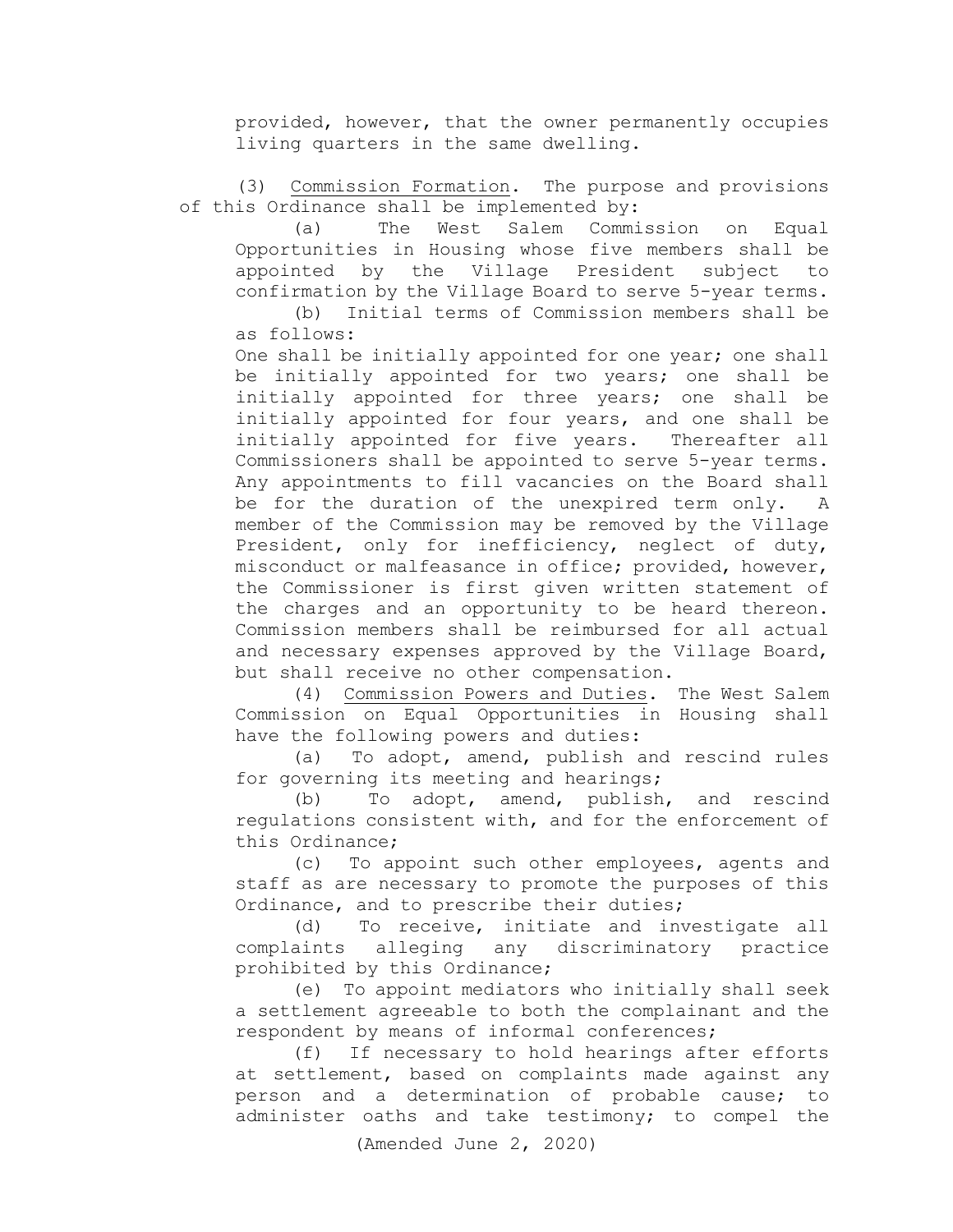production of books, papers, and any other documents relating to any matters involved in the complaint; and<br>to subpoena witnesses and compel their attendance. If to subpoena witnesses and compel their attendance. a witness either fails or refuses to obey a subpoena issued by the Commission, the Commission may order attendance. At any time after it has issued such an order, the Commission may petition a court of competent jurisdiction for its enforcement;

 (g) To issue, after hearing, such final orders as are necessary to promote the purposes of this Ordinance;

(h) To issue temporary orders effective for a<br>um of twenty days, absent extraordinary maximum of twenty circumstances, restraining the respondent from taking any action which would tend to render ineffectual or unenforceable any order which the Commission might issue;

 (i) To refer orders, pursuant to Section (7) of this Ordinance, to the Village Attorney to be enforced by him in the name of the Village of West Salem;

 (j) To make available to the public, in writing, copies of:

 (i) transcripts of all of its proceedings except initial settlement efforts by its mediators;

> (ii) all temporary and final orders, and (iii) all decisions and opinions rendered;

 (k) To require a written report of the manner of compliance with any final order it may issue; and

 (i) To recommend to the Village President and the Village Board any legislation necessary to further promote the purposes of this Ordinance, and

 (ii) To file annual written reports of its work to the Village President and the Village Board.

 (5) Discrimination Prohibited. It is unlawful for any person to discriminate:

 (a) By refusing to sell, lease, finance or contract to construct housing or by refusing to discuss the terms thereof;

(b) By refusing to permit inspection or exacting a different or more stringent price, terms or conditions for the sale, lease or rental of housing;

 (c) By refusing to finance or sell an unimproved residential lot or to construct a home or residence upon such lot;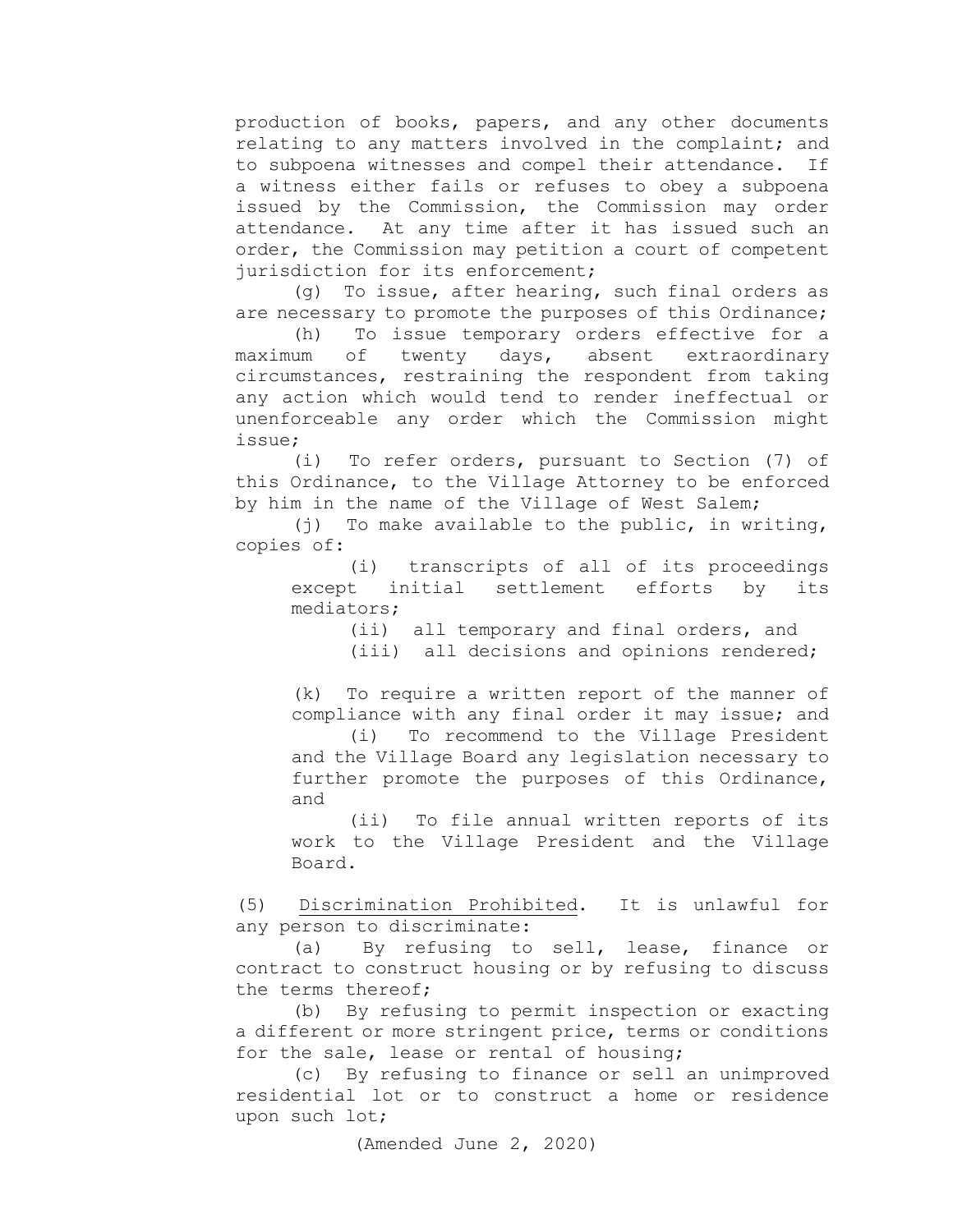(d) By publishing, circulating, issuing or displaying, or causing to be published, circulated, issued, or displayed, any communication notice, advertisement or sign in connection with the sale, financing, lease or rental of housing, which states or indicates a discrimination in connection with the housing.

(6) Representations Designed to Induce Panic Sales.

 It is unlawful to induce or attempt to induce any person to sell, rent, or lease any dwelling by representations regarding the present or prospective entry into the neighborhood of a person or persons of a particular race, color, religion, national origin or economic status, or by representations to the effect that such present or prospective entry will or may result in:

 (a) The lowering of real estate values in the area concerned;

 (b) A deterioration in the character of the area concerned;

 (c) An increase in criminal or antisocial behavior in the area concerned; or

(d) A decline in the quality of the schools or other public facilities serving the area.

 (7) Requiring References. Nothing in this Section shall be deemed to prohibit an owner, or agent, from requiring that any person who seeks to buy, rent or lease housing supply information concerning family, marital, financial and business status but not concerning race, color, physical condition, developmental disability as defined in Wisconsin Statute Section 51.01(5), sexual orientation, as defined above, or creed.

(8) Enforcement Procedure.

 (a) Complaint. Any complaint alleging any discriminatory practice prohibited by this Ordinance shall be in writing. Such complaints may be initiated by:

 (i) The complainant, who may mail his complaint to the Commission or dictate it to an agent of the Commission;

 (ii) Any agent of the complainant, including any agent who himself has solicited offers to buy, lease, rent or in any other manner seek access to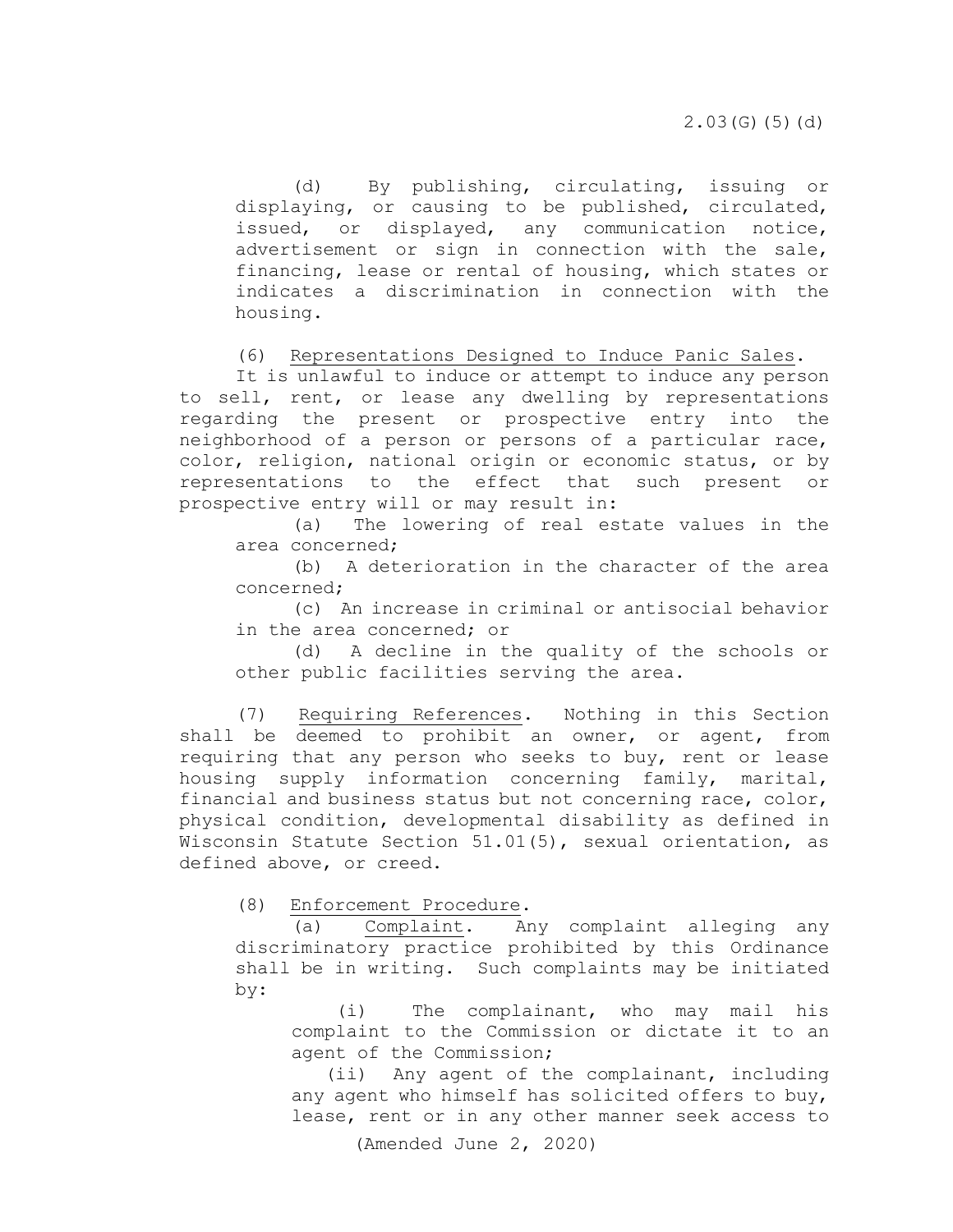any interest in any part of any housing or housing accommodation, for the complainant; or<br>(iii) Anv member of the Commission

Any member of the Commission on his own initiative. All Complaints shall contain the following:

 (a) the name and address of the complainant;

 (b) the name and address of the respondent or respondents;

 (c) a statement setting forth the particulars of the alleged discrimination or discriminatory practice; and<br>(d) the date or dates

the date or dates of the alleged discrimination or discriminatory practice.

 (b) Where Filed. Complaints shall be filed with the West Salem Commission on Equal Opportunities in Housing, c/o Village Administrator, Community Center, West Salem, Wisconsin, by the complainant, his duly authorized agent or member or duly authorized agent of

the Commission, and may be filed in person or by mail.<br>(c) When Filed. Complaints alleging any (c) When Filed. Complaints alleging any discriminatory practice prohibited by this Ordinance shall be filed no later than ninety days after the complainant knew or should reasonably have known that the alleged act or acts occurred.

(d) Notice to Respondent. Upon the filing of a complaint, the Commission shall serve a copy thereof upon the respondent within ten days of said filing.

 (e) Amendment and Withdrawal. A complaint may be amended or withdrawn at any time subject to the approval of the Commission or its designated agent and under such terms as the Commission or agent shall direct.<br>(f) Investigations, Hearings, Determination

Investigations, Hearings, Determinations, Appeal.

 (i) An agent designated by the Commission shall promptly investigate all duly filed complaints. Within thirty (30) days of the filing of each complaint, said agent shall issue to the<br>complainant and respondent an initial complainant and respondent an initial determination in writing of whether probable cause, as defined in this Ordinance, exists, and setting forth the basis of the determination.<br>(ii) Should a determination be made

Should a determination be made that<br>no probable cause to believe there is no probable cause to discrimination in violation of this Ordinance has been, or is being committed, the complainant shall be afforded an opportunity to appeal such decision to the full Commission. Should the full Commission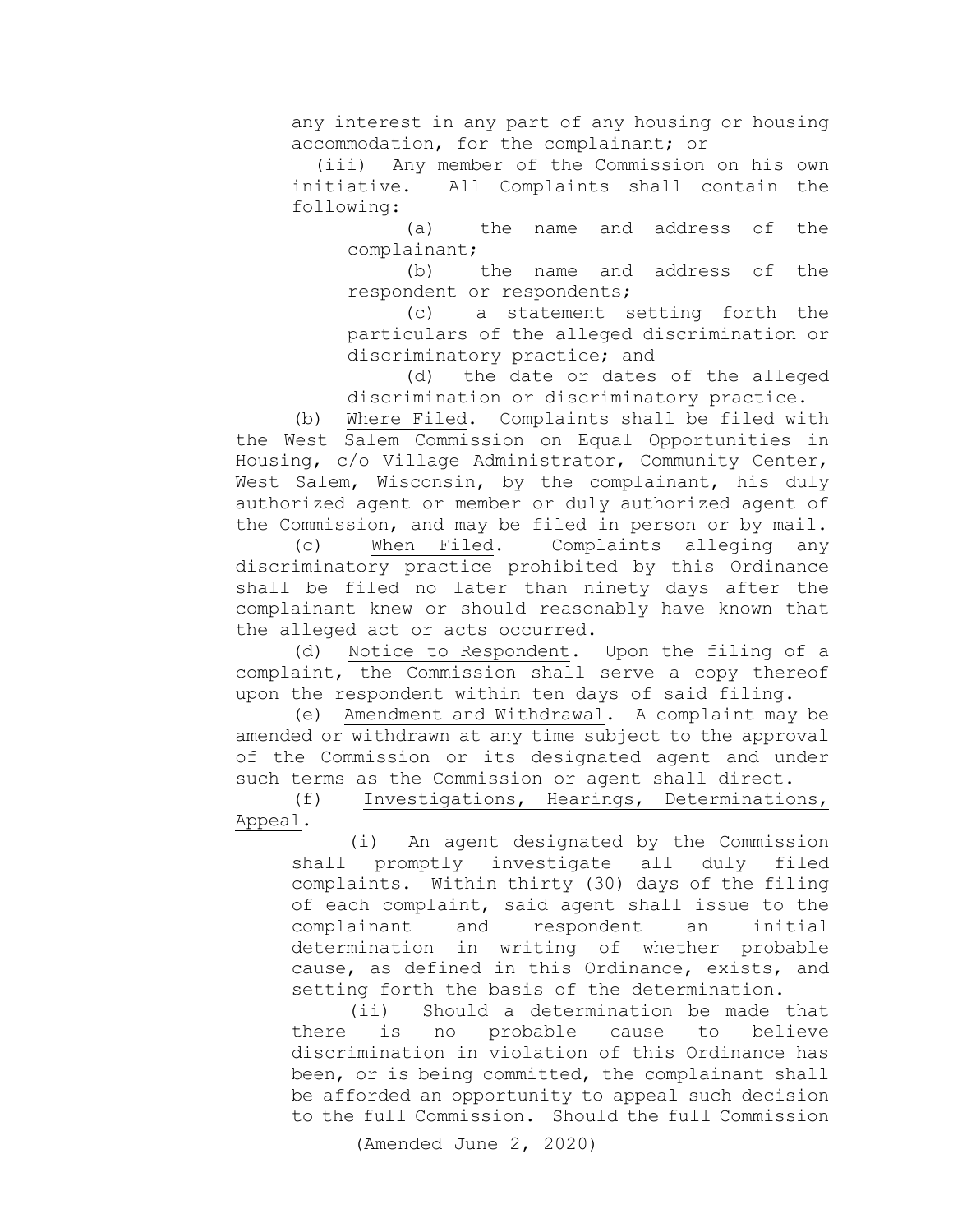decide that there is no probable cause, the complainant may appeal to the Circuit Court of the county in which the property or property interest is located.<br>(iii)

Should a determination be made that there is probable cause to believe discrimination in violation of this Ordinance has been or is being committed, an agent designated by the Commission<br>shall endeavor by means of conference, endeavor by means of conference, conciliation or persuasion to eliminate the alleged discriminatory practice.

(iv) In any case where efforts at settlement have failed to eliminate the discriminatory practice alleged by the Complaint, the Commission shall promptly cause to be issued a notice of hearing before a hearing examiner, acting as an agent of the Commission, to determine the merits of the complaint.

 $(\triangledown)$ 

(i) If after a hearing, and on the basis of the official record made therein, the examiner finds that the respondent has engaged in, or is engaging in any discrimination prohibited by this Ordinance, he shall make and recommend to the Commission written finding of fact and conclusions thereon and shall recommend such action to be taken by the respondent and where necessary, by the complainant, as will affect the purposes of this Ordinance by eliminating the

discrimination found.<br>(ii) A certi A certified copy of such recommended findings, conclusions and orders, together with a summary of the findings of fact, shall be mailed to the last known address of the complainant and respondent.

(iii) If within thirty (30) days following the mailing of the examiner's decision the Commission does not receive notice of appeal, the findings, conclusions and orders of the examiner shall be the findings, conclusions and orders of the full Commission.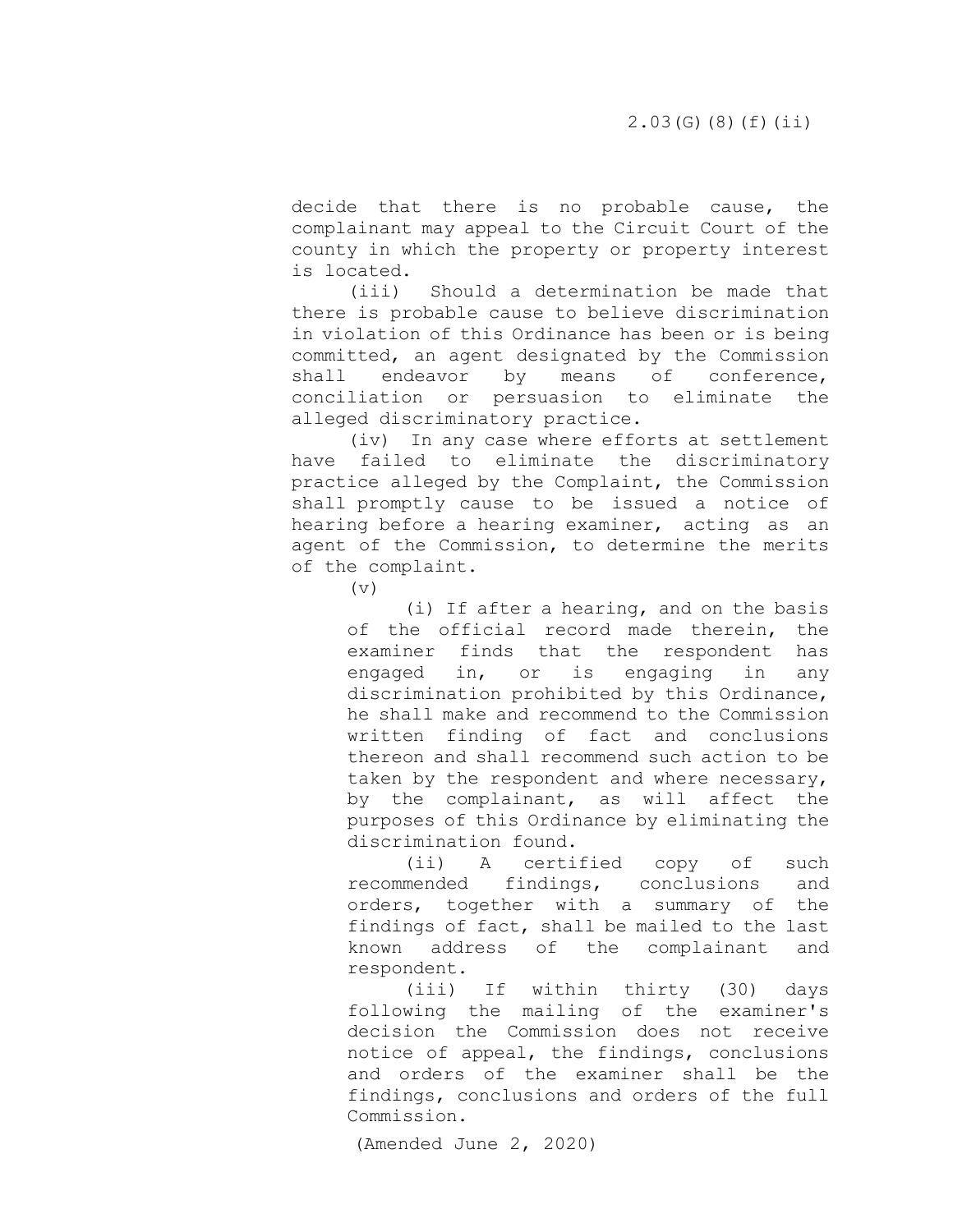(iv) If within thirty (30) days following the mailing of the examiner's decision, the complainant or respondent serves notice of appeal, such appeal may be had to the full Commission. The Commission shall have the power to affirm, reverse, or modify the determination of the hearing examiner. After final determination by the Commission, either party may appeal by certiorari to a court of competent jurisdiction.

 (v) Transfer of Proceedings. At any time after a finding or probable cause the Commission, with appropriate notice to the complainant and respondent, may transfer the proceedings to itself.

 (vi)Disqualification of Commissioners. No Commissioner who, pursuant to Section  $(8)$  (A) of this Ordinance, has filed a<br>complaint on his own initiative shall complaint on his own initiative participate in any subsequent hearing or proceeding except as witness, nor shall he participate in the deliberation of the Commission in such case.

 (vii) Judicial Enforcement. Whenever in the judgment of the Commission, judicial enforcement of a Commission order is necessary, the Commission shall in writing request the Village Attorney to commence proceedings in a court of competent jurisdiction to enforce such orders in the<br>name of the Village of West Salem. Upon name of the Village of West Salem. receipt of any such request, the Village Attorney shall have the duty to seek the enforcement of such orders in a court of competent jurisdiction.

(9) Remedies and Penalties.

 (a) Remedies. The Commission shall have the power and duty, after investigation and hearing, to issue and implement such orders as may be necessary to effect the purposes of this Ordinance. Such orders may include:

(i) Cease and desist orders;

(ii) Compensatory damages to the complainant;

 (iii) Affirmative action by the respondent and, where necessary, by the complainant; and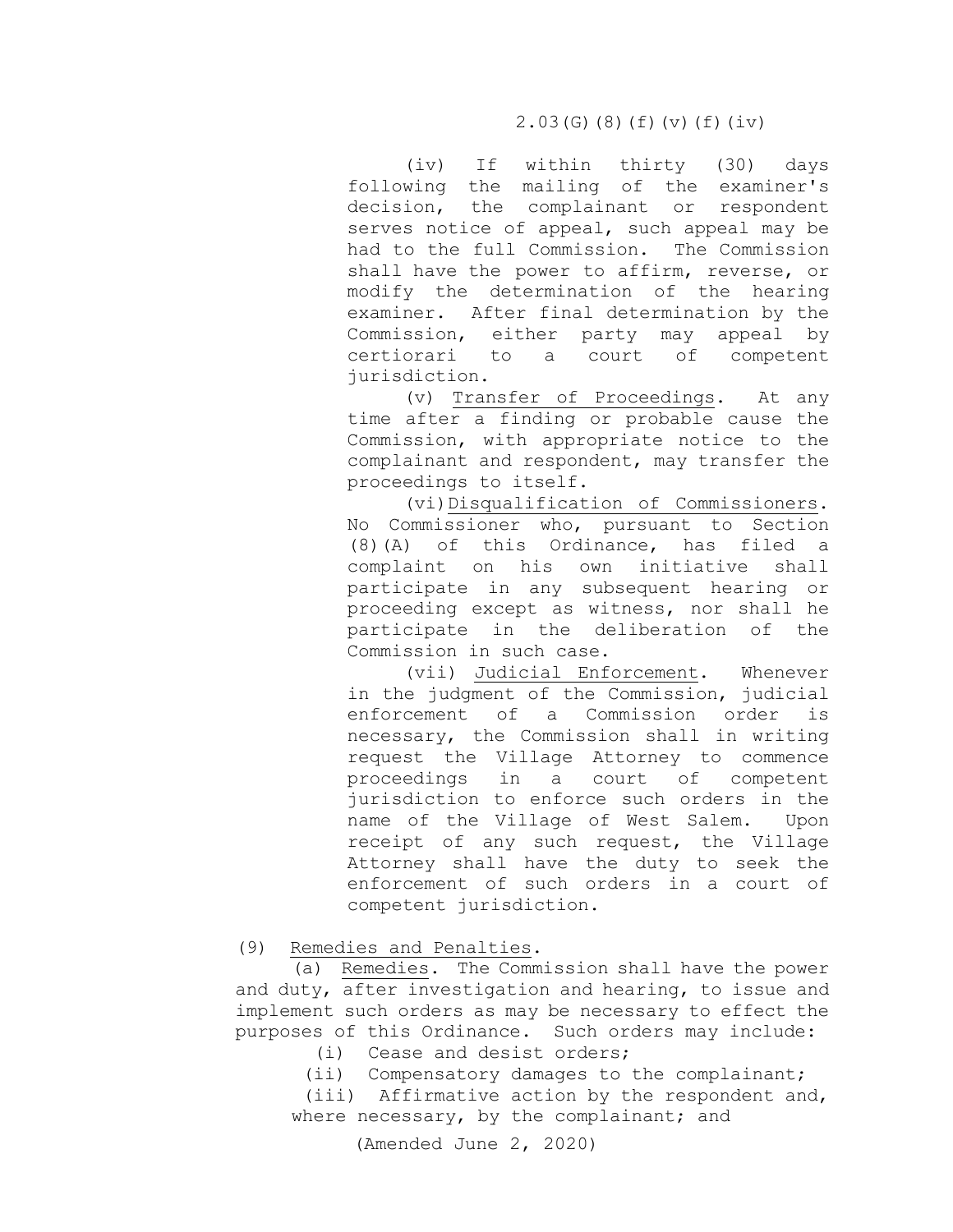(iv) Any other orders which may be necessary to effect the purposes of this act.

 (b) Penalties. Any person who willfully violates this Ordinance or any lawful order issued hereunder shall, for each such violation, on order of the Commission, forfeit not less than Ten (\$10.00) Dollars or more than Two Hundred (\$200.00) Dollars. Payment of any such forfeiture shall be stayed during the period in which any appeal may be taken and while any appeal is pending. Forfeiture amounts are subject to Village Board annual review and approval and may be changed from time to time by Village Board Resolution.

 (c) No person shall file or cause to be filed any complaint that is not valid or is blatantly untrue, for the purpose of defamation, and with intent to expose<br>any respondent to hatred, contempt, ridicule, any respondent to hatred, degradation or disgrace in society.

(H) Lewd and Lascivious Behavior.

(1) Whoever does any of the following is guilty of this Ordinance:

(a) Commits an indecent act of sexual gratification with another with knowledge that they are in the presence of others; or

(b) Publicly and indecently exposes genitals or pubic area.

(2) Subsection [\(1b\)](https://docs.legis.wisconsin.gov/document/statutes/2003/944.20(1)) does not apply to a mother's breast-feeding of her child

(3) Penalties. Any person who violates this Section shall be subject to a forfeiture of not less than One Hundred Fifty (\$150.00) Dollars, together with the costs of prosecution.

(I) Making Lewd, Obscene or Indecent Drawings.

(1) Whoever makes, creates, posts, paints, or draws any lewd, obscene, or indecent drawing or writing in the public or in a public place is guilty of this Section.

(2) Penalties. Any person who violates this Section shall be subject to a forfeiture of not less than One Hundred (\$100.00) Dollars, together with the costs of prosecution.

**(2.03(G) and (I) created by Ord. 488 – 6-18-19)**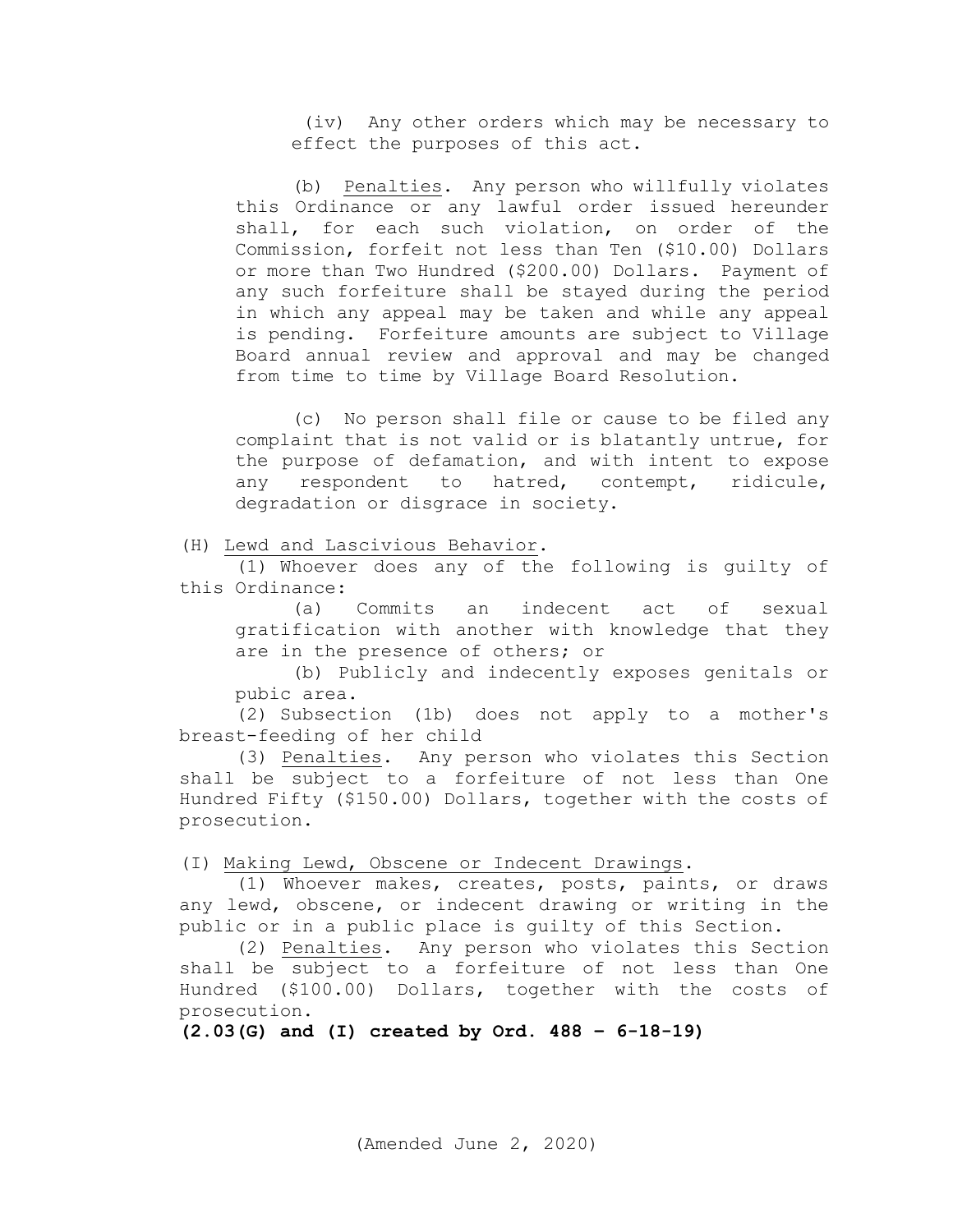## **2.04 Offenses Against Public and Private Property.**

(A) Destruction of Property**.** No person shall willfully, maliciously, or wantonly break the glass on any street light, or in any window or skylights, or destroy, remove, throw down or injure any fence or other enclosure on land belonging to or lawfully occupied by another, or interfere with any gate or bars in any such enclosure, or destroy, deface, or injure any building, signboard, fence or railing, being the property of another, or destroy, injure or carry away any tree or any plants, shrubs, vegetables or any other growing things on premises lawfully occupied by another, or walk or run upon the roof of any building not his or her own, or scratch, mark, write, spray paint, inscribe upon, or in any manner mutilate or injure any public or private property.

(B) Damage to Property**.** No person shall intentionally cause damage to any physical property of another without the person's consent.

**(**C) Graffiti. No person shall intentionally mark, draw or write with paint, ink or another substance on or intentionally etch into the physical property of another without the other person's consent.

**(**D) Posting Bills**.** No person shall post any bill, poster or notice on any telephone or light pole or on any building, fence, gate or tree without the permission of the owner or lessee of the property. No signs shall be placed on private property without the express permission of the property owner. No signs are permitted on Village right-of-ways.

(E) Shoplifting**.**

(1) The provisions of Wis. Stat. Sec. 943.50 and any amendments, revisions and modifications of that statute, exclusive of any provisions therein relating to the fines to be imposed, are hereby adopted by reference.

 (2) Penalty. Any person who violates this Section, including the provisions of Wisconsin Statutes incorporated by reference, shall upon conviction thereof, forfeit no less than Twenty (\$20.00) Dollars or more than Two Hundred (\$200.00) Dollars. Forfeiture amounts are subject to Village Board annual review and approval and may be changed from time to time by Village Board Resolution.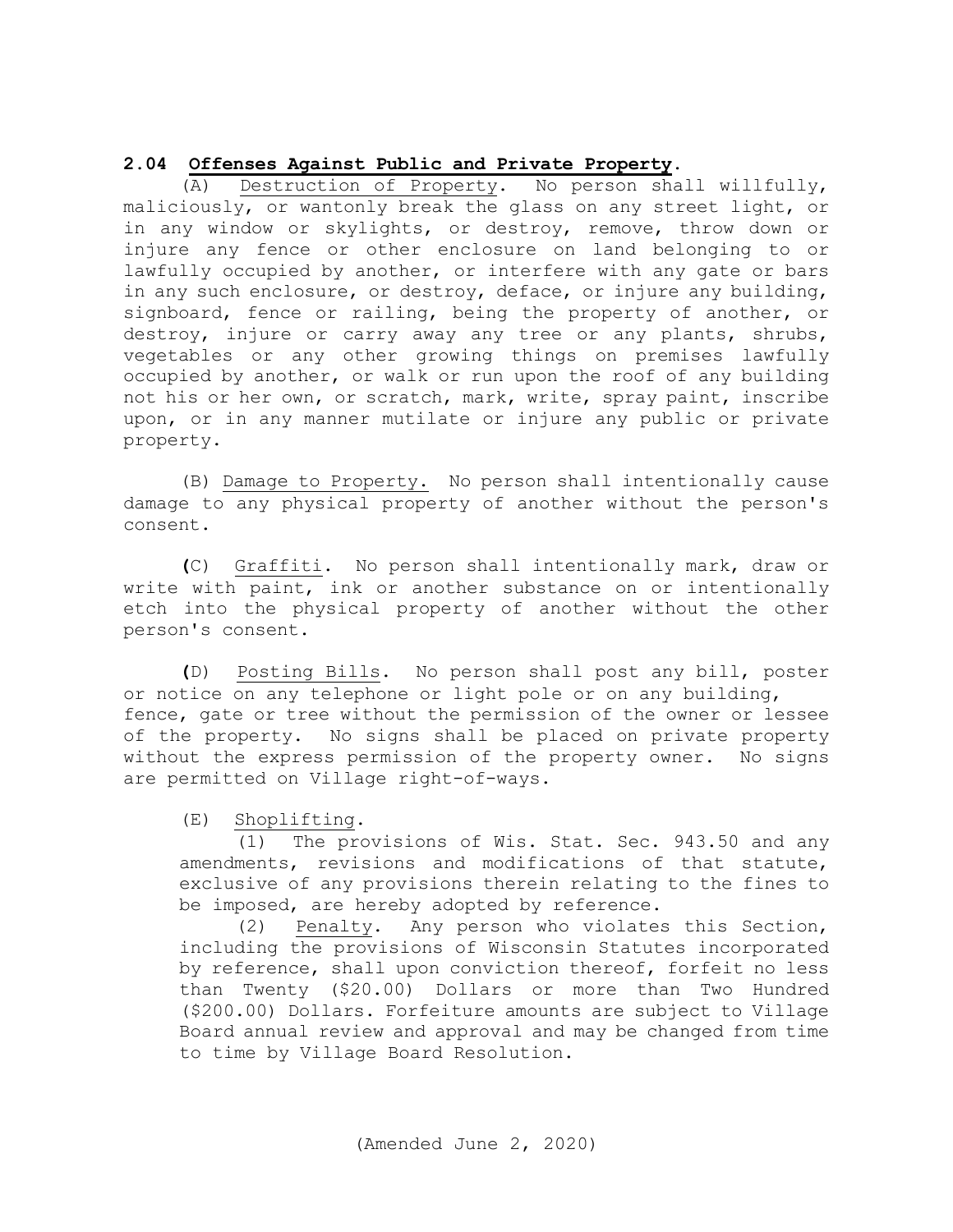(F) Theft.

(1) No person shall intentionally take and carry away, use, transfer, conceal or retain possession of moveable property of another without his consent and with intent to deprive the owner permanently of possession of such property, where the value of the property does not exceed five-hundred dollars (\$500.00).

 (2) Penalty. Any person who violates this Section, shall upon conviction thereof, forfeit no less than Twenty (\$20.00) Dollars nor more than Two Hundred (\$200.00) Dollars. Forfeiture amounts are subject to Village Board annual review and approval and may be changed from time to time by Village Board Resolution.

(G) Gas Drive Offs.

 (1) No person shall pump or otherwise deposit gasoline (whether regular unleaded, premium or diesel fuel) into any motor vehicle, any motorized device powered through the use of gasoline or any gasoline container or receptacle, at a business establishment within the Village limits of West Salem which is engaged in the business of selling gasoline products to consumers, without remitting payment, in full, for the value of the pumped or otherwise deposited gasoline.

 (2) It shall be prima facie evidence of a violation of this section if an individual pumps or otherwise deposits gasoline into a motor vehicle and drives said vehicle away from the business establishment without remitting payment, in full, for the value of the pumped or otherwise deposited gasoline.

 (3) Any person who violates this Section, shall upon conviction thereof, forfeit no less than Fifty (\$50.00) Dollars nor more than Two Hundred (\$200.00) Dollars. Forfeiture amounts are subject to Village Board annual review and approval and may be changed from time to time by Village Board Resolution.

## (H) Entry Into an Unlocked Vehicle with Intent to Steal.

 (1) No person shall intentionally enter an unlocked, but enclosed portion or compartment of a motor vehicle of another, without consent and with intent to steal therefrom.

 (2) Penalty. Any person who violates this Section, shall upon conviction thereof, forfeit no less than Twenty \$20.00) Dollars nor more than Two Hundred (\$200.00) Dollars. Forfeiture amounts are subject to Village Board annual review and approval and may be changed from time to time by Village Board Resolution.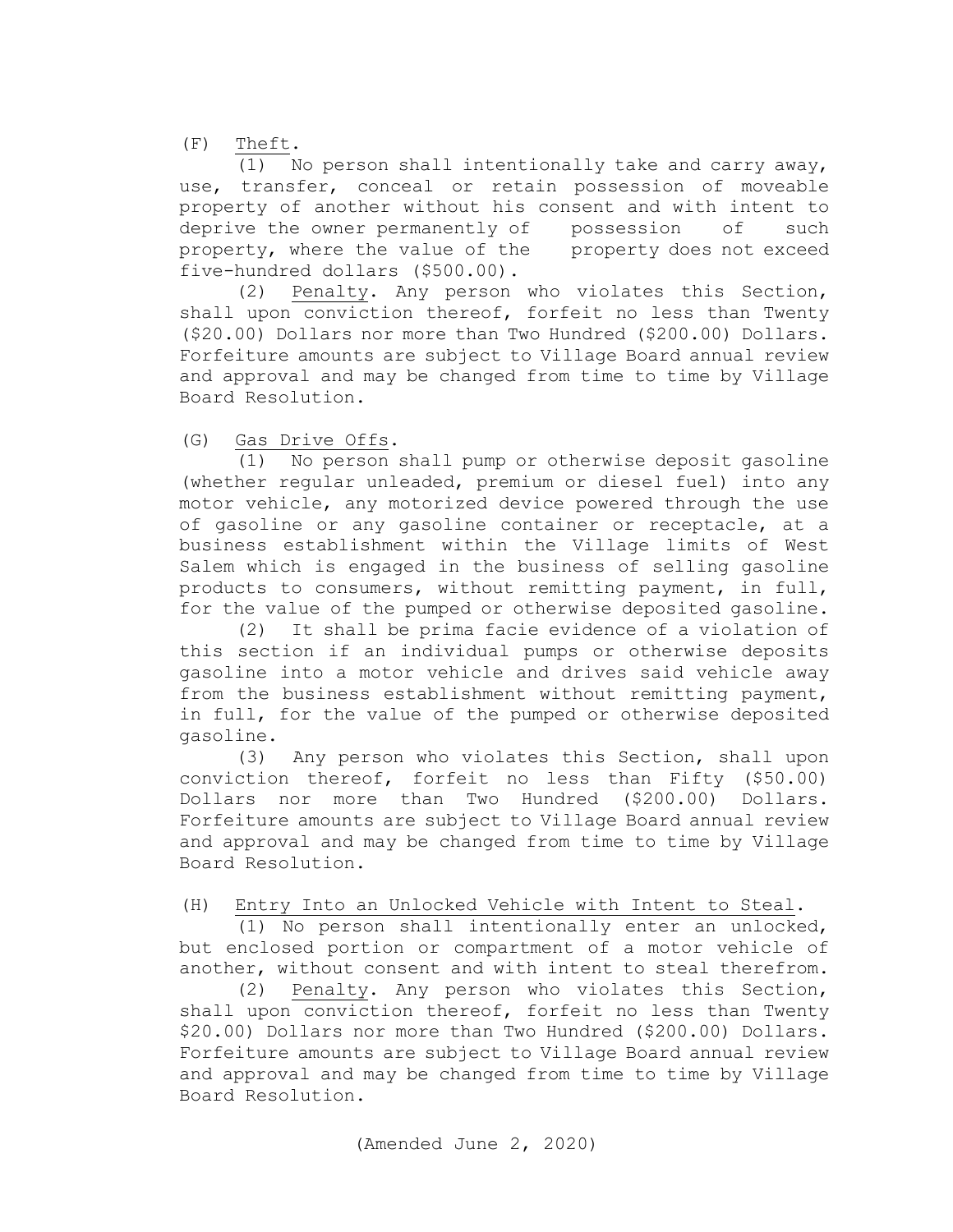(I) Littering. No person shall throw or cause or allow the same, deposit, dump or discharge any glass, rubbish, filth or debris upon the streets, alleys, public parks, or other Village property, or upon any private property not owned by him.

Littering Penalty. Any littering incident that involves in excess of one (1) cubic foot of litter shall be penalized with a fine twice the ordinary fine for littering and any second offense or more of any littering shall be penalized with a fine three times the ordinary fine for littering.

(J)  $\frac{\text{Trespass}}{\text{(1) Tres}}$ 

Trespasses Prohibited. It shall be unlawful for any person to trespass within this municipality upon either public or private property.

 (2) Specifically Enumerated Trespasses. Without constituting any limitation upon the provisions of Section 1 hereof, any of the following acts by any person shall be deemed a trespass in violation of the provisions of said Section 1, and appropriate action may be taken hereunder at any time, or from time to time, to prevent or punish any violation or violations of this Ordinance. The aforesaid violation or violations of this Ordinance. enumerated acts shall include:

 (a) A knowing entry upon the premises, or any part thereof, of another, including any public property in violation of a notice posted or exhibited at the main entrance to said premises or at any point of approach or entry or in violation of any notice, warning or protest given orally or in writing, by any owner or occupant thereof; or

(b) The pursuit of a course of conduct or action incidental to the making of an entry upon the land of another in violation of a notice posted or exhibited at the main entrance to said premises or at any point of approach or entry, or in violation of any notice, warning or protest given orally or in writing by any owner or occupant thereof; or

(c) A failure or refusal to depart from the premises of another in case of being requested either orally or in writing by any owner or occupant thereof; or

 (d) An entry into or upon any vehicle, aircraft or watercraft made without the consent of the person having the right to the possession or control thereof, or a failure or refusal to leave any such vehicle, camping trailer, aircraft or watercraft after being requested to leave by the person having such right.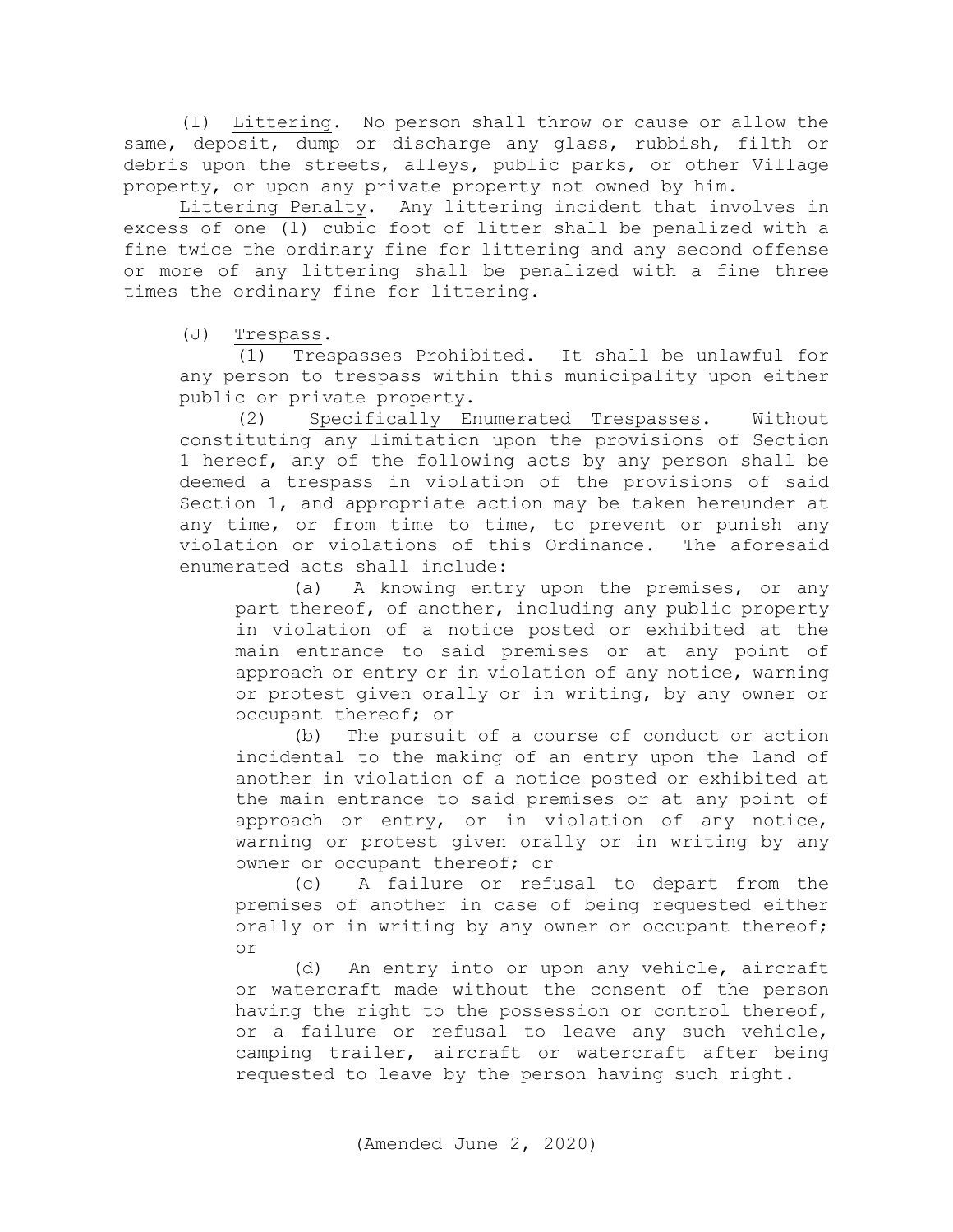(3) Severance Clause. If any section, paragraph, clause or provision of this Ordinance shall be held invalid, the invalidity thereof shall not affect any of the other provisions of this Ordinance.

 (4) Penalties. Any person violating any of the provisions of this Ordinance shall, upon conviction thereof, be fined in an amount not exceeding Five Hundred (\$500.00) Dollars. Forfeiture amounts are subject to Village Board annual review and approval and may be changed from time to time by Village Board Resolution.

(K) Trespass on Business Parking Lots.

 (1) Definitions. As used in this Ordinance, the following terms shall have the following meaning, unless the context clearly indicates a different meaning.

> Business parking lot: Any privately owned parking lot providing free parking during business hours adjacent to any store, office building, commercial building or industrial building, for the convenience of employees and customers or patrons.

(2) Trespassing After Hours. No person shall enter or stay on any business parking lot at any time that staying or entering the lot is prohibited by the owner, as shown by a sign at the parking lot. No person shall place or leave any vehicle on any business parking lot at any such time.

 (3) Signs. The prohibition set out in Section 2 of this Ordinance shall be in effect at any business parking lot where the owner or person lawfully in charge has posted a sign or signs clearly stating the prohibition. Signs must be placed so that they can be seen either at all entrances to the lot or at prominent locations. Each sign may contain substantially the following language: NO PARKING OR TRESPASSING BETWEEN 10:00 P.M. AND 6:00 A.M.

(4) Exceptions. The following uses of a parking lot shall not be violations of this Ordinance:

 (a) Temporary entrance to a business parking lot in an emergency or to avoid an accident.

 (b) Entrance by a police officer or officers in the course of duty.<br>(c) Entrance

Entrance by fire, ambulance, and other emergency personnel and equipment, in the course of duty.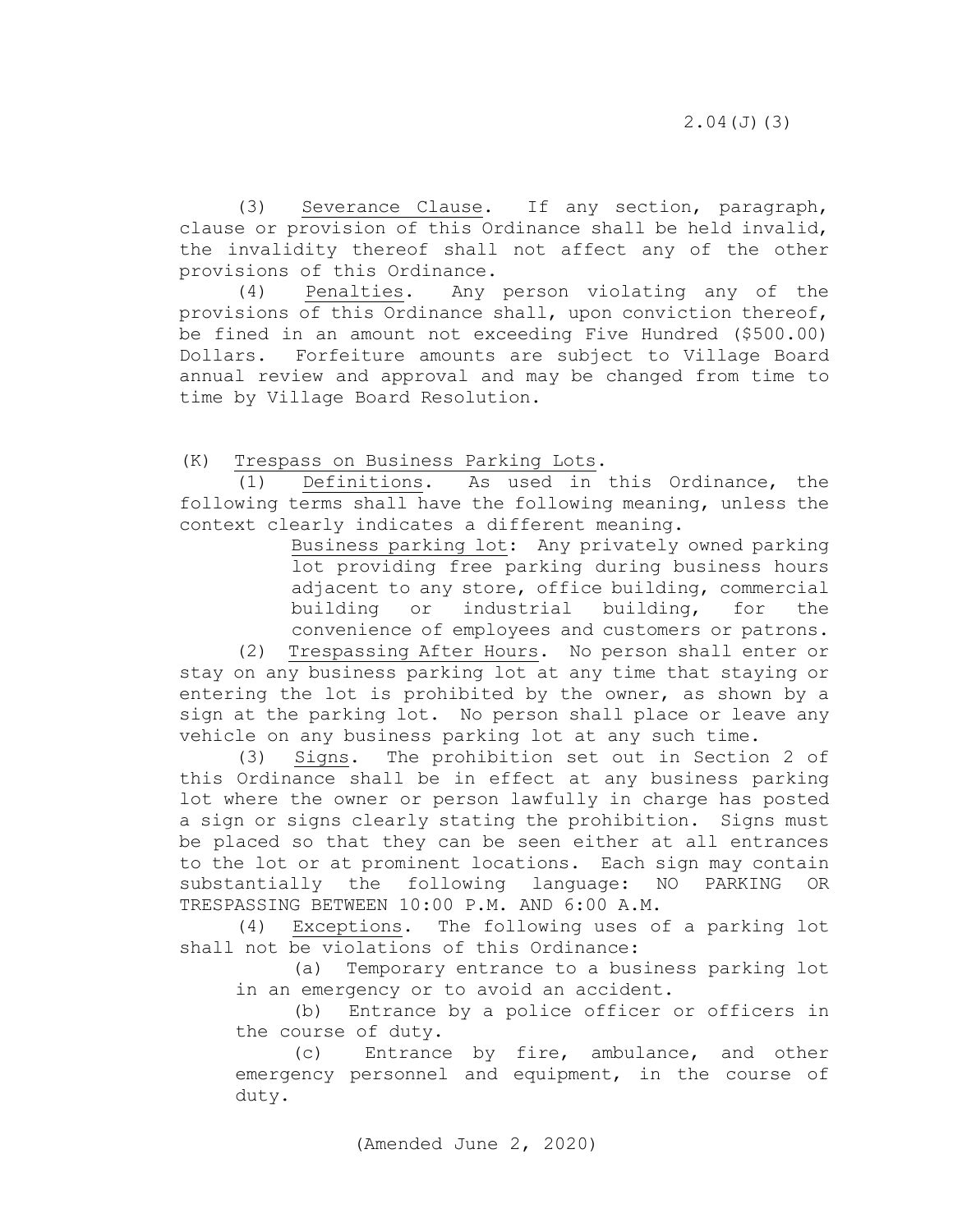(d) Entrance by an owner, tenant or employee of any owner or tenant of any establishment served by the parking lot.

 (e) Entrance by any Village inspector in the course of duty.

 (5) Special Events. The owner or person in charge of any parking lot may grant temporary permission to use the lot during any specified hours when parking or trespassing is normally prohibited, by posting temporary signs or posters to that effect. The owner or person in charge shall notify the police department of any such temporary permission.

(6) Penalty. Any person violating any provision of this Ordinance shall be fined not less than thirty (\$30.00) Dollars nor more than Five Hundred (\$500.00) Dollars for each offense, and a separate offense shall be deemed committed on each day during or on which a violation occurs or continues. Forfeiture amounts are subject to Village Board annual review and approval and may be changed from time to time by Village Board Resolution.

### **2.05 Yard and Garden Waste**.

(A) All yard and garden wastes from grass, leaves, and garden plants shall be delivered by Village residents to the Village disposal site located on West Avenue North just north of the Village Garage or may be properly composted in resident's backyard. Business entities are not allowed to dispose of yard and garden wastes at the Village disposal site. The Village does not collect yard and garden waste from residences. Burning yard and garden waste is not allowed. All bags or containers used to transport yard and garden wastes to the designated disposal site must be placed in the garbage barrel provided on site or disposed of properly off site by resident. Residents disposing of garbage, bags, debris, or other items not yard or garden waste will be subject to the penalties set forth in this Ordinance.

(B) Blowing Grass Clippings and Raking Leaves into Streets. In the interests of public safety, health and general welfare, community appearance, and efficiency of operation, it shall be unlawful to rake, place, or mow fallen tree leaves or grass clippings onto the pavement or into the gutter of any public street. No person shall permit grass clippings from mower swaths to remain upon sidewalks, street pavements, gutters of any public street, or on abutting property not owned or occupied by said person. The penalty for violating this Ordinance is set forth in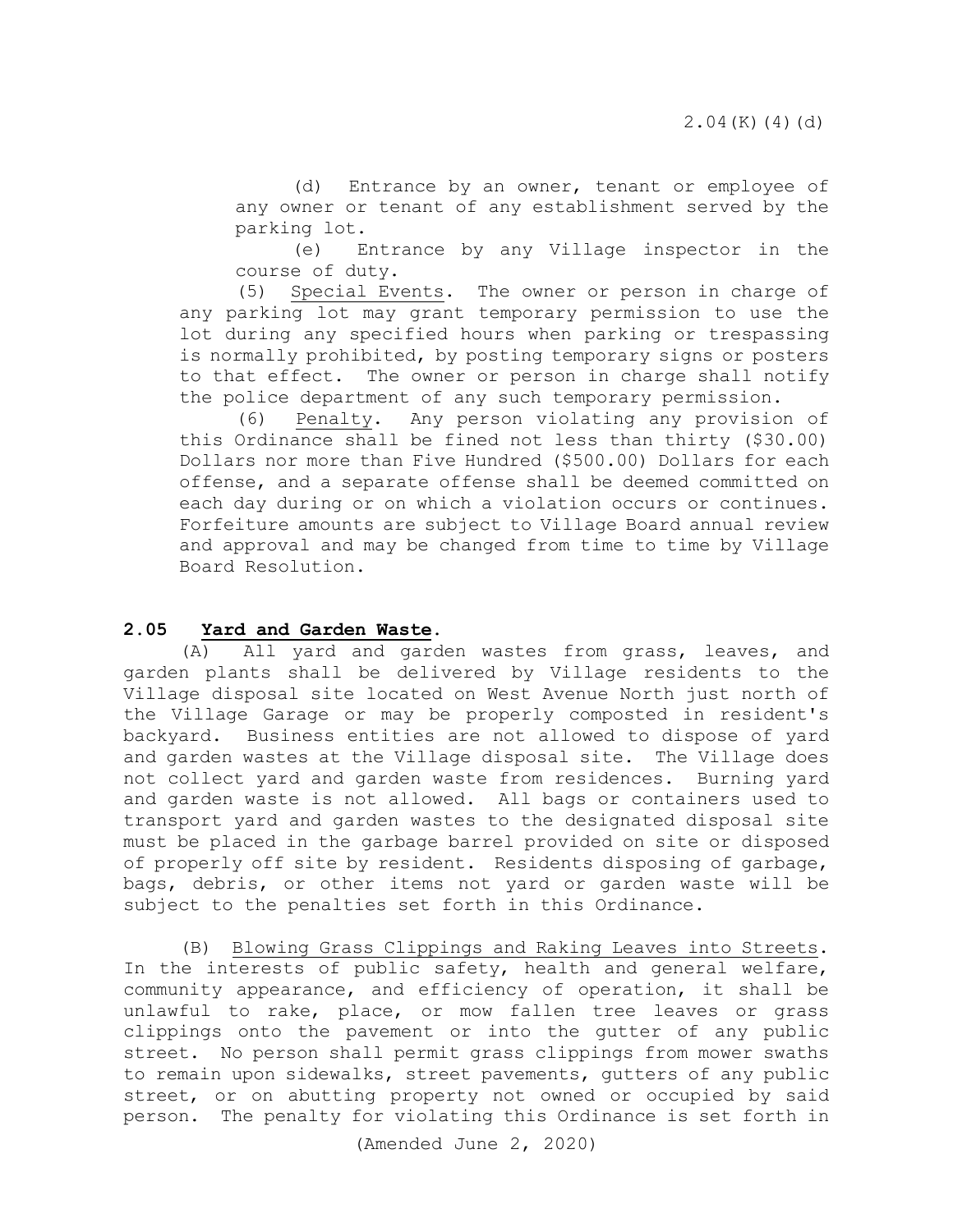Section 2.08, and penalties may be adjusted from time to time by Village Board action.

(C) Penalty. Any person violating any provision of Sections 2.05(A) and 2.05(B) of this Ordinance shall be fined not less than Twenty-five (\$25.00) Dollars nor more than Two Hundred (\$200.00) Dollars for each offense, and a separate offense shall be deemed committed on each day during or on which a violation occurs or continues. Forfeiture amounts are subject to Village Board annual review and approval and may be changed from time to time by Village Board Resolution.

(D) Weed and Grass Cutting.<br>(1) Definitions.

Definitions.

(a) Weeds are defined as plants of no value that tend to choke out more desirable plants, such as creeping charlie.

(b) Noxious weeds are defined as physically harmful plants, such as poison ivy.

(2) Duty to Cut and Prevent Accumulation. It shall be the duty of every owner, possessor or occupier of land within the Village, or of every person having charge of any such lands, including undeveloped lots and piles of dirt, to do the following:

(a) Cut or cause to be cut all weeds, and grass, or other such growth, as often as may be necessary before growth is to a height of more than eight (8") inches.

(b) Cut or cause to be cut or otherwise destroy all noxious weeds, nuisance weeds, or other growth, as described in Wisconsin Statutes 23.235 and 66.0407, as often as may be necessary to prevent said growth from blooming or growing to a height of more than eight (8") inches.

(c) Prevent accumulation of brush piles on such lands as may be detrimental to the health and safety of the citizens of the community.

(3) Exceptions. The exceptions to the eight (8") inch height are decorative grasses, such as pampas grass, grown on a developed lot and which does not obstruct view of the street or cause a safety or traffic hazard for neighbors, vehicles, or pedestrians.

(4) Rain Gardens. A rain garden may be established on a lawn if such rain garden has been approved by the Public Works Director prior to beginning the project.

(5) Refusal or Neglect. In case the owner, possessor or occupier of land, or the person in charge thereof, shall refuse or neglect to comply with the provisions of this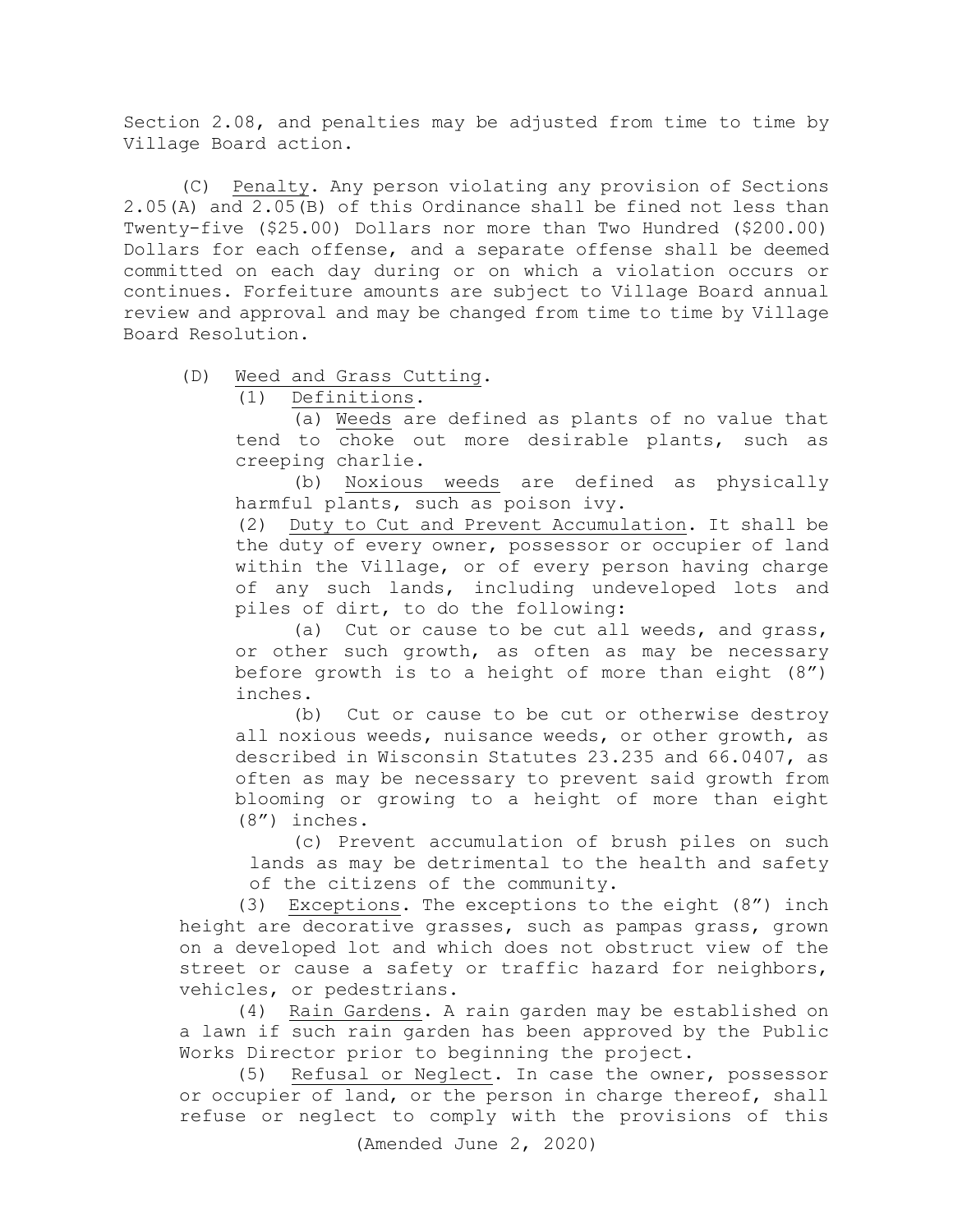Section, it shall be the duty of the Public Works Director to cause such growths to be cut down, charging the cost thereof to each tract of land, describing the same and upon non-payment of such charges, the amounts due shall be filed with the Village Administrator who shall enter the amount chargeable to each tract of land in the next tax roll as a tax on the lands upon which such weeds and grass were cut, and shall be collected as all other taxes.

(6) Failure to Comply. In the event of failure to comply with this Ordinance as required, the Public Works Director shall either:

(a) cause the cutting of the weeds and grass by the Public Works Department. The Public Works Director shall report all work done under this Ordinance to the Village Administrator. The Village Administrator shall send a statement of charges to the responsible party. The statement is to conform to the following schedule:

(i) A minimum as set forth in Appendix "A" Fee Schedule for each cutting by the Public Works Department;

(ii) A per hour charge as set forth in Appendix "A" Fee Schedule or fraction thereof for cutting by the Public Works Department; or

(b) or hire a private contractor to perform the work, in which instance the total cost thereof shall be reported to the Village Administrator for inclusion in the tax roll.

(7) Irregular Conditions. If in the judgment of the Public Works Director, the land requiring such cutting is so irregular in terrain or irregular by virtue of debris thereon, that cutting would damage equipment, the cost of correcting the deficiency by the Public Works Department at the hourly charge as set forth in Appendix "A" Fee Schedule and/or by private contractor (at the amount billed by such contractor and all of which billing shall be added to the cost) shall be included in the tax roll. The procedure for notice to the responsible party is pursuant to Wis. Stat. Sec. 66.0407(4) by annual statutory publication and/or by the Public Works Director.

### **2.06 Tree Limbs and Brush.**

(A) Tree limbs and brush can be delivered by Village residents only to the Village disposal site located on West Avenue North just north of the Village Garage. Business entities are not allowed to dispose of tree limbs and/or brush at the Village disposal site. Tree limbs and brush can also be left curbside for Village disposal upon a schedule adopted by the Village. If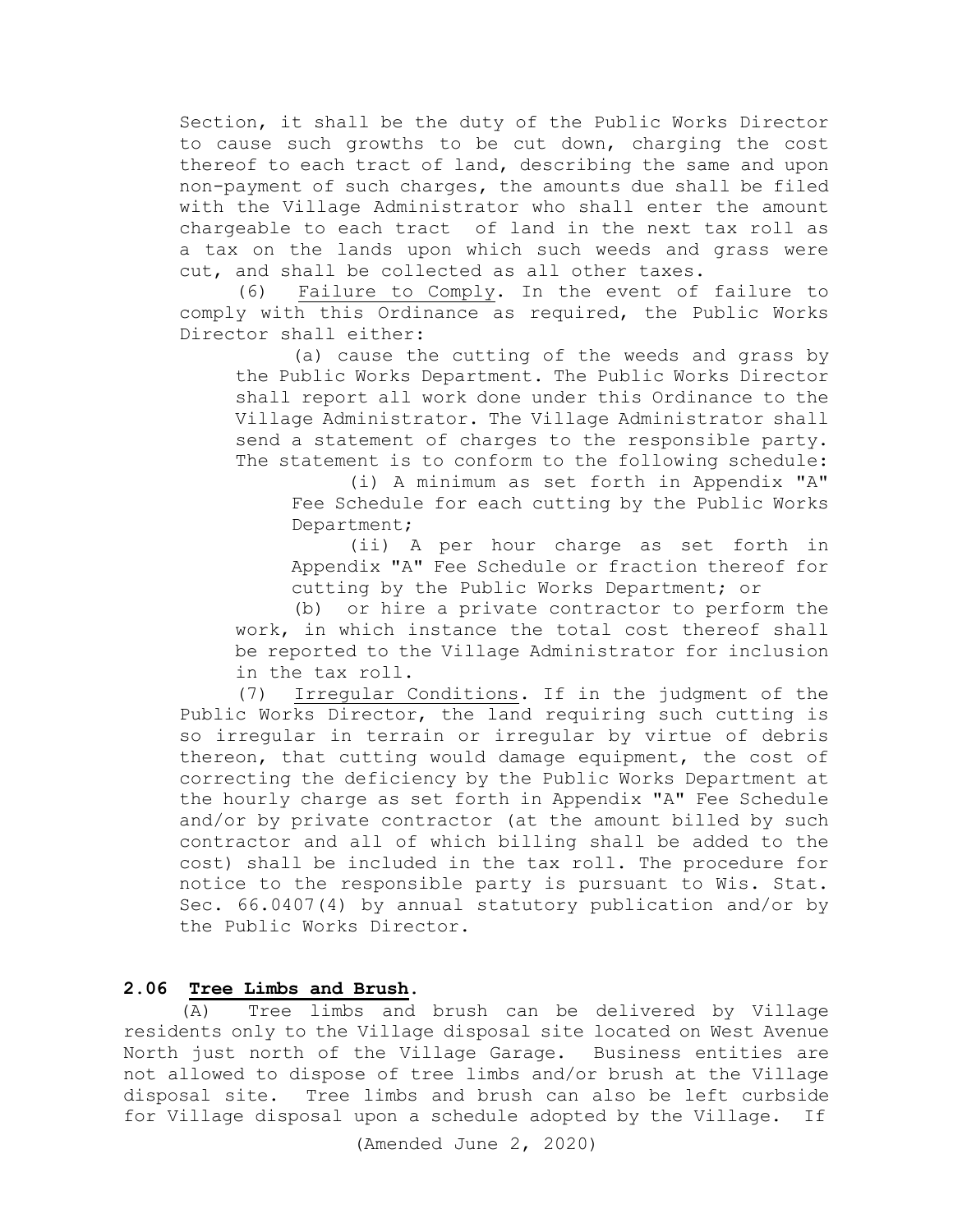left curbside, tree limbs and brush must be cut less than twelve (12) feet in length and cannot be thicker than six (6) inches in diameter. Disposal of brush in excess of six (6) inches in diameter is the resident's responsibility. Branches shorter than twenty-four (24) inches and less than three-quarters (3/4) inch in diameter should be taken to the yard waste disposal site. Brush and tree limbs should be neatly stacked with stems pointing<br>in one direction. Tree limbs and brush may also be bundled in one direction. Tree limbs and brush may also be bundled<br>tightly. Residents are allowed to place two (2) medium-sized Residents are allowed to place two (2) medium-sized piles no more than four (4) feet high for scheduled pickups. Disposing of tree limbs and brush in excess of this amount is the resident's responsibility. Tree limbs and brush may not be placed on any boulevard for regular Village pick up more than five (5) days prior to said scheduled pick up date. Placing tree limbs and brush curbside earlier than five (5) days prior to a scheduled pick up shall constitute a nuisance and littering on public rights-of-way and will be subject to enforcement and penalties as set forth in this Ordinance. Tree stumps, roots, or shrubs with intact root balls will not be collected by the Village and disposal of such is the responsibility of resident. Privately-contracted tree services are not allowed to dispose of tree limbs, brush, stumps, roots, or shrubs with intact root balls at the Village disposal site. Such disposal shall constitute illegal dumping and littering and will be subject to enforcement and penalties as set forth in this Ordinance. Christmas trees are collected curbside during scheduled weeks in January of each year. Christmas trees with tinsel, ornaments, or lights attached and/or Christmas trees in bags will not be collected.

(B) Penalty. Any person violating any provision of Section 2.06 of this Ordinance shall be fined not less than Twenty-five (\$25.00) Dollars nor more than Two Hundred (\$200.00) Dollars for each offense, and a separate offense shall be deemed committed on each day during or on which a violation occurs or continues. Forfeiture amounts are subject to Village Board annual review and approval and may be changed from time to time by Village Board Resolution.

#### **2.07 Appliances, tires, and other large article items.**

(A) All residents must contract on their own for collection of all appliances, tires, and other large article items.

(B) All construction, demolition, or remodeling waste must be deposited in a private dumpster rented from a disposal company or contracted for collection.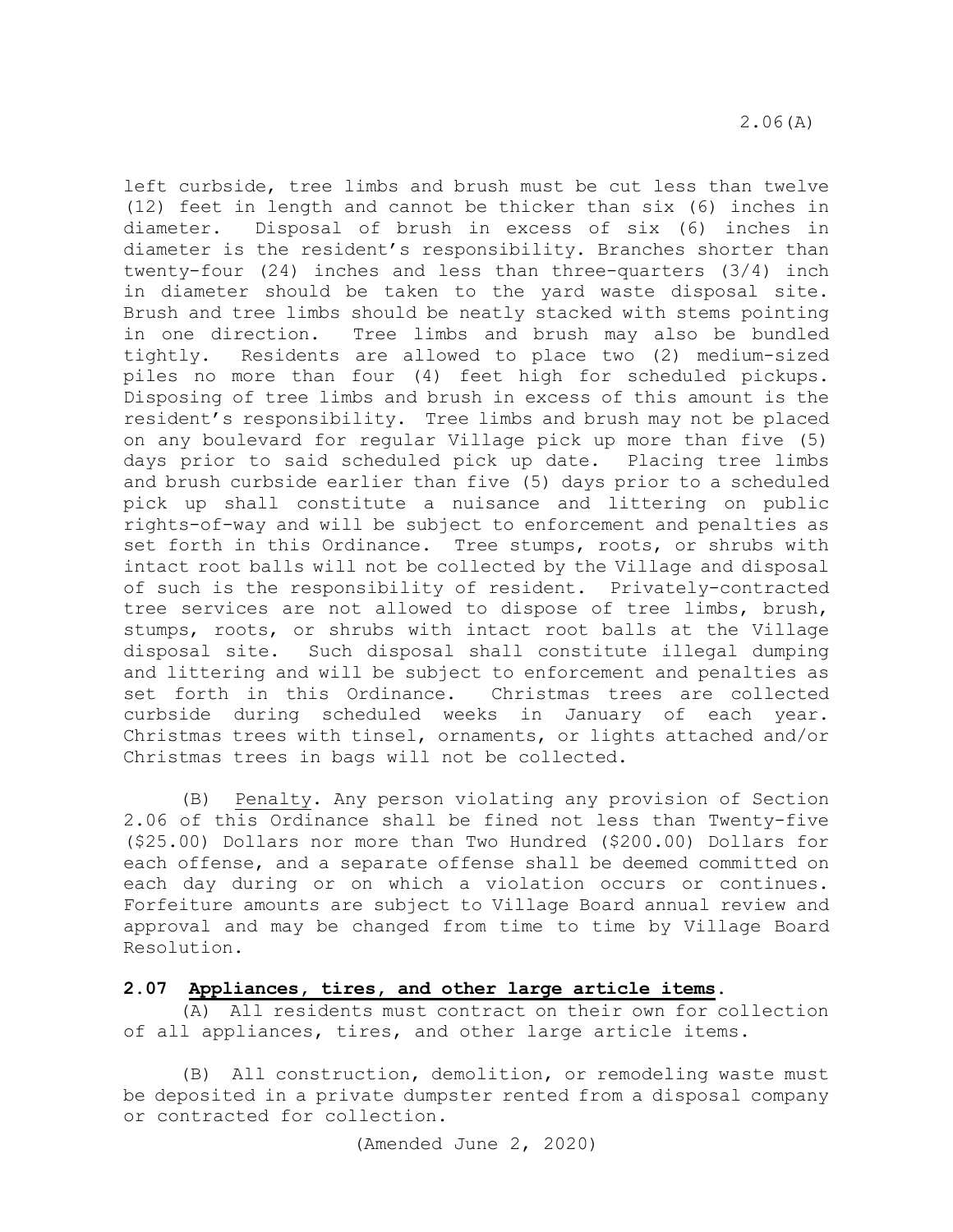(C) Residents desiring to discard any item with an electrical cord, in whole or in part, must transport such electrical items to a proper recycling facility. Electronic waste must be recycled.

(D) It shall be unlawful to bring appliances, used tires, or other large article items or refuse for disposal from outside the corporate limits into the Village of West Salem.

(E) Penalty. Any person violating any provision of Section 2.07 of this Ordinance shall be fined not less than Twenty-five (\$25.00) Dollars nor more than Two Hundred (\$200.00) Dollars for each offense, and a separate offense shall be deemed committed on each day during or on which a violation occurs or continues. Forfeiture amounts are subject to Village Board annual review and approval and may be changed from time to time by Village Board Resolution.

## **2.08 Garbage and Refuse Disposal**.

 (A) The Village contracts for garbage and refuse disposal for all single-family and two-family duplex residential units. The owner or occupant of any house or other building located within the Village limits shall dispose of garbage and household refuse on a regular basis. Garbage, solid waste, general household garbage, and refuse must be placed in containers provided by the Village-contracted refuse hauler. Garbage and refuse may be placed in clear plastic garbage bags and placed inside the provided garbage container cart. No recyclable materials set forth in 2.09 may be included in the garbage container cart. Garbage and refuse placed in colored garbage<br>bags will be rejected by the Village-contracted hauler. All bags will be rejected by the Village-contracted hauler. garbage, solid waste, general household garbage, and refuse shall be placed as herein required at the specified collection point no sooner than twelve (12) hours prior to the regularly scheduled collection time nor be allowed to remain at the curb longer than twelve (12) hours thereafter. Except as otherwise specifically directed or authorized by the Village, solid waste container carts shall be placed at the street curb line, adjacent to the premises owned or occupied by the person, of the street designated in the published collection schedule for collection. Materials shall be placed out for collection according to the scheduled days established and published by the Village. Garbage or refuse not placed as described will be rejected by the contracted hauler.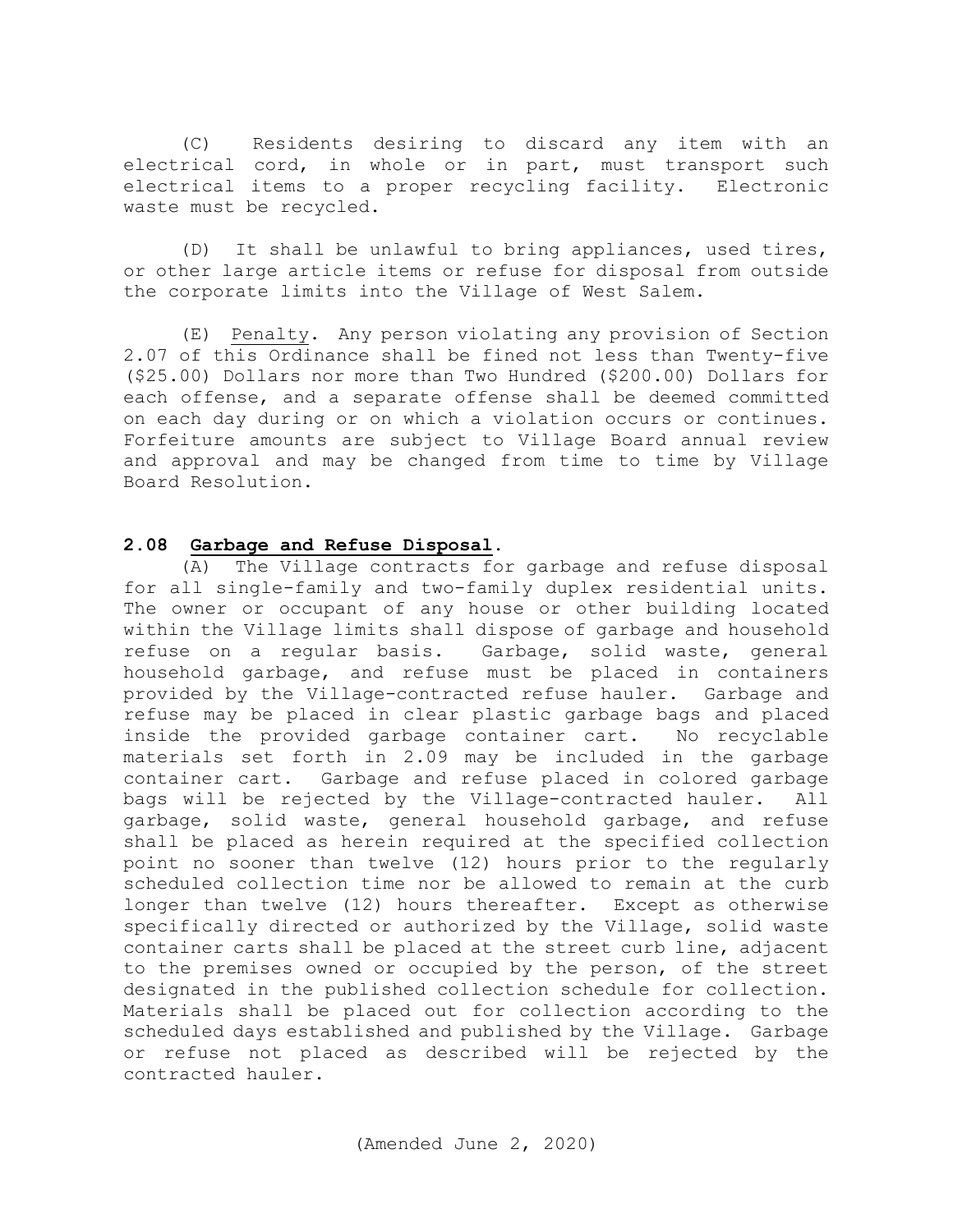(B) Hazardous Garbage and Refuse. Hazardous waste shall not be placed in garbage containers. The Village-contracted waste hauler may refuse to remove such waste after calling the attention to the Village Administration Office to the improper placement of the same. "Hazardous materials" means any substance or mixture or substances, including a toy or other article intended for use by children, which is toxic, is corrosive, is an irritant, is a strong sensitizer, is flammable or combustible, or generates pressure through decomposition, heat, or other means, if such substance or mixture of substances may cause substantial personal injury or substantial illness during or as a proximate result of any customary or reasonably foreseeable handling or use, as defined in Sec. 100.37, Wis. Stats., except that pesticides are included in hazardous materials. Products containing 2, 4, 5-T, silvex, and Polychlorinated biphenyls are intended to be included as a hazardous material.

 (C) Other Refuse. All other waste and refuse must be disposed of at proper times at the property's owners or occupant's expense, except as set forth in Section 2.07.

 (D) Exception. The foregoing Sections shall not apply to manure, excrement, offal, or carrion. Excrement, offal, or carrion must be removed from premises by owners or occupants within forty-eight (48) hours. Stable manure must be removed from premises by owners or occupants at least twice weekly during the months from May to October, inclusive.

(E) Other Disposal Prohibited.

 (1) It shall be unlawful for any person or entity to remove, carry away, or disturb recyclable materials or garbage and refuse from pick up locations by anyone except the designated recycle or refuse contractor.

(2) No person or entity shall place any garbage, refuse, demolition material, or any other material upon any boulevard, street, sidewalk, alley, or other public way, or upon the property in the possession of another without the possessor's consent, except as provided in this Section.

(3) No person or entity shall accumulate garbage or refuse outside of any building unless it is placed in a securely closed metal or plastic container.

(4) No person or entity who is not a resident of the Village of West Salem shall transport any garbage, refuse, or demolition material within the Village with the intent to dispose of it within the Village.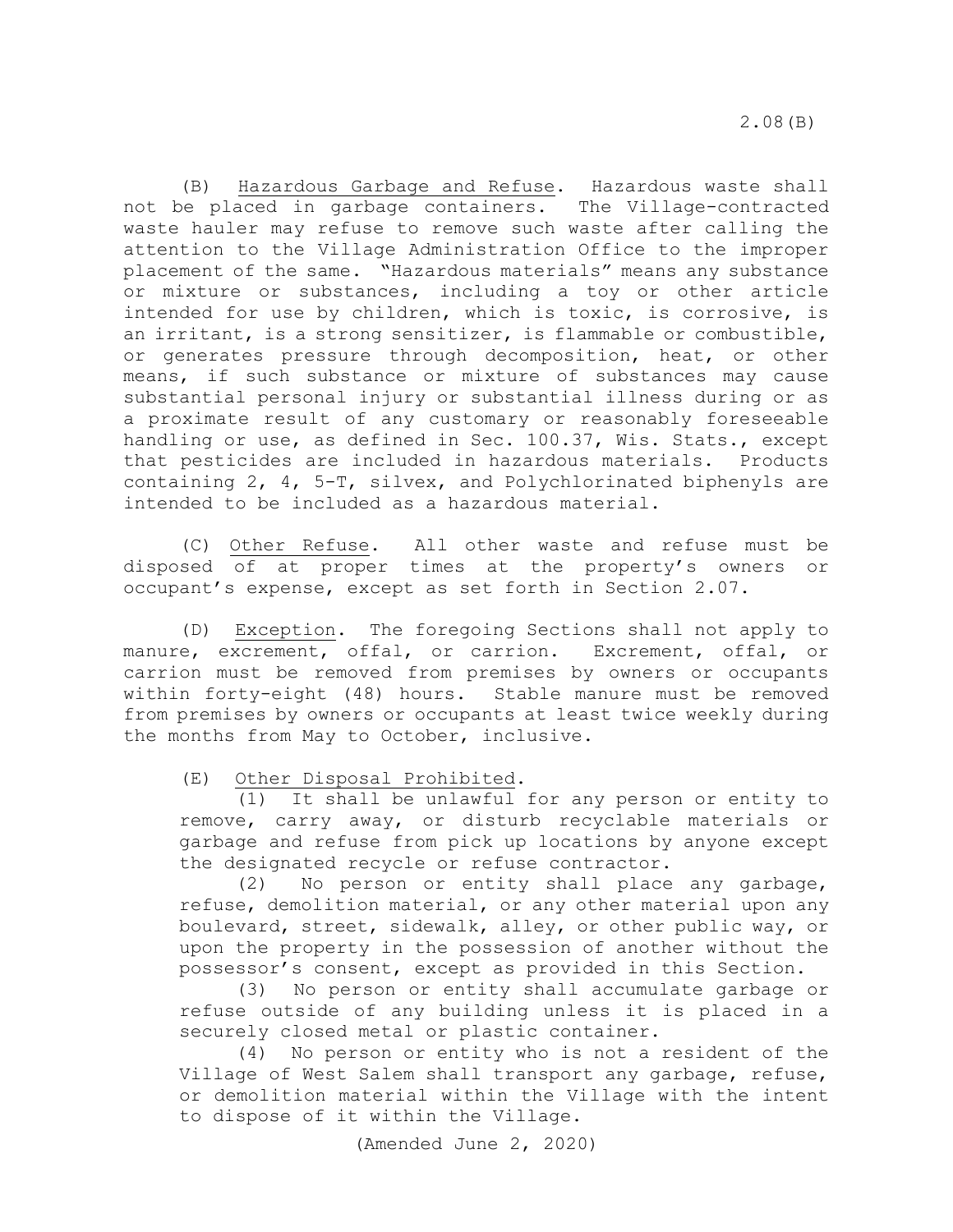(5) Putrid Substances. It shall be a nuisance to bring, deposit, or leave within the Village limits any putrid carcass or other unwholesome substance.

(F) Penalty. Any person or entity who violates any provision of Section 2.08 shall be required to forfeit not less than Twenty-five (\$25) Dollars nor more than Two Hundred (\$200.00) Dollars together with the cost of prosecution, and in default of payment shall be imprisoned in the County Jail until such forfeiture and costs are paid, not exceeding thirty (30) days. Each day a violation of this Section continues shall constitute a separate offense. A continued violation of this Section shall constitute a public nuisance. Forfeiture amounts are subject to Village Board annual review and approval and may be changed from time to time by Village Board Resolution.

#### **2.09 Recycling Ordinance**

(A) Title. Recycling Ordinance for Village of West Salem, Wisconsin.

(B) Purpose. The purpose of this ordinance is to promote recycling, composting, and resource recovery through the administration of an effective recycling program, as provided in §287.11, Wis. Stats., and chapter NR 544, Wis. Administrative Code.

(C) Statutory Authority. This ordinance is adopted as authorized under \$287.09(3)(b), Wis. Stats., and incorporated into the Village Code of Ordinances.

(D) Abrogation and Greater Restrictions. It is not intended by this ordinance to repeal, abrogate, annul, impair or interfere with any existing rules, regulations, ordinances or permits previously adopted or issued pursuant to law. However, whenever this ordinance imposes greater restrictions, the provisions of this ordinance shall apply.

(E) Interpretation. In their interpretation and application, the provisions of this ordinance shall be held to be the minimum requirements and shall not be deemed a limitation or repeal of any other power granted by the Wisconsin Statutes. Where any terms or requirements of this ordinance may be inconsistent or conflicting, the more restrictive requirements or interpretation shall apply. Where a provision of this ordinance is required by Wisconsin Statutes, or by a standard in Chapter NR 544, Wis. Administrative Code, and where the ordinance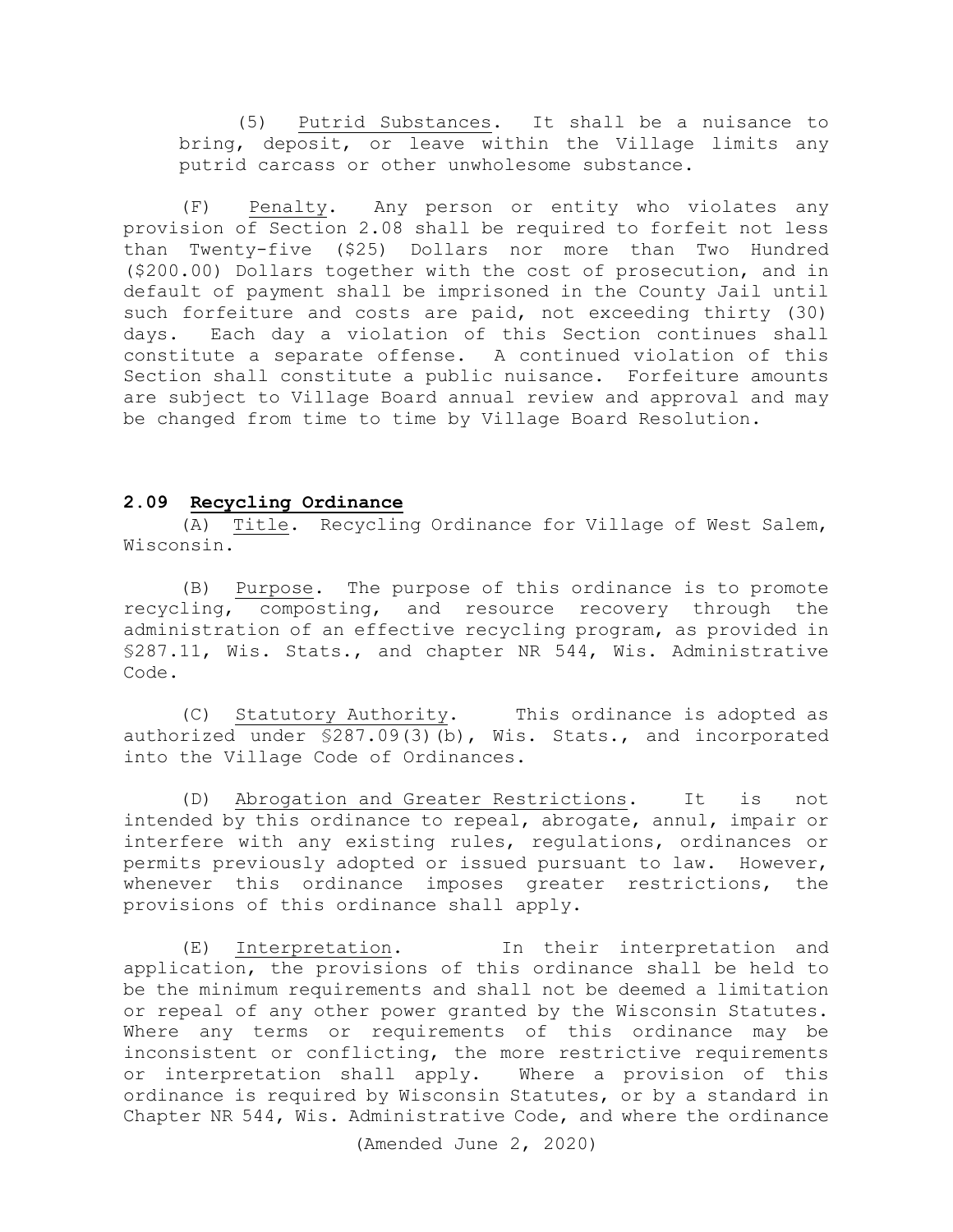provision is unclear, the provision shall be interpreted in light of the Wisconsin Statues and the Chapter NR 544 standards in effect on the date of the adoption of this ordinance, or in effect on the date of the most recent text amendment to this ordinance.

(F) Severability. Should any portion of this ordinance be declared unconstitutional or invalid by a court of competent jurisdiction, the remainder of this ordinance shall not be affected.

(G) Applicability. The requirements of this ordinance apply to all persons within the Village Limits of the Village of West Salem, Wisconsin.

(H) Administration. The provisions of this ordinance shall be administered by West Salem Village Administrator.

(I) Definitions. For the purpose of this ordinance:<br>(1) **"Bi-metal container"** means a container (1) **"Bi-metal container"** means a container for carbonated or malt beverages, which is made primarily of a combination of steel and aluminum.

(2) **"Container board"** means corrugated paperboard used in the manufacture of shipping containers and related products.<br>(3) **"Foam polystyrene packaging**"

**"Foam polystyrene packaging"** means packaging made primarily from foam polystyrene that satisfied one of the following criteria:

- a. Is designed for serving food or beverages.<br>b. Consists of loose particles intended to fill
	- Consists of loose particles intended to fill space and cushion the packaged article in a shipping container.
- c. Consists of rigid materials shaped to hold and cushion the packaged article shipping container.

(4) "**Glass Container"** means a glass bottle, jar, or other packaging container used to contain a product that is the subject of a retail sale and does not include ceramic cups, dishes, oven ware, plate glass, safety and window glass, heat resistant glass such as pyrex, lead-based glass, such as crystal, or TV tubes. (5) **"HDPE"** means high-density polyethylene, labeled by the SPI code #2.

(6) **"LDPE"** means low density polyethylene, labeled by the SPI code #4.

(7) **"Magazines"** means magazines and other materials printed on similar paper.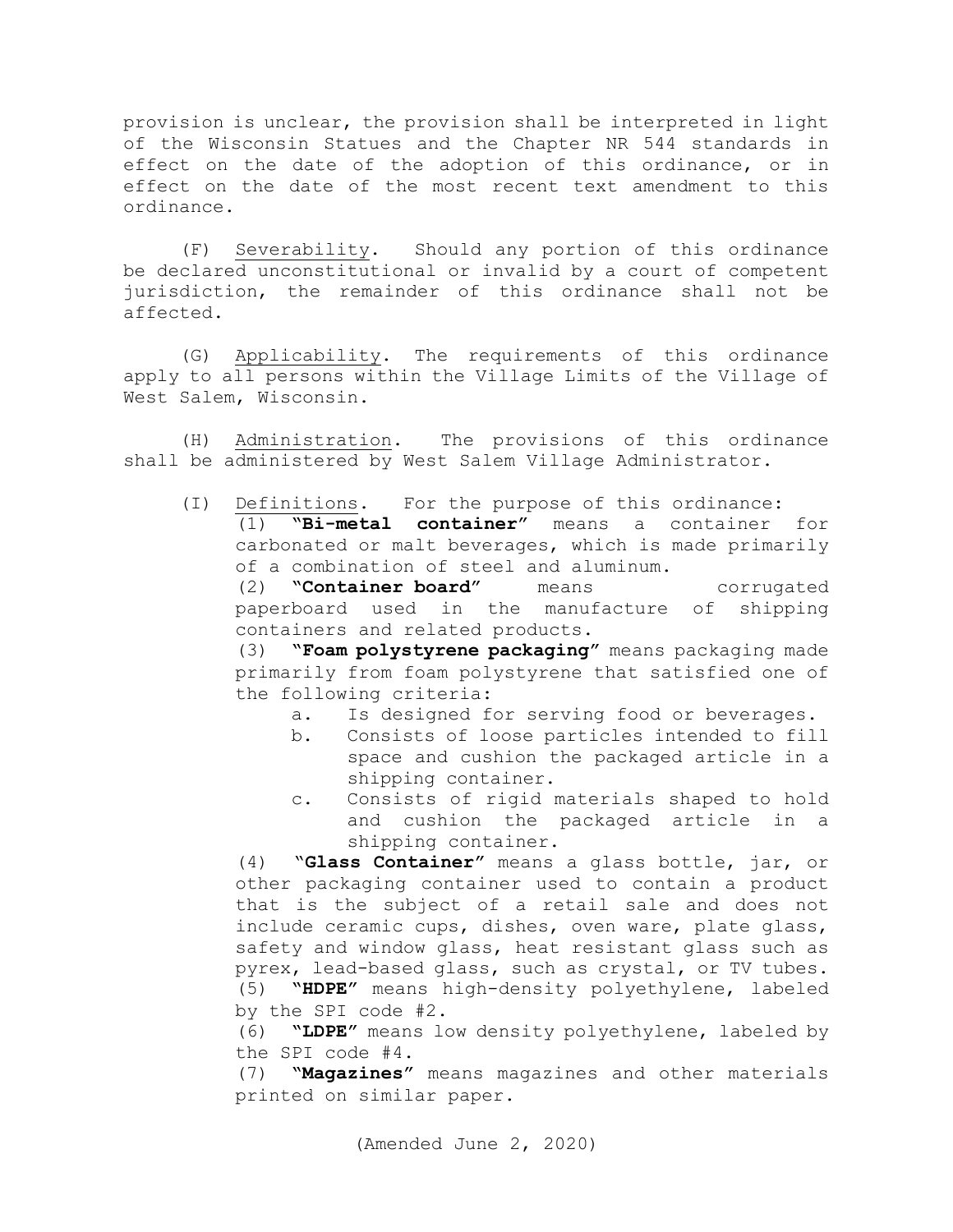(8) **"Major appliance"** means a residential or commercial air conditioner, clothes dryer, clothes washer, dishwasher, freezer, microwave oven, oven, refrigerator, stove, furnace, boiler, dehumidifier, or water heater.<br>(9) **"Multipl**"

(9) **"Multiple-family dwelling"** means a property containing three (3) or more residential units, including those which are occupied seasonally.

(10) **"Newspaper"** means a newspaper and other materials printed on newsprint.<br>(11) **"Non-residential** 

facilities and properties" means commercial, retail, industrial, institutional and governmental facilities and properties. This term does not include multiple family dwellings.

(12) **"Office paper"** means high grade printing and writing papers from offices in non-residential facilities and properties. Printed white ledger and computer printout are examples of office paper generally accepted as high grade. This term does not include industrial process waste.

(13) **"Other resins or multiple resins"** means plastic resins labeled by the SPI code #7.

(14) **"Person"** includes any individual, corporation, partnership, association, local governmental unit, as defined in §66.0131(1)(a), Wis. Stats., state agency or authority or federal agency.

(15) **"PETE"** means polyethylene terephthalate, labeled by the SPI code #1.

(16) **"Plastic container"** means an individual, separate, rigid plastic bottle, can, jar or carton, except for a blister pack, that is originally used to contain a product that is the subject of a retail sale. (17) **"Postconsumer waste"** means solid waste other than solid waste generated in the production of goods, hazardous waste, as defined in §291.01(7), Wis. Stats., waste from construction and demolition of structures, scrap automobiles, or high-volume industrial waste, as defined in §289.01(17), Wis. Stats.<br>(18)

(18) **"PP"** means polypropylene, labeled by the SPI code #5.

(19) **"PS"** means polystyrene, labeled by the SPI code #6.

(20) **"PVC"** means polyvinyl chloride, labeled by the SPI code #3.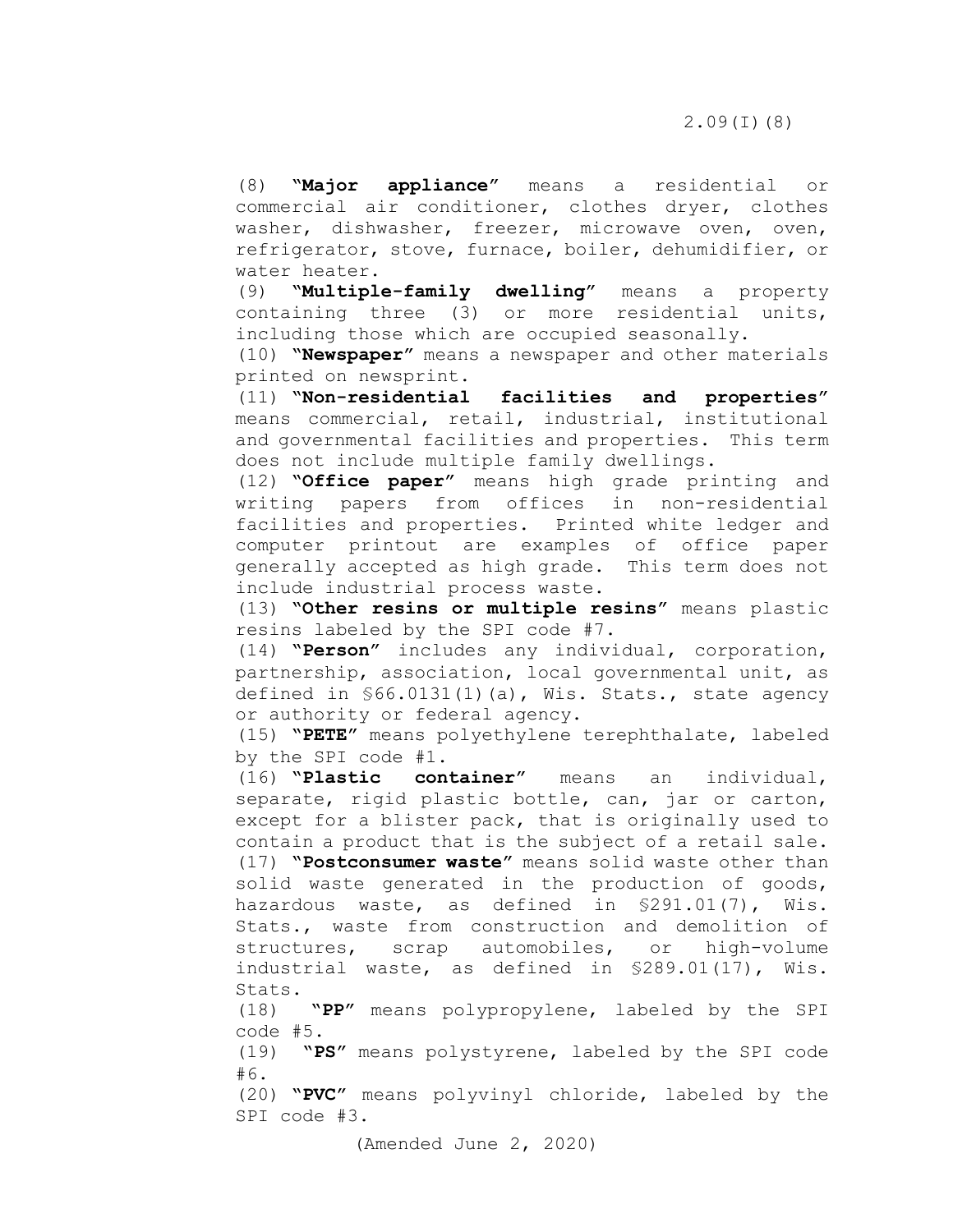(21) **"Recyclable materials"** includes lead acid batteries; major appliances; waste oil; yard waste; aluminum containers; corrugated paper or other container board; foam polystyrene packaging; glass containers; magazines; newspaper; office paper; rigid plastic containers; including those made of PETE, HDPE, PVC, LDPE, PP, PS, and other resins or multiple resins; steel containers; waste tires; and bi-metal containers.

(22) **"Solid waste"** has the meaning specified in §289.01(33), Wis. Stats.

(23) **"Solid waste facility"** has the meaning specified in §289.01(35), Wis. Stats.

(24) **"Solid waste treatment"** means any method, technique or process which is designed to change the physical, chemical or biological character or composition of solid waste. "Treatment" includes incineration.

(25) **"Waste tire"** means a tire that is no longer suitable for its original purpose because of wear, damage or defect.

(26) **"Yard waste"** means leaves, grass clippings, yard and garden debris and brush, including clean woody vegetative material no greater than 6 inches in diameter. This term does not include stumps, roots or shrubs with intact root balls.

(J) Separation of Recyclable Materials. Occupants of single family and two-family unit residences, multiple-family dwellings and non-residential facilities and properties shall separate the following materials from postconsumer waste:

- 1. Lead acid batteries<br>2. Maior appliances
- 2. Major appliances<br>3. Waste oil
- 3. Waste oil<br>4. Yard wast
- 4. Yard waste<br>5. Aluminum c
- 5. Aluminum containers<br>6. Bi-metal containers
- 6. Bi-metal containers<br>7. Corrugated paper or
- 7. Corrugated paper or other container board<br>8. Foam polystyrene packaging
- Foam polystyrene packaging
- 9. Glass containers
- 10. Magazines
- 11. Newspaper
- 12. Office paper
- 13. Rigid plastic containers made of PETE, HDPE, PVC,
	- LDPE, PP, PS, and other resins or multiple resins
- 14. Steel containers
- 15. Waste tires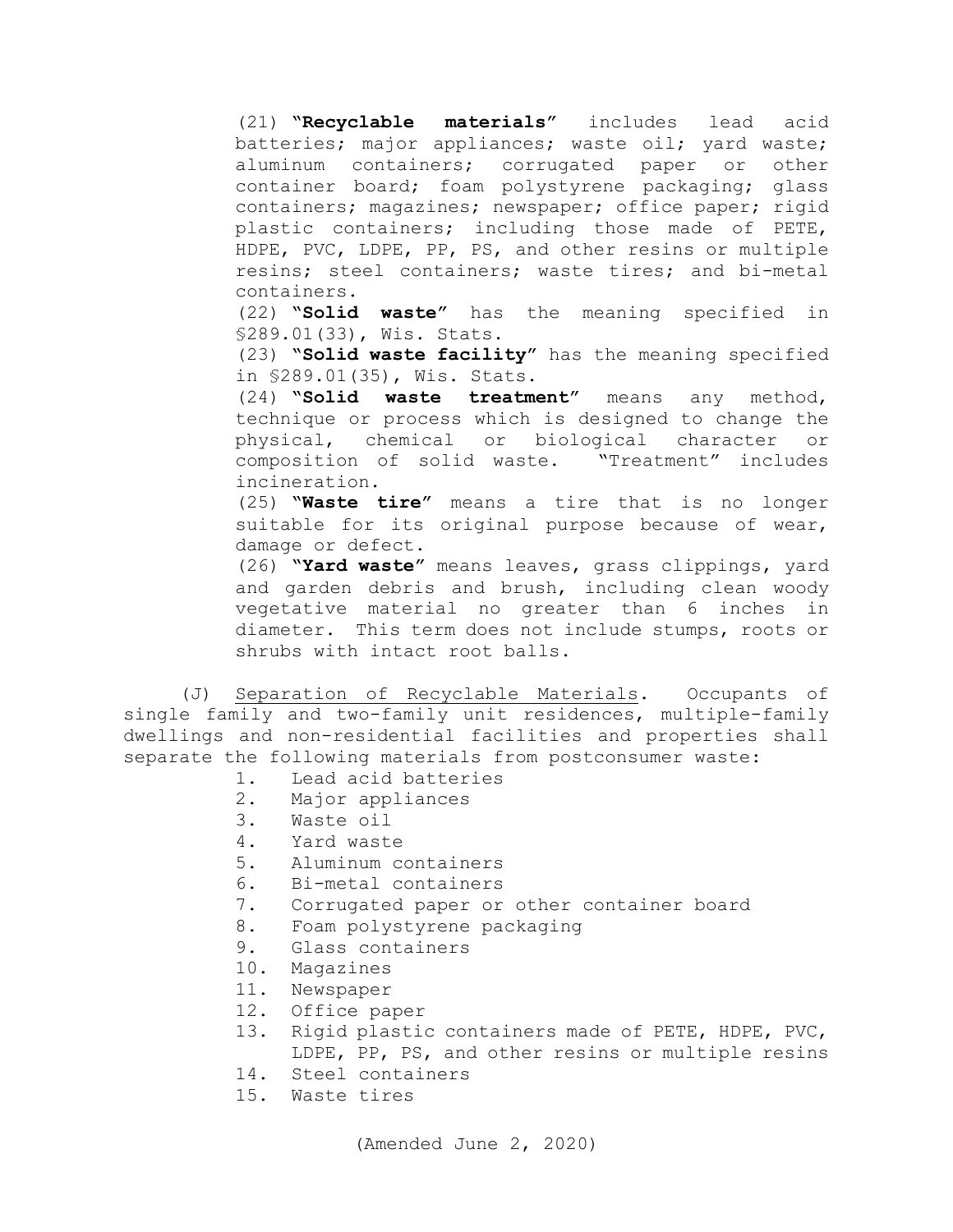(K) Separation Requirements Exempted. The separation requirements of Section J. do not apply to the following:

(1) Occupants of single family and two-family unit residences, multiple-family dwellings and non-residential facilities and properties that send their postconsumer waste to a processing facility licensed by the Wisconsin Department of Natural Resources that recovers the materials specified in Section J. from solid waste in as pure a form as is technically feasible.

(2) Solid waste which is burned as a supplemental fuel at a facility if less than 30% of the heat input to the facility is derived from the solid waste burned as supplemental fuel.

(3) A recyclable material specified in Section J. 5. through 15. for which a variance has been granted by the Department of Natural Resources under §287.11(2M), Wis. Stats. or Sec. NR 544.14, Wis. Admin. Code.

(L) Care of Separated Recyclable Materials. To the greatest extent practicable, the recyclable materials separated in accordance with Section J. shall be clean and kept free of contaminants such as food or product residue, oil or grease, or other non-recyclable materials, including but not limited to household hazardous waste, medical waste, and agricultural chemical containers. Recyclable materials shall be stored in a manner which protects them from wind, rain, and other inclement weather conditions.

 (M) Management of Lead Acid Batteries, Major Appliances, Waste Oil, and Yard Waste. Occupants of single family and twofamily unit residences, multiple-family dwellings and nonresidential facilities and properties shall manage lead acid batteries, major appliances, waste oil, and yard waste as follows:

(1) Lead acid batteries shall be disposed of at any battery recycling location.

(2) All residents must contract on their own for collection or disposal of all major appliances, together with residential and commercial furnaces, boilers, dehumidifiers, water heaters, and microwaves.

(3) Waste oil shall be disposed of by delivery to a full service gas station or automobile repair center maintaining a private recycling program.

(4) Yard waste consisting of leaves, grass clippings, and garden refuse shall be composted on site or delivered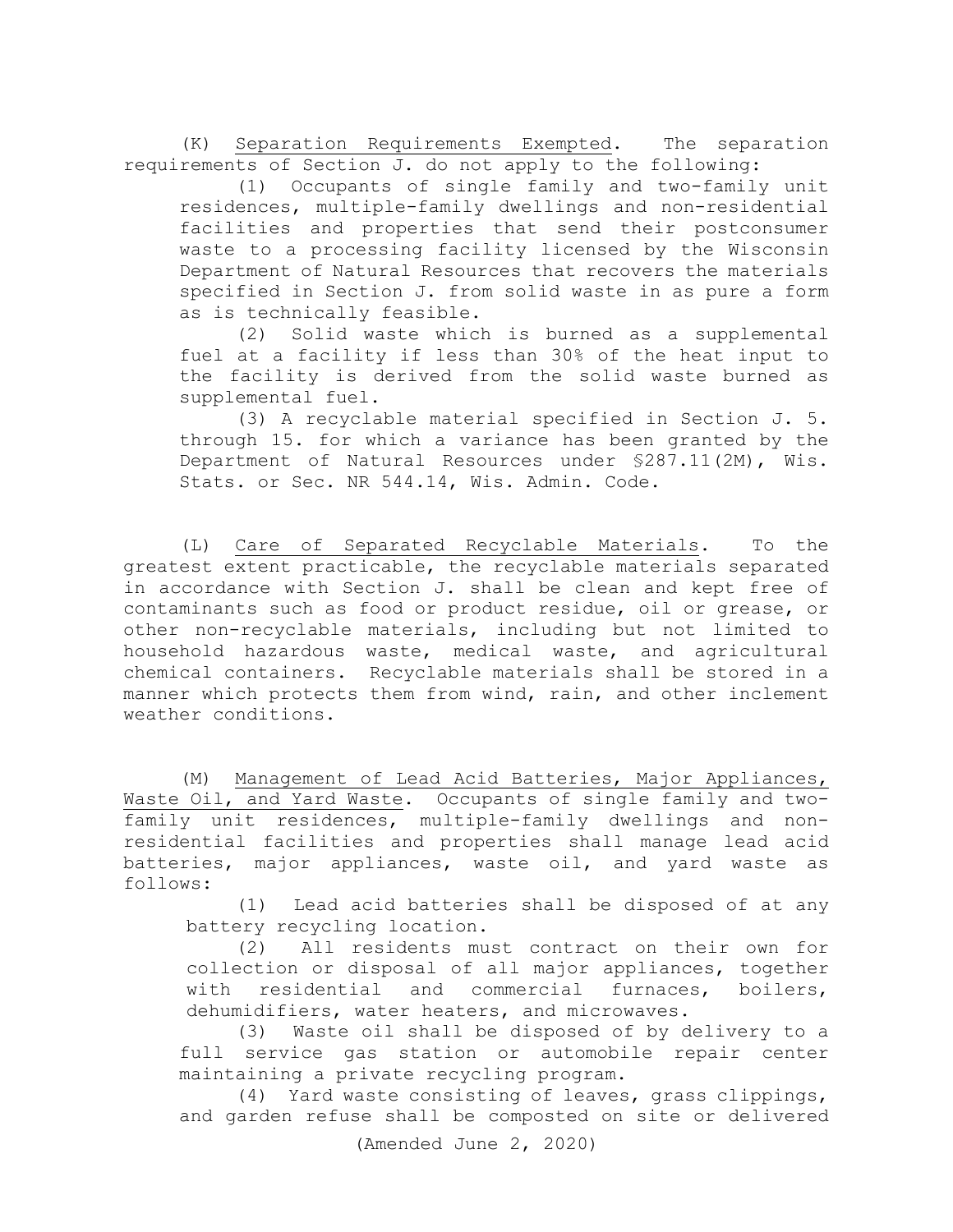to the Village disposal site on West Avenue North, just north of the Village garage as set forth in Section 2.05. All residents must contract on their own for collection or disposal of all large and bulky items.

(N) Preparation and Collection of Recyclable Materials. Except as otherwise directed by the Village of West Salem, occupants of single-family and two-family duplex-unit residences shall do the following for the preparation and collection of separated materials specified in Section (J) (5) through (15):<br>(1) Aluminum containers shall be placed in the

Aluminum containers shall be placed in the property owner's recycling cart and placed curbside for regularly-scheduled pickup by the Village contracted hauler.

(2) Bi-metal containers shall be placed in the property owner's recycling cart and placed curbside for regularly-scheduled pickup by the Village contracted hauler.

(3) Corrugated cardboard and paper, fiberboard, or other container board shall be placed in the property owner's recycling cart and placed curbside for regularlyscheduled pickup by the Village contracted hauler.

(4) Foam polystyrene packaging shall be placed in the provided garbage and refuse cart and placed curbside for regularly-scheduled pickup by the Village contracted hauler.

(5) All glass containers shall be placed in property owner's recycling cart and placed curbside for regularlyscheduled pickup by the Village contracted hauler.

(6) Glass in the form of window glass, ceramics, china, light bulbs, and TV tubes shall be placed in the property owner's garbage and refuse container cart and placed curbside for regularly-scheduled pickup by the Village contracted hauler.

(7) Magazines and shiny inserts shall be placed in property owner's recycling cart and placed curbside for regularly-scheduled pickup by the Village contracted hauler.<br>(8)

Newspaper, phone books, white paper, and office paper shall be placed in property owner's recycling cart and placed curbside for regularly-scheduled pickup by the Village contracted hauler.<br>(9) Rigid plastic co

Rigid plastic containers and bottles labeled #1 through #7 shall be placed in property owner's recycling cart and placed curbside for regularly-scheduled pickup by the Village contracted hauler.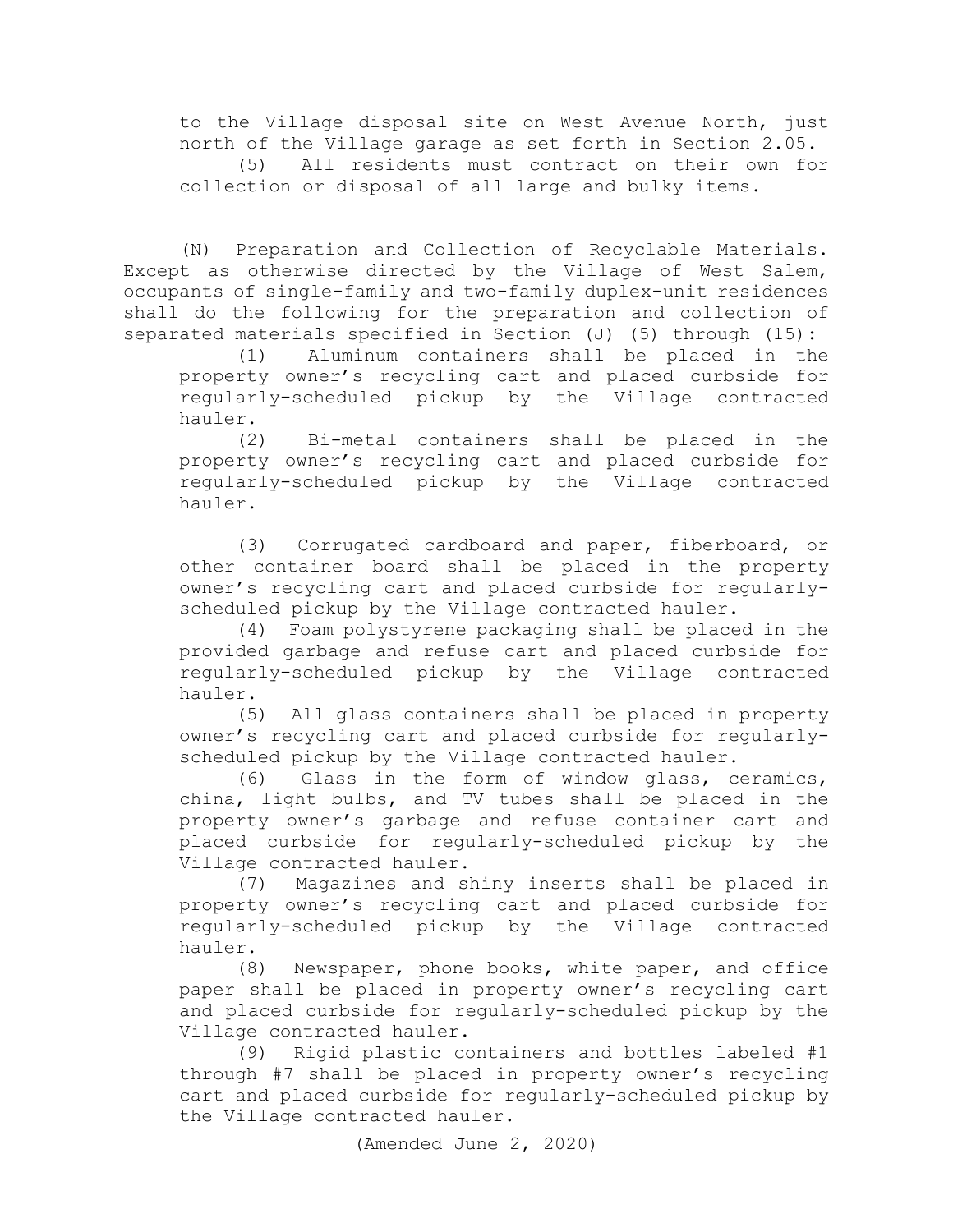(10) Steel and tin containers shall be placed in property owner's recycling cart and placed curbside for regularly-scheduled pickup by the Village contracted hauler.

(11) All residents must contract on their own for collection or disposal of all waste tires.

(O) Responsibilities of Owners or Designated Agents of Multiple-Family Dwellings.

(1) Owners or designated agents of multiple-family dwellings shall do all of the following to recycle the materials specified in Section (J)(5) through (15).

(a) Provide adequate, separate containers for the recyclable materials.

(b) Notify tenants in writing at the time of renting or leasing the dwelling and at least semiannually thereafter about the established recycling program.

(c) Provide for the collection of the materials separated from the solid waste by the tenants and the delivery of the materials to a recycling facility.

(d) Notify tenants of reasons to reduce and recycle solid waste, which materials are collected, how to prepare the materials in order to meet the processing requirements, collection methods or sites, locations and hours of operation, and a contact person or company, including a name, address and telephone number.<br>(2) Th

The requirements specified in (1) do not apply to the owners of designated agents of multiple-family dwellings if the postconsumer waste generated within the dwelling is treated at a processing facility licensed by the Department of Natural Resources that recovers for recycling the materials specified in Section (J)(5) through (15). from solid waste in as pure a form as is technically feasible.

(P) Responsibilities of Owners or Designated Agents of Non-Residential Facilities and Properties.

(1) Owners or designated agents of non-residential facilities and properties shall do all of the following to recycle the materials specified in Section  $(J)$  (5) through (15):

(a) Provide adequate, separate containers for the recyclable materials.

(Amended June 2, 2020) (b) Notify in writing, at least semi-annually,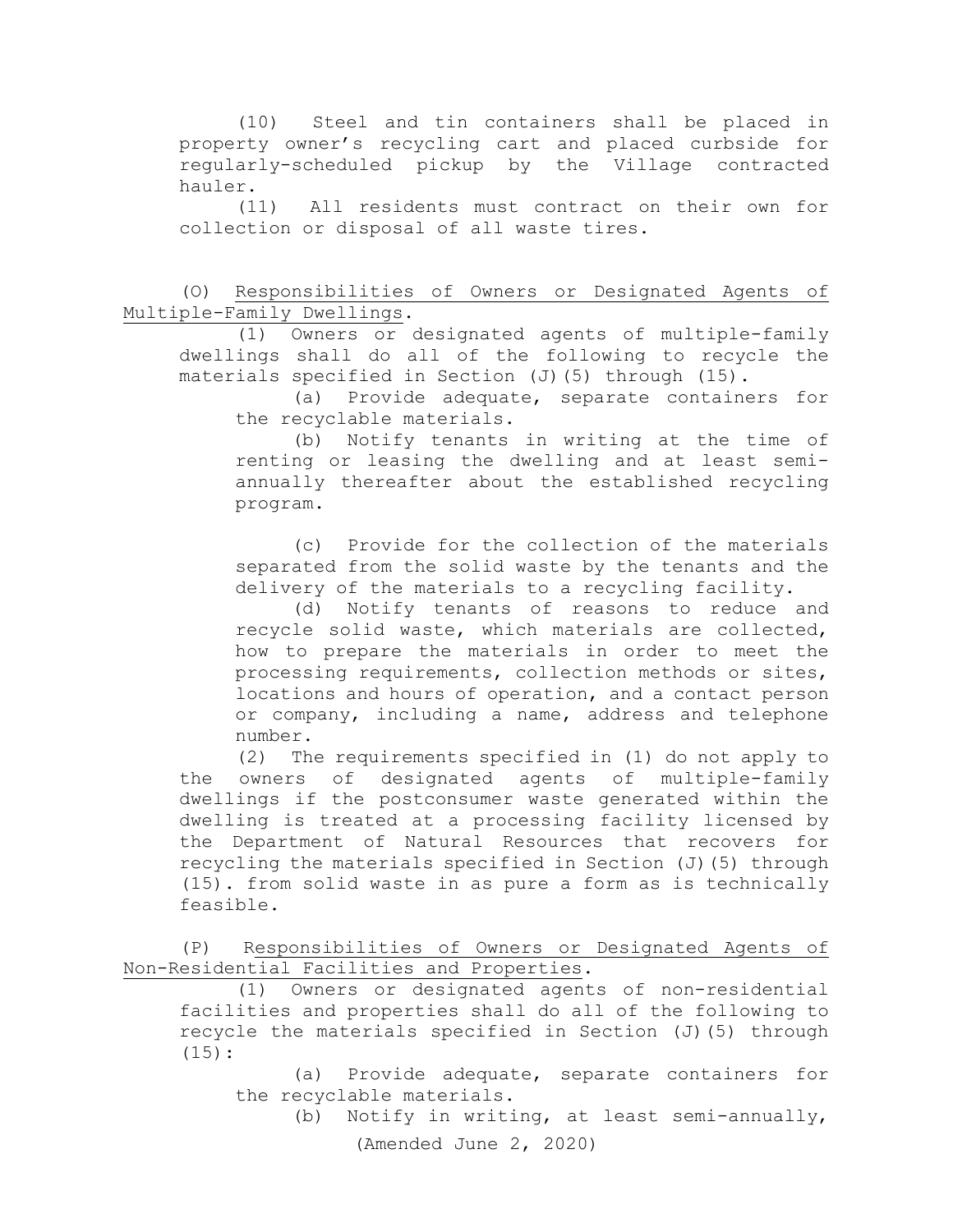all users, tenants and occupants of the properties about the established recycling program.

(c) Provide for the collection of the materials separated from the solid waste by the users, tenants and occupants and the delivery of the materials to a recycling facility.

(d) Notify users, tenants and occupants of reasons to reduce and recycle, which materials are collected, how to prepare materials in order to meet the processing requirements, collection methods or sites, locations and hours of operation, and a contact person or company, including a name, address and telephone number.

(2) The requirements specified in (1) do not apply to the owners or designated agents of non-residential facilities and properties of the postconsumer waste generated within the facility licensed by the Department of Natural Resources that recovers for recycling the materials specified in Section (J)(5) through (15) from solid waste in as pure a form as is technically feasible.

(Q) Prohibitions on Disposal of Recyclable Materials Separated for Recycling. No person may dispose of in a solid waste disposal facility or burn in a solid waste treatment facility any of the materials specified in Section (J)(5) through (15) which have been separated for recycling, except waste tires may be burned with energy recovery in a solid waste treatment facility.

(R) Enforcement.

(1) For the purpose of ascertaining compliance with the provisions of this ordinance, any authorized officer, employee or representative of Village of West Salem, Wisconsin, may inspect recyclable materials separated for recycling, postconsumer waste intended for disposal, recycling collection sites and facilities, collection vehicles, collection areas of multiple-family dwellings and non-residential facilities and properties, and any records relating to recycling activities, which shall be kept confidential when necessary to protect proprietary information. No person may refuse access to any authorized officer, employee or authorized representative of Village of West Salem, Wisconsin, who requests access for purposes of inspection, and who presents appropriate credentials. No person may obstruct, hamper, or interfere with such an inspection.

(2) Any person who violates a provision of this ordinance may be issued a citation by Village of West Salem,

(Amended June 2, 2020)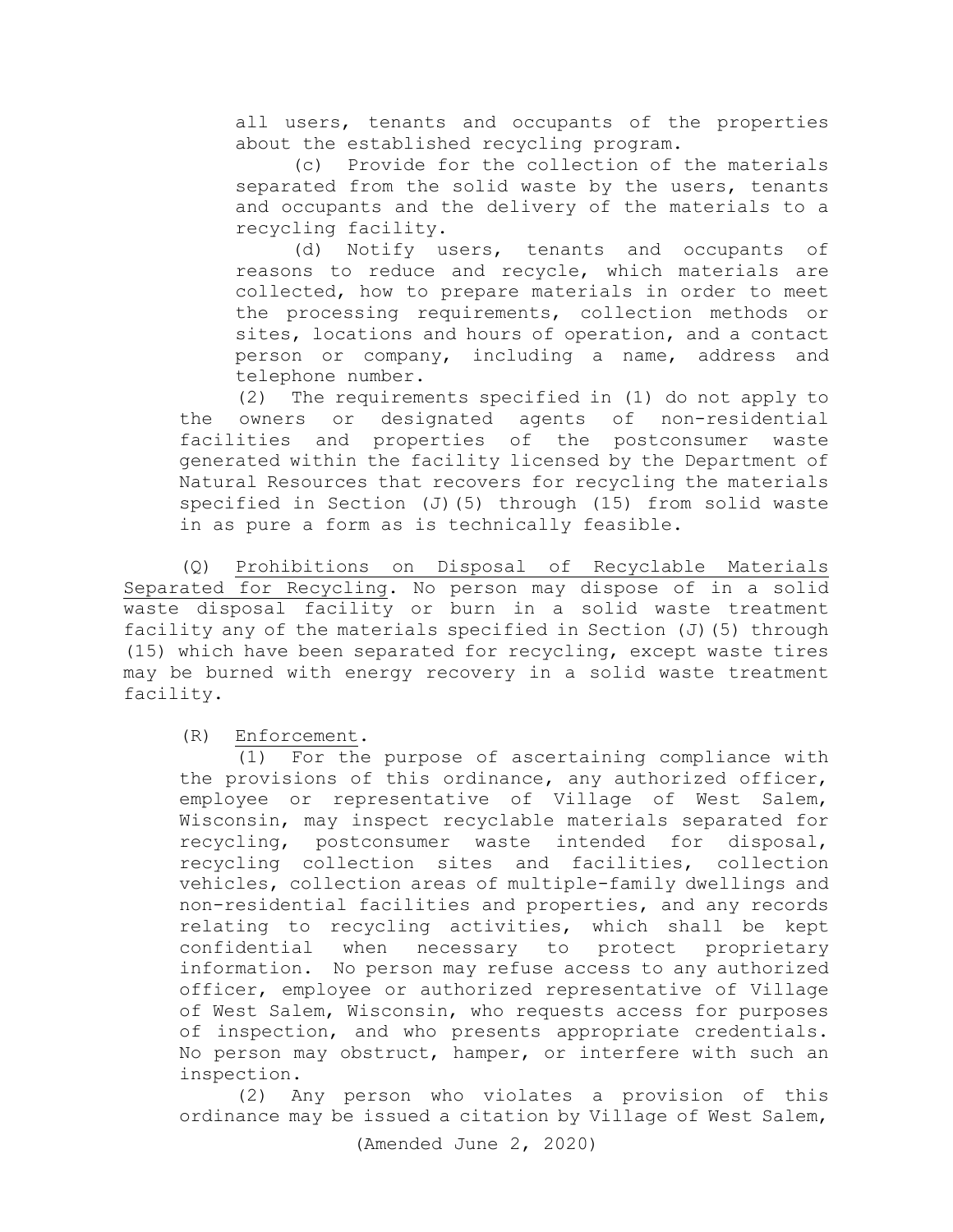Wisconsin, to collect forfeitures. The issuance of a citation shall not preclude proceeding under any other ordinance or law relating to the same or any other matter. Proceeding under any ordinance or law relating to the same or any other ordinance or law relating to the same or any other matter shall not preclude the issuance of a citation under this paragraph.

(3) Penalties for violating this Ordinance may be assessed as follows:

(a) Any person who violates Section 2.09(Q) may be required to forfeit Fifty (\$50.00) Dollars for the first violation, Two Hundred (\$200.00) Dollars for a second violation, and not more than Two Thousand (\$2,000.00) Dollars for a third or subsequent violation. Forfeiture amounts are subject to Village Board annual review and approval and may be changed from time to time by Village Board Resolution.

(b) Any person who violates a provision of this Ordinance, except Section 2.09(Q) may be required to forfeit not less than Ten (\$10.00) Dollars nor more than One Thousand (\$1,000.00) Dollars for each violation. Forfeiture amounts are subject to Village Board annual review and approval and may be changed from time to time by Village Board Resolution.

## (S) Proper Disposal of Garbage and Recyclables.

(1) Antiscavenging or Unlawful Removal of Garbage and Recyclables**.** It shall be unlawful for any person, unless under contract with or licensed by the Village, to collect or remove any recyclable material or garbage and/or refuse that has been deposited or placed at the curb or in a container adjacent to a home or nonresidential building for the purposes of collection for recycling and garbage disposal.

(2) No Dumping. It shall be unlawful for any person to dispose of or dump garbage or refuse in any street, alley or other public place within the Village or in any receptacles or private property without the owner's consent unless it is placed in bags or containers in the manner and at the times specified by this Ordinance. No person shall place for collection any garbage at the curb not owned or occupied by such person.

(3) No Burning or Burying. It shall be unlawful to open burn or bury solid waste and recyclables.<br>(4) Garbage from Outside the Village.

Garbage from Outside the Village. It shall be unlawful to bring refuse for disposal and/or recyclables from outside the corporate limits into the Village unless authorized by agreement with the Village.

(Amended June 2, 2020)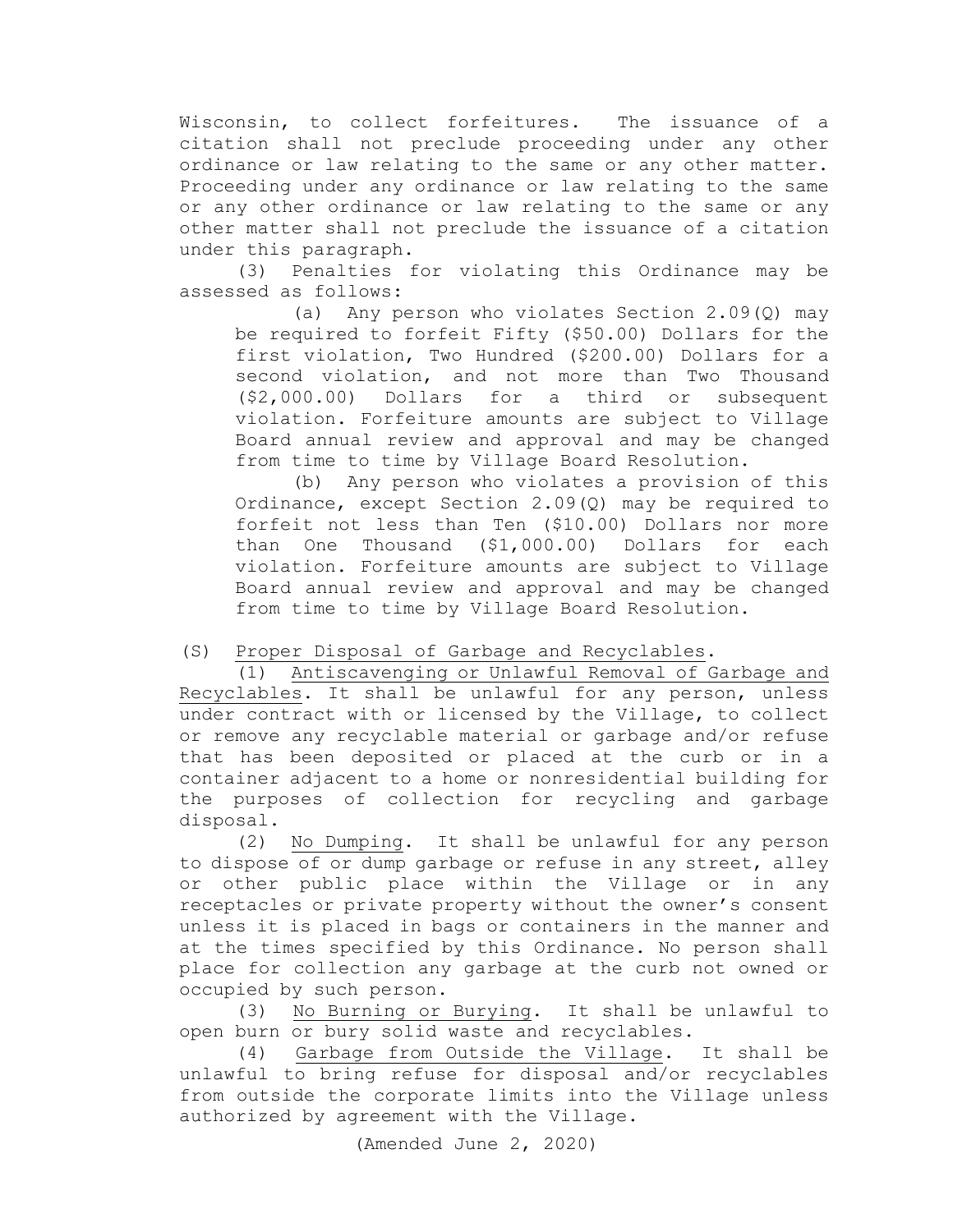(T) Hauler Specifications.

(1) Hauler Restrictions. Haulers may not dispose in a landfill or burn in a solid waste facility any recyclable materials generated in Village that have been separated for recycling.

(2) Right to Reject Materials. The hauler has the right to reject or leave at the curb any recyclable material that is not prepared according to the specifications in this ordinance or in education material provided by the contractor to the service recipients. Materials may also be left if not separated from solid waste, placed in the proper container, or are not designated recyclable materials for collection. The hauler also has the right to refuse to pick up any solid waste if it contains recyclable containers and material. In such cases, the hauler or attendant shall notify the generator of the materials about the reasons for rejecting the items either in writing or verbally. The hauler shall also keep a list of such occurrences and provide it to the Village.

(3) Hauler Licensing**.** Haulers who collect solid waste or recyclables in the Village for storage, treatment, processing, marketing or disposal shall obtain and maintain all necessary municipal and state permits, licenses and approvals prior to collecting any materials in the Village.

(4) Reporting Requirements**.** The recycling haulers and processors operating in the Village are required to maintain records and report in writing to the Village Administrator or other designee at least by a stipulated time each year. Reports shall include: the amount of solid waste and recyclables processed and/or marketed by item type from the Village; and the final disposal location of solid waste and recyclable material. Failure to report shall be cause for the municipality to revoke any license or sever any contract with the hauler/processor.

(U) Other Provisions.

(1) Establish Fees. The Village Board, from time to time, shall establish fees for service recipients for the payment of collection services for solid waste and recyclables.

(2) Ownership of Recyclables and Refuse. Recyclable materials and refuse, upon placement at the curb, shall become the property of the Village. Recyclable materials, upon collection by any permitted collector, shall become the property of the contractor.

(Amended June 2, 2020)